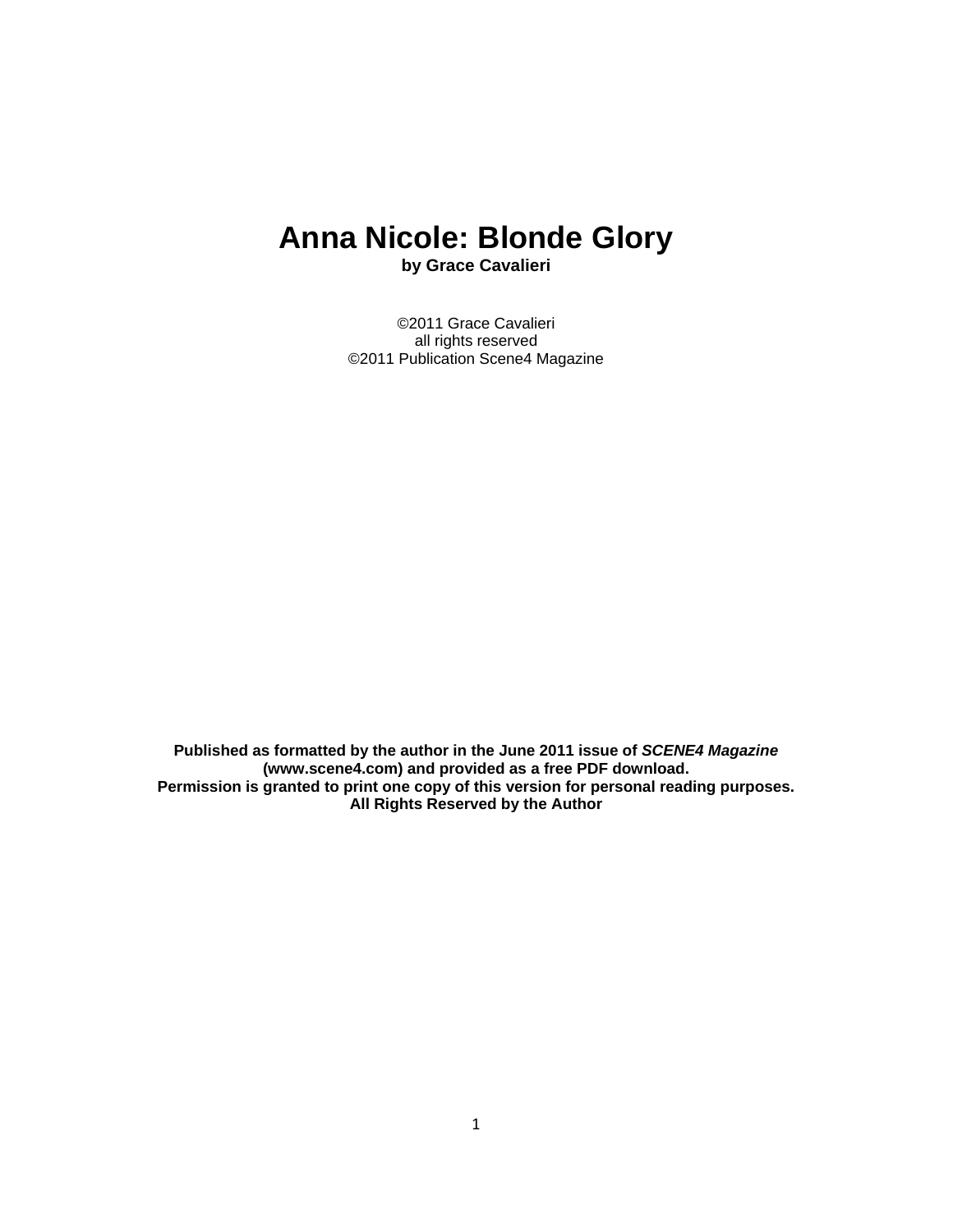©2011Grace Cavalieri. ©2011 Publication Scene4 Magazine.

*Anna Nicole: Blonde Glory* is fully protected under the copyright laws of the United States of America and international copyrightlaws. All rights, including the rights of translation into foreign languages,adaptations in motion pictures, television, video, radio, various other electronic media, recitation, public reading, and any other adaptations and are strictly reserved. Performances of any kind require the payment of a royalty. You may display this book for your personal, non-commercial use.But you may not otherwise reproduce or distribute copies of this book or any part thereof in any form (including by email or other electronic means), without the prior written consent of the owner. All inquiries should be directed to the author, Grace Cavalieri at [gracecav@comcast.net](mailto:gracecav@comcast.net)**.**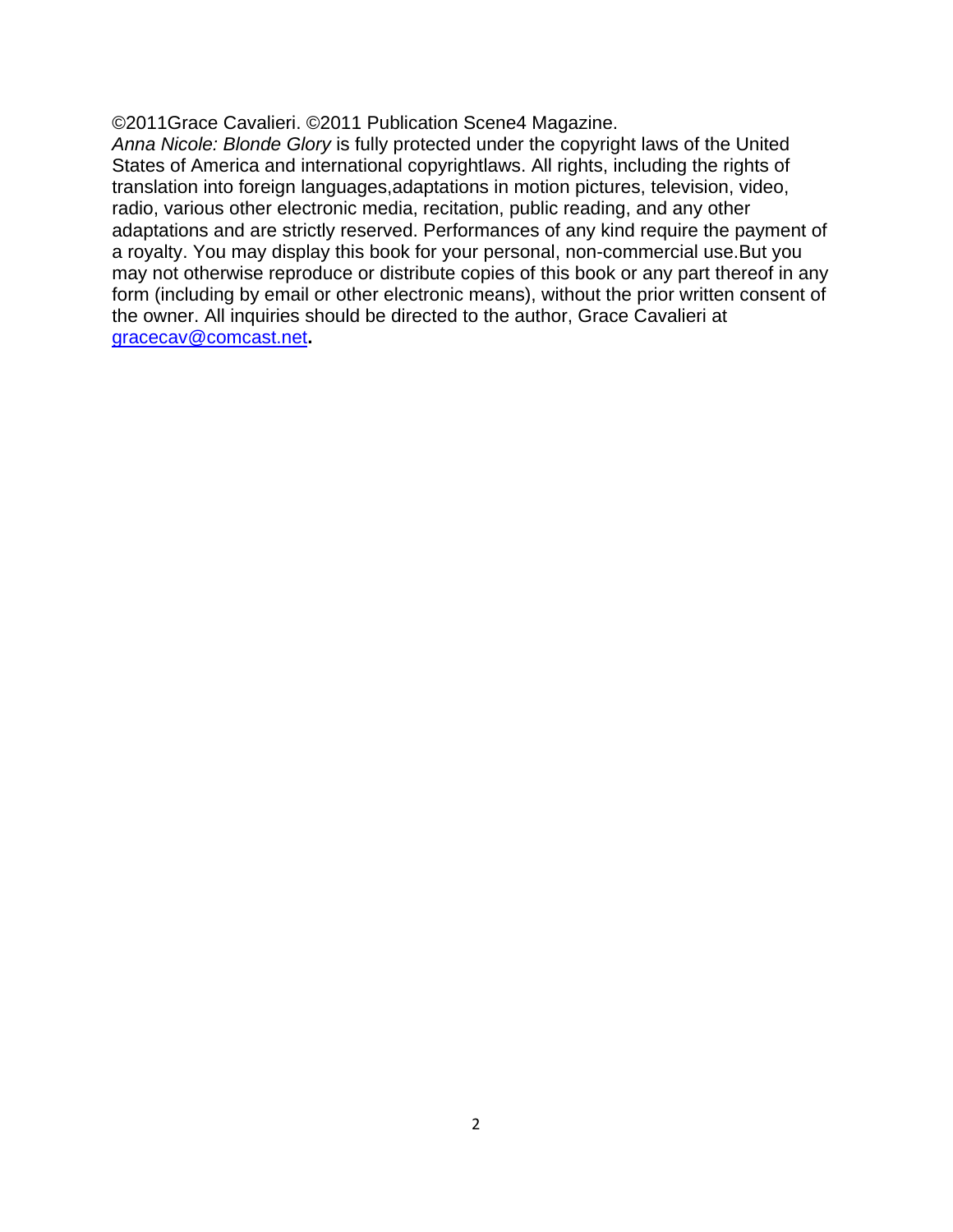#### **ANNA NICOLE : BLONDE GLORY by Grace Cavalieri © 2011 (All Rights Reserved)**

| <b>Characters</b>       |               |                                                 |
|-------------------------|---------------|-------------------------------------------------|
| <b>ANNA</b>             | 30's          | <b>Big Sensual Blonde</b>                       |
| <b>PUSHKIN (Push)</b>   | $20's - 30's$ | Intellectual, attractive, dresses as collegiate |
| <b>HORSHEL (Hors)</b>   | 40's-50's     | Anna's manager dressed in flashy clothing       |
| <b>ANIMA /dead twin</b> | 30's          | Petite, dark hair, the opposite of Anna, wears  |
| red wings               |               |                                                 |
| <b>REPORTER</b>         | any age       | Unbuttoned Shirt or tee-shirt, Slacks.          |
| <b>DOCTOR</b>           | any age       | Suit jacket                                     |
| <b>PHOTOGRAPHER</b>     | 20's          | Dressed in jeans/casual                         |

# **ACT 1 Scene 1**

#### **Anna Pushkin and Horshel . Anna gets up from chaise longue. Toy box on floor.**

Anna

Hey Guys I just had the worst dream. (*while trying to recall)* I was driving and it was getting too dark and I was running out of gas and It was getting dark and on Sunday no gas stations are open at night and I had to go to the bathroom so I stopped to buy some candy. I saw a man dressed like Santa Claus, and took off his boots, and his hat, then his belt, then all his clothes and then he said to 'hug him" because he was Santa Clause. I didn't know what to do so I did. Pushkin.

You did what?

Anna (sleepily)

I hugged him! A naked Santa (she shivers) It was awful. (*Rummages in toy box.)* I seem to have lost something. Do you know what I lost? It was right here. And everything I almost know, I forget. It could be here (*Comes up with stuffed dog.)* OH DEAR Randy. (*Kisses dog) (Throws back)*

Pushkin

Time for your tutorial Anna.

# Horshel

You're becoming a problem, Pushkin. I'll give you 15 minutes, then you can shove your thesis up your

# Anna (*Interrupting)*

Oh! Look (*Picks up tequila bottle from toy box. holds up, looks inside, shakes upside down*)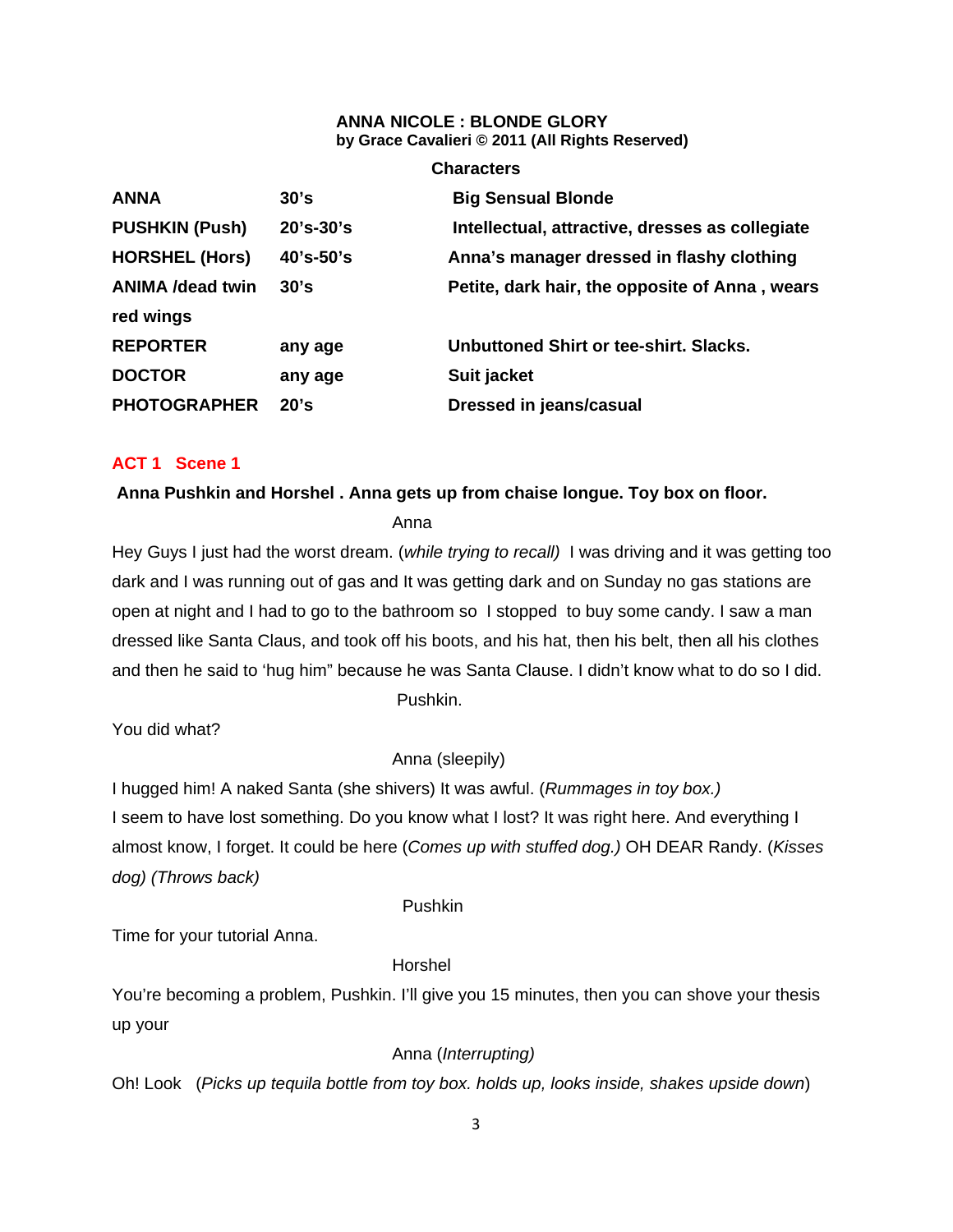Why is Tequila always empty? (*Throws back in box)*

*Push and Hors move forward .talk to audience while Anna plays with her possessions*

*(She picks up tiara from box) (Looks in mirror, tries throws back)* 

*(Push and Horshel talk past her to audience* )

# Pushkin *(To aud)*

Gentleman of the Committee: Let us say, Anna was damaged by gender. Some women are intelligent, yes. Anna… Anna is on the verge of intelligence. Thus my study.

# Anna

*(To aud*) I think I know what's going on. Do you know what's going on?

#### Horshel

*(Disgusted*) Anna is a financial liability. Like I tell her, Anna, you can't pray for people to love you.

You can't bring out a statue of Madonna and her back up boys and pray to her, and suddenly know how to dance.

#### Anna

Hey, guys, I'm still here.

#### Pushkin

Dear Advisors… Whatever moral judgments you bring here, whatever your tribunal, remember Anna's dilemma. First she had no family or real childhood -- So what possibly could be her redemption?

#### Horshel

 I tell her. You got to make the stage your life. It's a chat room every minute. Chatter, chatter, chatter, Anna, Please do something. An artist doesn't care what the world thinks. Pull your skirts up .The screen, the TV...all a parade of people after people after people. Who cares? But some one person watching you on TV will stop and look and say, "Now *she* is something special

#### Anna

Can I please say something?

#### Pushkin

Human behavior that begins with fright, results in splintered vision. Deprivation is on trial here, if you insist on judging Anna, at least love her. And if you ask why I cannot love her, it is because I love knowledge more: literature, philosophy, linguistics, science, and ethics, better than her— or anyone, for that matter.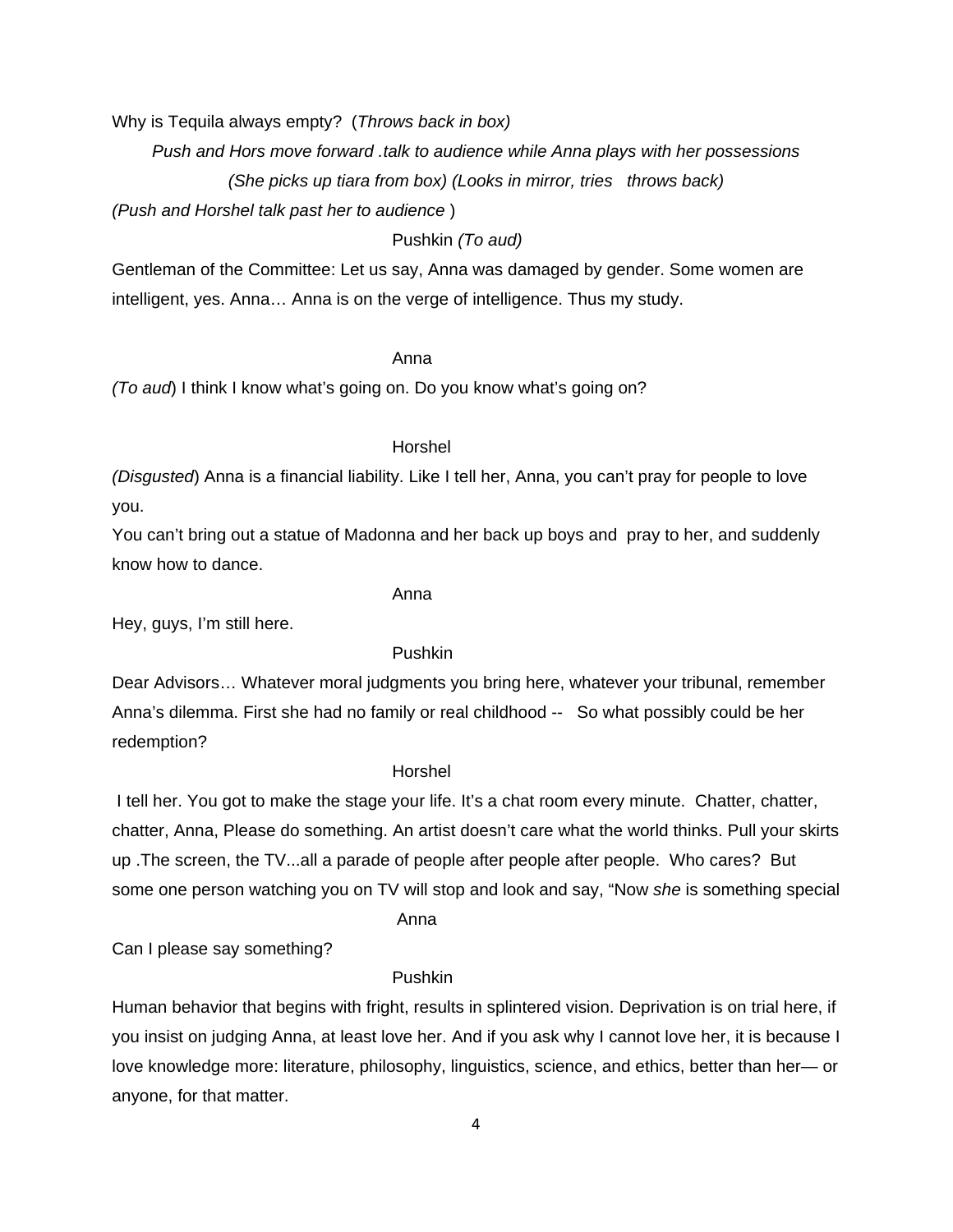# Anna (*looks up)*

And I really am afraid of death, you guys. Tell them that too while you're at it. And life.

# Pushkin (*To audience)*

Anna's mirror has no image whatsoever. There is a black hole always looking back at her. But, she keeps going! She is Hope itself. Bless her! Let us say, if this were the Holocaust, Anna would hang her thong on the barbed wire fence to dry.

#### Anna

I think I get it. I think I am beginning to

Hors (*To audience)* 

 Frankly, as good as she looks - as big, as blonde - As dazzling as a drag queen at 3 A.M.-I'm told by my clients that her sex just lacks conviction. Whatever you think of me – Without me she'd be just one more ice cube in hell.

#### Anna

 Oh I get it .An ice cube in Hell melts...I figured that out. Right Push? You're the professor. And Horshel! *(coquettish)* I am not going to Hell!

#### Horshel

You got 5 minutes with her Pushkin. Then it's show time (*exiting)* 

#### Pushkin

It's always show time with you

# Anna

I'm not going to hell, but I'm afraid of Heaven . I'm worried about it.

# Pushkin

Heaven? Is that what worries you? My dissertation on you is already overdue. Past due. Late.

Do you hear me? Between you and your manager, I'm the one who should worry!

#### Anna

I am not just a bug under your microscope Push.... Think of this. If I am here and if I get depressed, I got my pills, my vodka. But if something goes wrong in Heaven…I'm a goner.

#### Pushkin

Look Anna I am praying for you. OK?

Anna

Why can't I pray, my own self?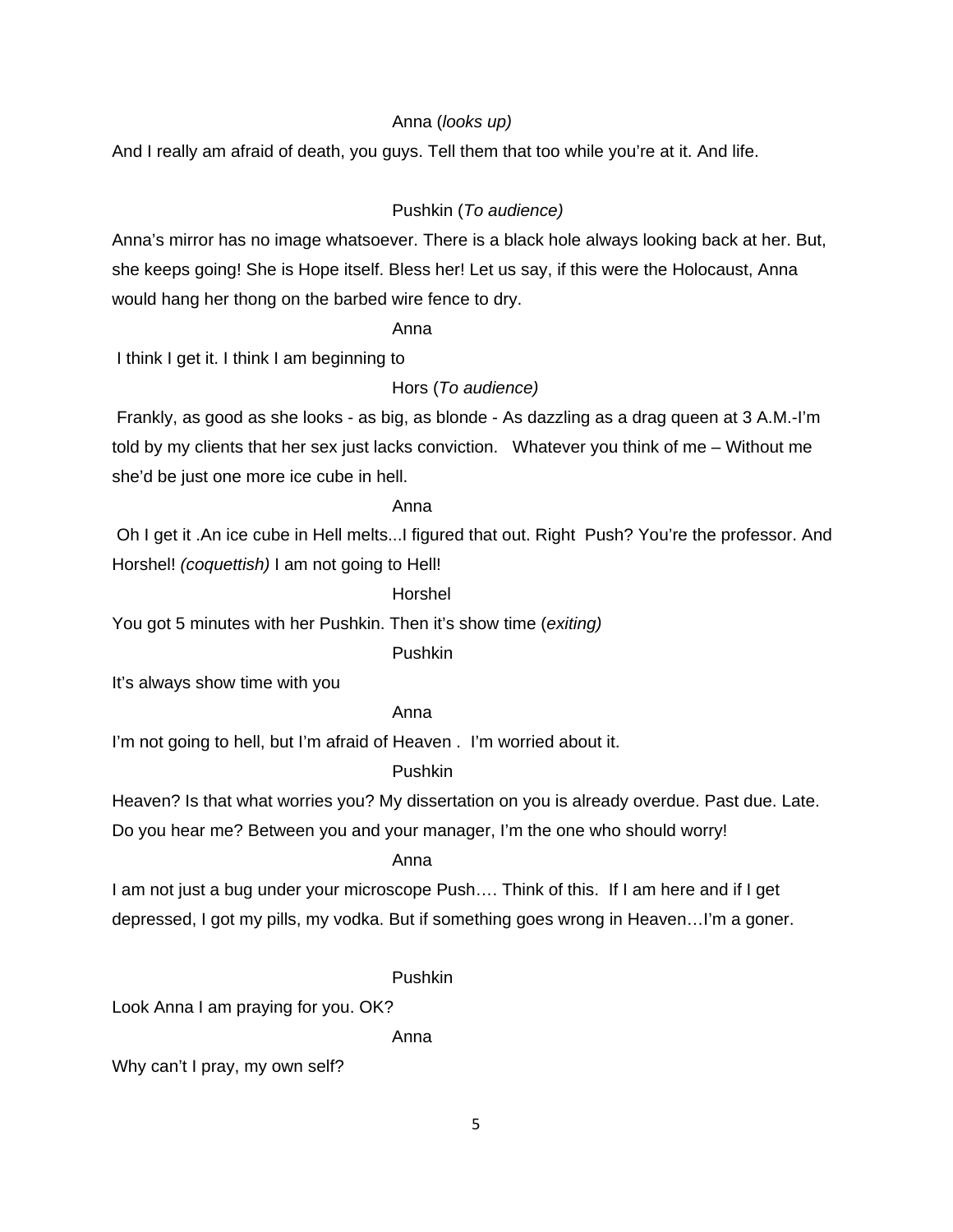#### Pushkin

Oh Anna how innocent you are. I have to be the one to interpret what God says and I will tell you what to do. Listen to me. I have advanced degrees.

Anna

Well, what does God say?

Pushkin *(Listens)*

That I, not Horshel … l should tell you what to do. That an academic knows more than a manager (*Looks at watch)* Omygod. My Orals! (*Exiting)*

anns an t-anns an t-anns an t-anns an t-anns an t-anns an t-anns an t-anns an t-anns an t-anns an t-anns an t-

Yeah. Your orals. I hate to hurt your feelings but you're not very good at that. Maybe school can help.

 (Horshel yells from offstage:" Anna look alive" "Press is here") *(Reporter enters. Photographer rushes in with camera. Flashes of lights (With each question Anna strikes a different pose)* 

# **Scene 2**

|                                                   | Reporter |
|---------------------------------------------------|----------|
| So where were you born, Anna?                     |          |
|                                                   | Anna     |
| In a trailer                                      |          |
|                                                   | Reporter |
| A trailer?                                        |          |
| Double wide.                                      | Anna     |
|                                                   | Reporter |
| I mean what state.                                |          |
|                                                   | Anna     |
| Texas.                                            |          |
|                                                   | Reporter |
| That's a big place.                               |          |
|                                                   | Anna     |
| Yes. There was a school with hot trees around it. |          |
|                                                   | Reporter |
| Where?                                            |          |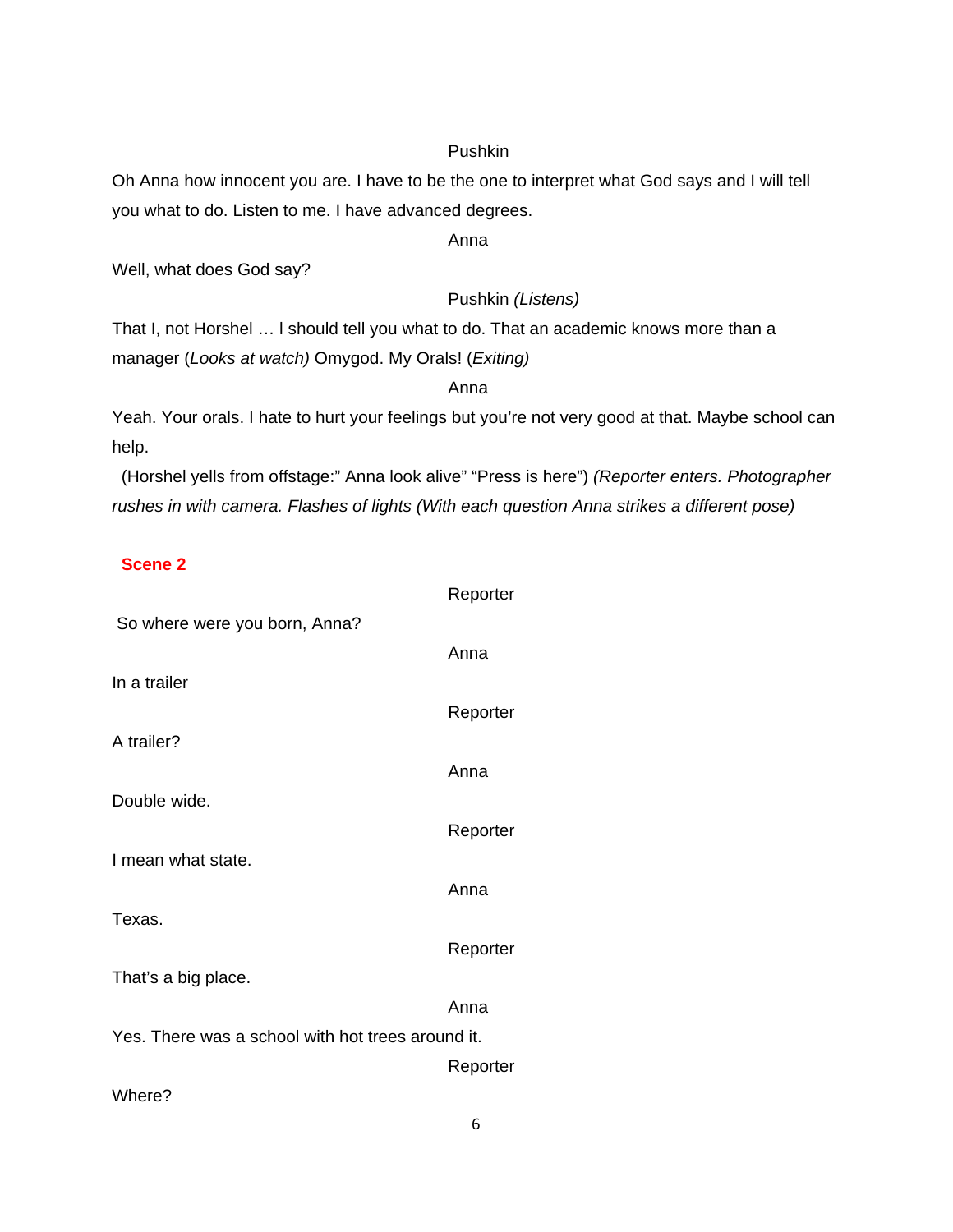#### anns an t-anns an t-anns an t-anns an t-anns an t-anns an t-anns an t-anns an t-anns an t-anns an t-anns an t-

There was a lot of dust in the school yard. But we moved around a lot.

#### Reporter

Is it true it was Beverly Hills, Texas?

#### anns an t-anns an t-anns an t-anns an t-anns an t-anns an t-anns an t-anns an t-anns an t-anns an t-anns an t-

I call it that, yeah.

#### Reporter

Any street signs you can remember. This is for the Global Inquiry .Think, Anna. People want to picture you at home.

#### anns an t-anns an t-anns an t-anns an t-anns an t-anns an t-anns an t-anns an t-anns an t-anns an t-anns an t-

*(Trying*) There was .. um .. an old car in the yard, and .. um.. a refrig on the porch, and … um.. OH! There was this big old colored rainbow that came out after it rained. It was so beautiful all glowing. That's where I lived. I loved the colors in the mist so much.

#### Reporter

Well thanks, that pins it down. What did you want, say, when you were 5 years old?

#### anns an t-anns an t-anns an t-anns an t-anns an t-anns an t-anns an t-anns an t-anns an t-anns an t-anns an t-

I think I just wanted to make it to 6. I got beaten up so much. I got on my parents nerves.

#### Reporter

There's a rumor you had a child once. Any truth to that?

#### Anna (*flares)*

That is a dirty rotten filthy lie. You want to go on? Or get out.

#### Reporter

So what do you want now Anna?

#### **Anna** Anna anns an t-Iomraid anns an t-Iomraid anns an t-Iomraid anns an t-Iomraid anns an t-Iomraid anns an t-

Oh I want to be happy, very very happy, and then I'll fit my career in around that.

# Hors *(Enters)*

Ok scram big guy. We'll call you back when we got Anna all made up pretty for a shoot. Don't call us. We'll call you. (*Exits*)

# Photographer

I'd like a little piece of that. (*Aims to shoot. Reporter comes between him, protecting Anna.)*

# Reporter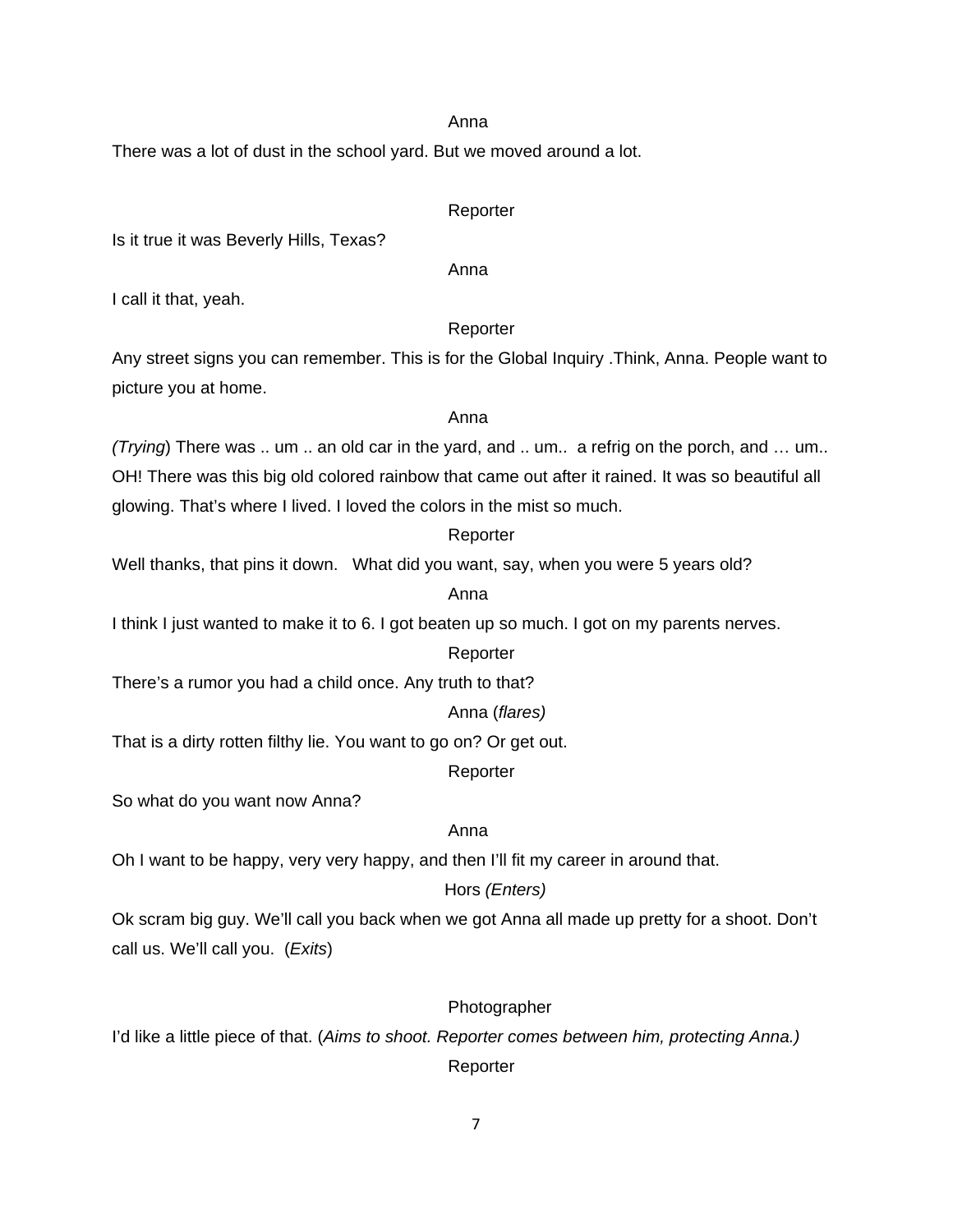You know what? I hope you get what you want, Anna. You're a sweet kid. A really sweet kid. *(They exit)*

#### **Anna** Anna anns an t-Iomraid anns an t-Iomraid anns an t-Iomraid anns an t-Iomraid anns an t-Iomraid anns an t-

*(Touched*) I think he liked me. (*Calling*)Horshel…He liked me. I think….

#### **Scene 3** *(In jumps Anima)*

Anima I hate it when you start lying in public. anns an t-anns an t-anns an t-anns an t-anns an t-anns an t-anns an t-anns an t-anns an t-anns an t-anns an t-Then where should I do it? *(Confused)* Wait! I was not lying. Our parent s beat the shit out of me every day and you know it. Anima Angels don't like dirty laundry . anns an t-anns an t-anns an t-anns an t-anns an t-anns an t-anns an t-anns an t-anns an t-anns an t-anns an t-How did you get in my room again? Leave me alone, Please. . Hors! Pushkin! Help. Anima They can't see me honey so go embarrass yourself- go ahead make my eternity. Anna You seem to forget. You are dead. Anima Right. anns an t-anns an t-anns an t-anns an t-anns an t-anns an t-anns an t-anns an t-anns an t-anns an t-anns an t-You died at birth. You died at birth! Anima Yup. Our mother will never forgive you for being the one left. anns an t-anns an t-anns an t-anns an t-anns an t-anns an t-anns an t-anns an t-anns an t-anns an t-anns an t-My identical twin. I can't believe it. Anima

As close as they could get.

#### Anna

 Why can't you stay dead? Just this once please. I'm on my way to something big. I want this job so much, Horshel has an audition set for me.

#### Anima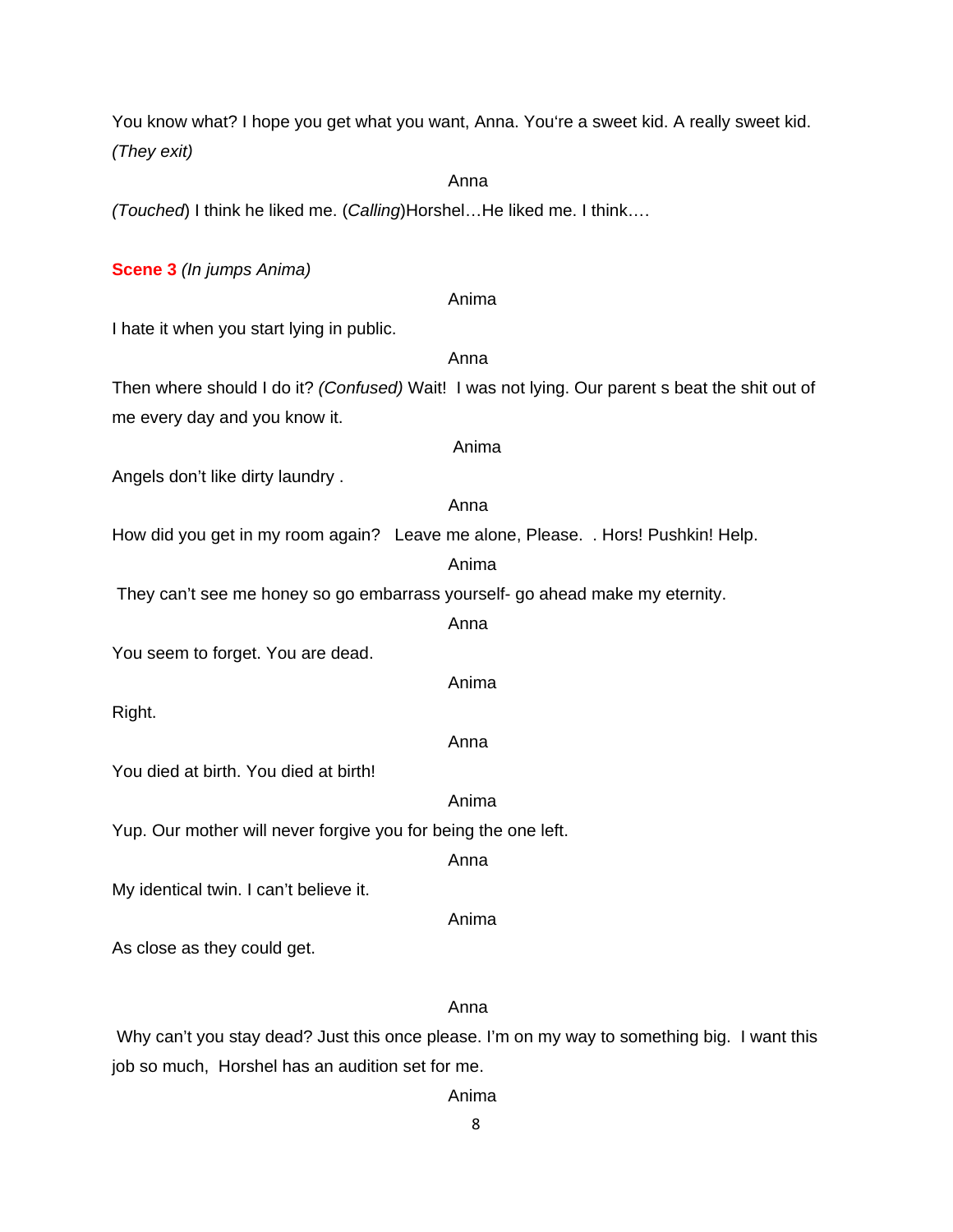Now what exactly is it that you want so fucking bad?

Anna

I have a dream.

Anima

A dream? A dream!! She has a dream!

anns an t-anns an t-anns an t-anns an t-anns an t-anns an t-anns an t-anns an t-anns an t-anns an t-anns an t-

Why not? Even birds have dreams.

Anima

About worms . Birds dream about worms.

Anna

 Maybe that's true but it's their dreams and they have a right. Listen, I'm going to audition for the Hippodrome and If you could just this once not get in my way, nothing personal against you-- but I need this chance to show my stuff, to show that I can sing and dance. That I'm more than a PETA spokesperson.

Anima.

Sure. I think I can help.

# Anna

Anima I'm begging you this time. I am scared. I am really really scared.

# Anima

OK. First. Here's a little pill (*hands pill bottle)* Take it.

# Anna

Another little pill? That's what you've been giving me and after awhile I always wind up in a room as big as a cell.

# Anima

Oh, before, that was just so you'd have fun, for recreation. This is to give you confidence.

# anns an t-anns an t-anns an t-anns an t-anns an t-anns an t-anns an t-anns an t-anns an t-anns an t-anns an t-

Confidence.

# Anima

You know the stuff other people have, mostly important men. Where they do anything and not feel ashamed, even after they're exposed on TV for whatever they did wrong.

Anna

Not feel ashamed?

# Anima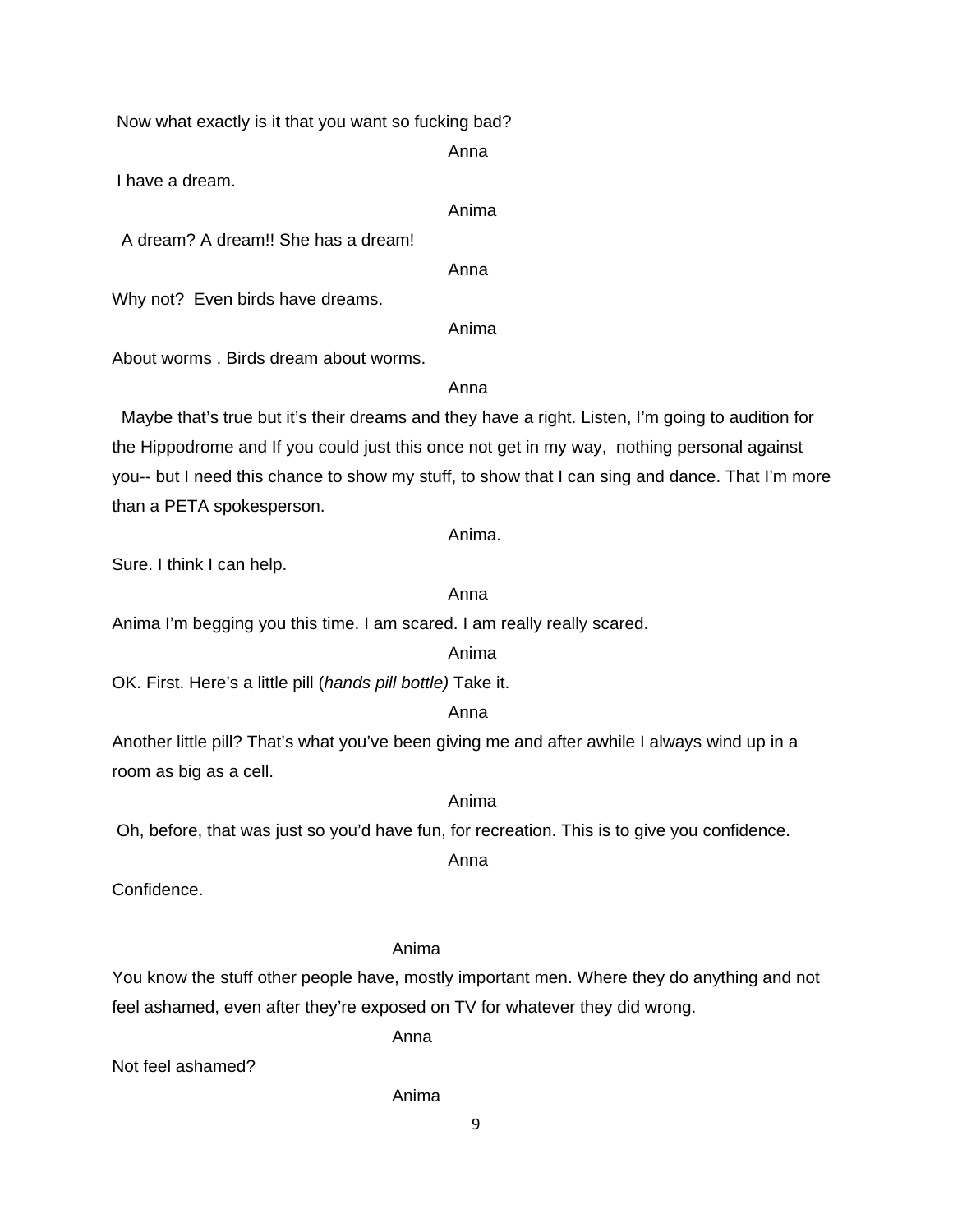Would be great, yes? (*Pours pills into Anna's hand)*

Anna

But Anima, I don't get it … (*Looks at hand*) If I'm scared before I take the pills, and then after I take the pills, I'm not scared….then who am? I which person?

Anima:

*(Sweetly*) The one who doesn't feel shame after.

Anna:

Ok I'll try … *(swallows handful)( Sits)*

Anima

 And for the sake of decency, when you sit down keep your skirt between your legs. Angels don't like crotches.

# Anna

You know that reporter liked me. I know he did. And I was so happy and just when everything goes so good …..Then you *(Looks at pills*)…and so what do you want from me? People keep giving me stuff I don't want to get something from me I don't want to give.

Anima

Angels don't like complaints. (*Anima exits)*

Anna *(Jumps up runs after)*

Wait wait Anima, Come back,Anima. How many pills do I take to not feel shame? Help .What do I do with these. When? (*She goes to each corner calling her back*.) You can't leave me like this.

I'll be good (*Anna cuddles her toy dog)*

Anima

That does it! If you do that, then how could I possibly reach you when I need your help? No one had a more ungrateful sister. (*Exiting*)I'm leaving .

Anna

(*Frightened)* I'll be good. Don't go.

# Anima (*Exiting)*

Remember this, Anna, we loved you. Your family loved you. Do you want to be left all alone? Do you?

Anna

I'll be good (*Anna cuddles her toy dog)* 

*(Photographer rushes in. crosses stage.* )

Photographer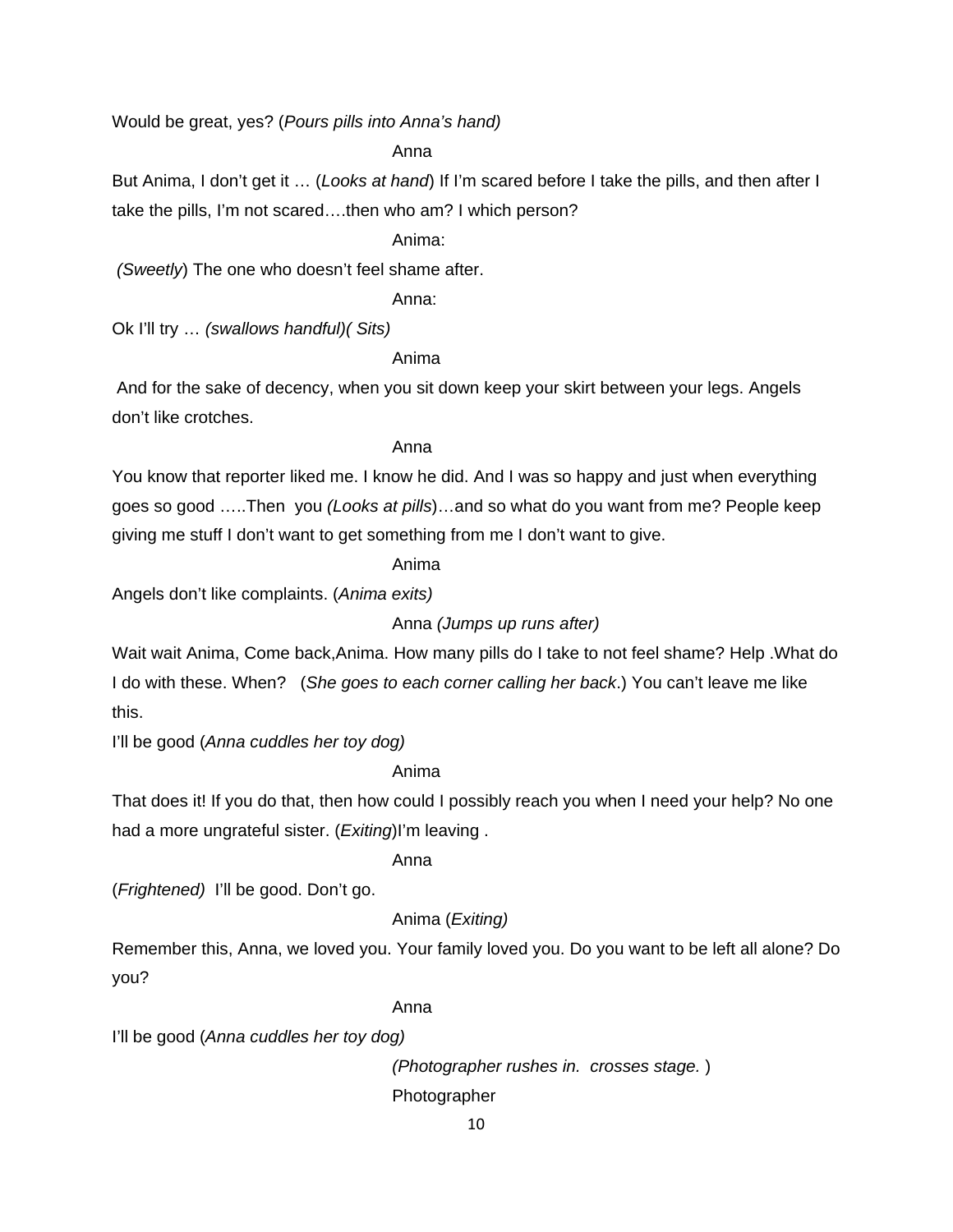She **is** good, man, she is very very good! *Camera flashes off. Anna automatically strikes a pose holding her breasts up then flops back dejected) (Exit photographer)* 

#### **Scene 4**

#### (*Enter)* Horshel

What the hell is all this screaming about? *(Accusingly*) Drugs?!

Anna

No thanks Horshel. I have some.

Horshel

Get up and look alive. I have it!

Anna

You have what?

**Hors** 

Pop Porn! I may have a backer. The product. For you. To put your name in every TV room.

Something people can eat while they watch you on TV. Pop Porn! They put it in the microwave while they watch you having sex on video.

Anna

Buttered? That is fattening. You wanted me to lose weight. It's not even real butter and the salt isn't even….

#### Horshel

Anna this is what we need. A product we can sell besides your body. Something people can chew on besides your body. Something with a fragrance.

Anna

Besides my body. I don't know….

Horshel

Imagine it on every shelf in the video store.

Anna

Blockbusters?

#### Horshel

Um…No. Some other ones. I am wild with the idea. I have to call the graphics people.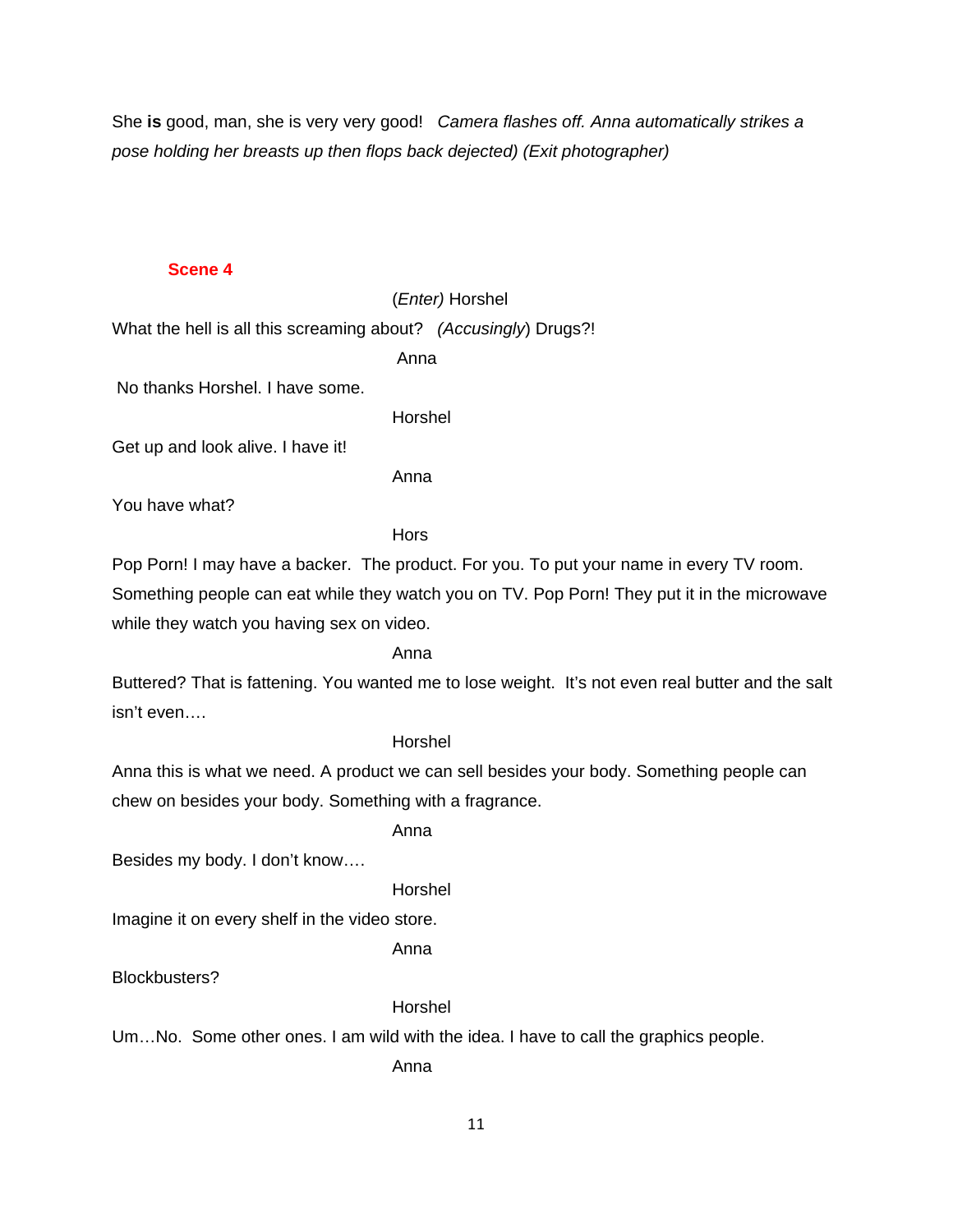Do we kitchen test it? And I talk about it then? On TV? In an apron? Horshel Not your worry, my little flower. We just need your photo on the bag. Anna I have a beautiful idea for a picture. Horshel Breasts. A picture of your breasts Anna I was thinking of boats. I like happy boats. Horshel No Anna. Anna Sailors would like it. Horshel Breasts. Anna With happy boats in the background and maybe a sun? Horshel Just the breasts Anna**,** Pop Porn. You will be famous yet! Anna I'm not too sure about the picture on the bag. Horshel Breasts Anna, which one of us lived near a college? Me or you. Anna I'm not sure about this, Hors. Horshel  *(Whips out a box from his jacket)* A present. Let us say a little persuasion packet Anna For me? Horshel There's no one else here stupid, of course for you *(Anna pulls out a huge ugly seashell on a chain)* 

**Anna Anna Anna** 

Oh (*He puts it around her neck) (weight slumps her)*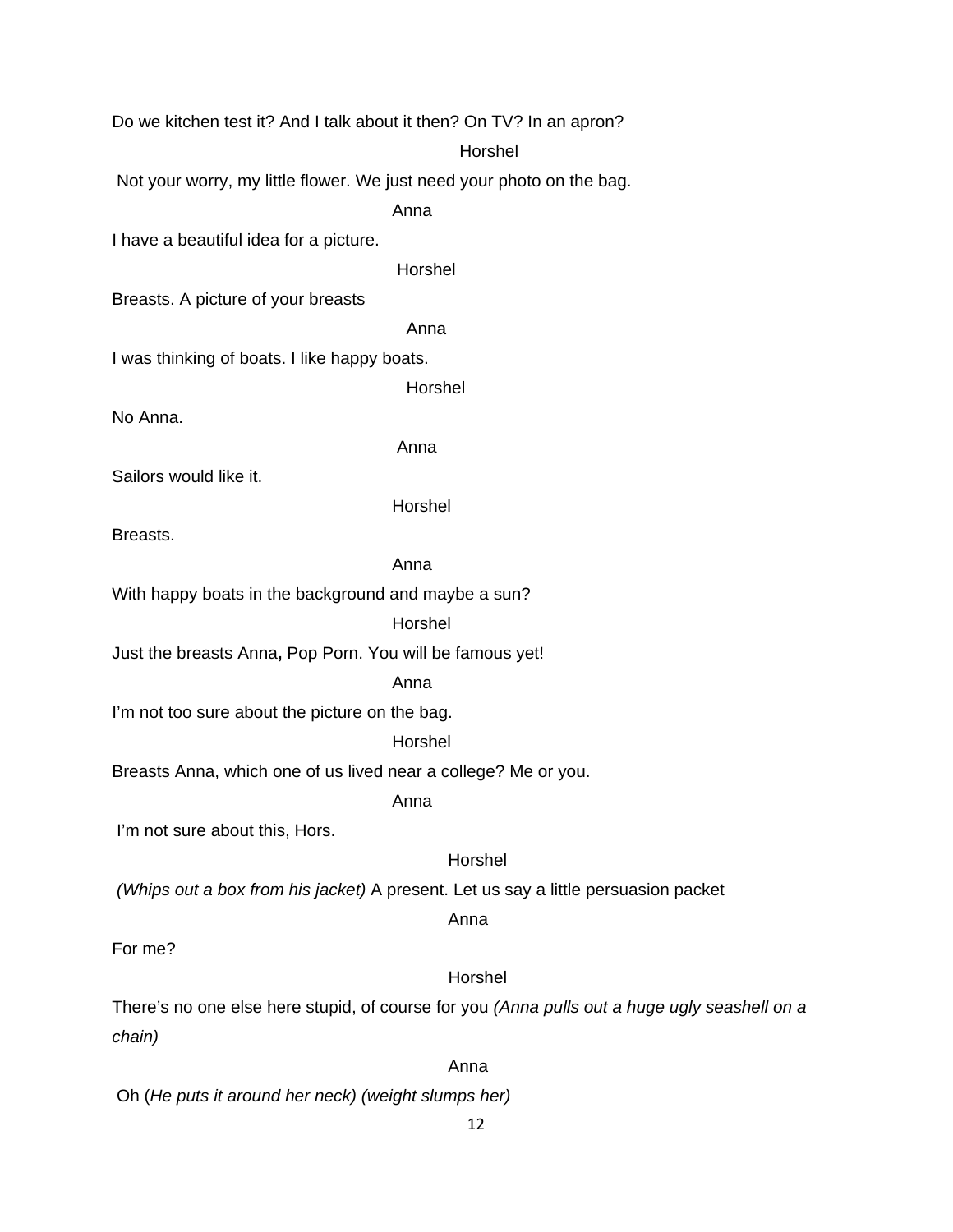| Horshel                                                                                       |  |
|-----------------------------------------------------------------------------------------------|--|
| What do you have to say about it?                                                             |  |
| Anna                                                                                          |  |
| Oh I like it.                                                                                 |  |
| Horshel                                                                                       |  |
| Is that all you have to say? Use your words, Anna.                                            |  |
| Anna                                                                                          |  |
| Oh I really like it.                                                                          |  |
| Horshel                                                                                       |  |
| And that chain? That connects me to you, Forever.                                             |  |
| Anna                                                                                          |  |
| Hors? Hors                                                                                    |  |
| Horshel                                                                                       |  |
| What now? You been fighting me all day.                                                       |  |
| Anna                                                                                          |  |
| I can tell you're mad at me, Horshel. Did I do something wrong last night after meeting those |  |
| rich producers?                                                                               |  |
| Horshel                                                                                       |  |
| Anna, next time, please do not say Anyhoo when asked about world affairs.                     |  |
| Anna                                                                                          |  |
| I loved that white satin table cloth. Did I eat ok at the restaurant?                         |  |
| Horshel                                                                                       |  |
| And no ketchup on the Kobe beef next time. Please Anna? for God's Sake! (He leans over and    |  |
| shouts in her ear)That meal cost those suits a fortune!                                       |  |
| Anna                                                                                          |  |
| Your breath is on my shoulder (She wipes it away)                                             |  |
| Hors                                                                                          |  |
| You are on your way to nowhere fast Anna. (Pause) You slept with that security guard from the |  |
| restaurant, didn't you.                                                                       |  |
| Anna                                                                                          |  |
| He said he needed a place to practice. He was from a foreign country and didn't know the      |  |
| language and                                                                                  |  |
| Horshel                                                                                       |  |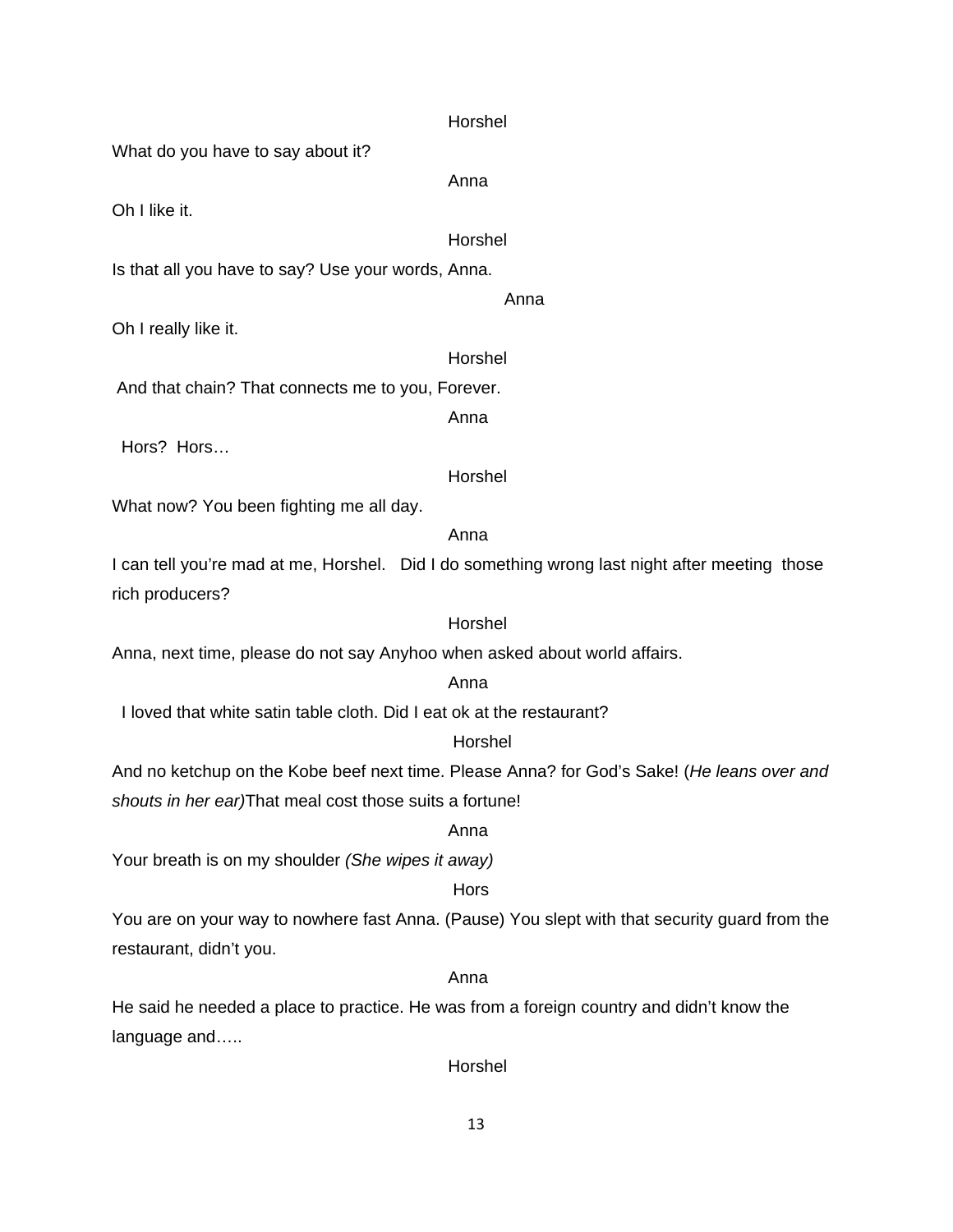Anna, you know. You came from nothing and I can send you back. Can you sing? No. Can you dance? No. Can you act? No. You are not thin and you are not even nice. You can't do anything. That's why you need an agent. Anna Why do you always describe me by what I cannot do? OK I can't sing but I can hum. Hors Talk to this guy and then I have a job for you *(Enter reporter and photographer) (Anna pose, lights flash)*  Reporter (Sympathetically) What do you think when you're naked, Anna? Anna I don't think. *(Profoundly*) You are what you think. Professor Pushkin told me that. Horshel *(Hisses)(Indicates reporter*) Edit yourself Anna! **Reporter** How do you think you look nude,Anna? Anna Happy? Is that the answer? Very happy. Reporter If you don't mind. Anna I don't mind. Reporter I'd like to ask something personal. Why do you wear so much makeup? Anna Well, Horshel says I'm better off if my make up does the acting for me. (*Photographer aims camera*) Horshel  *(Hors pulls him away roughly*) That's enough. Later. 3pm. later. Photographer *(Protesting*) We were just getting started. Goddamn these handlers (*both Exit)* **Scene 5 Horse Horse Hors** Anna! Sit

14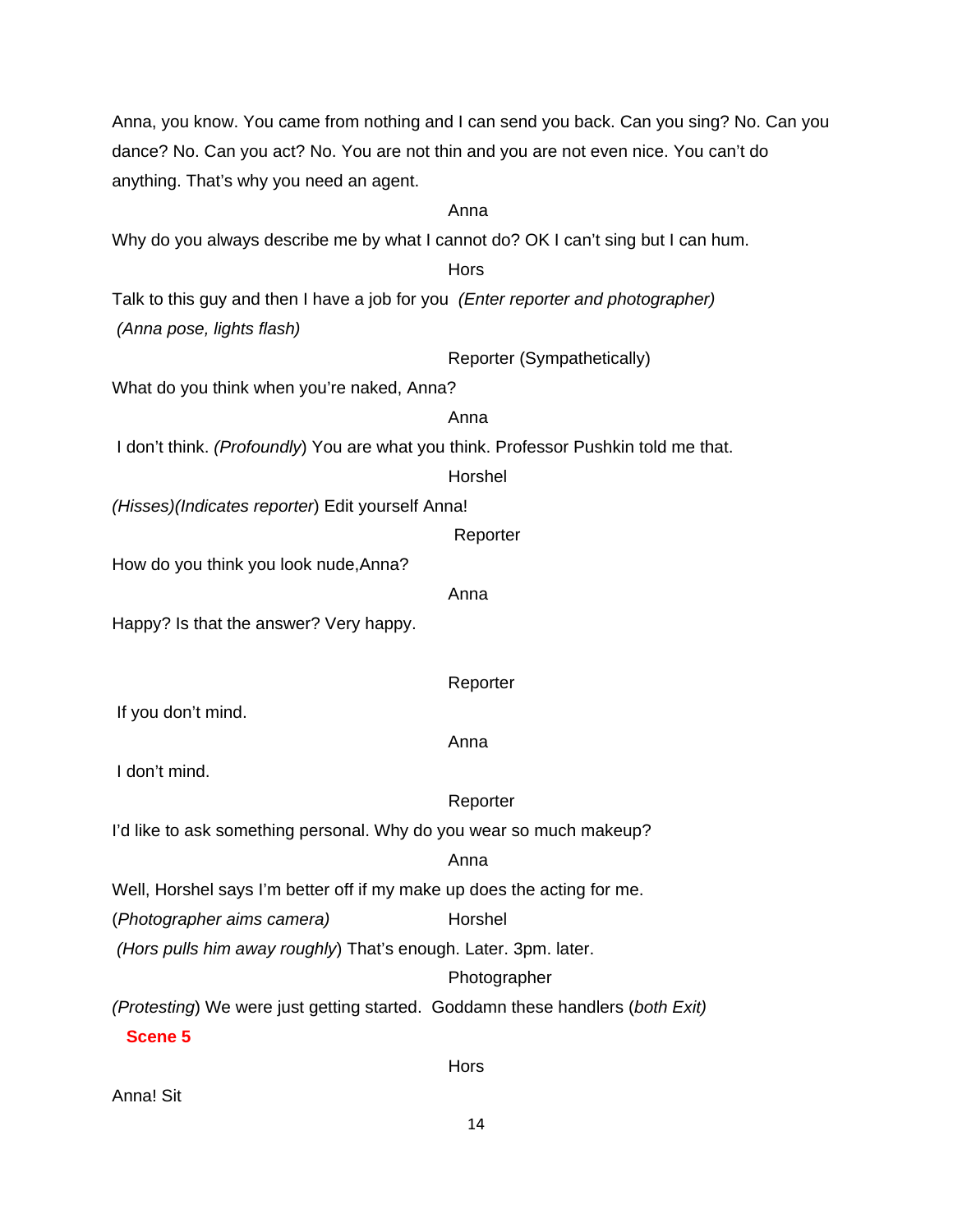*(Anna sits prepares for lecture*)

Hors: Stand up (*She stands) (he takes her hands) no sit (She sits) (He gets down on knees before Anna)* Do you remember the day we met Anna? Anna Yes yes that motel. The air conditioning was broke. And I was so… **Hors**  I was on my way through and you were (uh) working. Anna The Half Star Motel, only motel in East Texas then. It was right by the Laundromat and **Hors** And I saw you. Anna Yes. **Hors** And I saw your beauty (Looks at breasts.) Anna At the continental breakfast. You took my hand. **Hors** Your sleeve was in the jelly . Anna Oh thank you. That was very nice of you Hors. **Hors** And I said I would take you to Hollywood with me. Anna I got down on my knees to thank God, yes, I was so happy to get out. **Horse Horse Hors**  And I said "get up Anna" you'll never have to pray again (*Raises her up grandly*.) Anna (sadly) You said 'The good Lord can't see what happens in Hollywood.' I think you were right Hors. **Hors**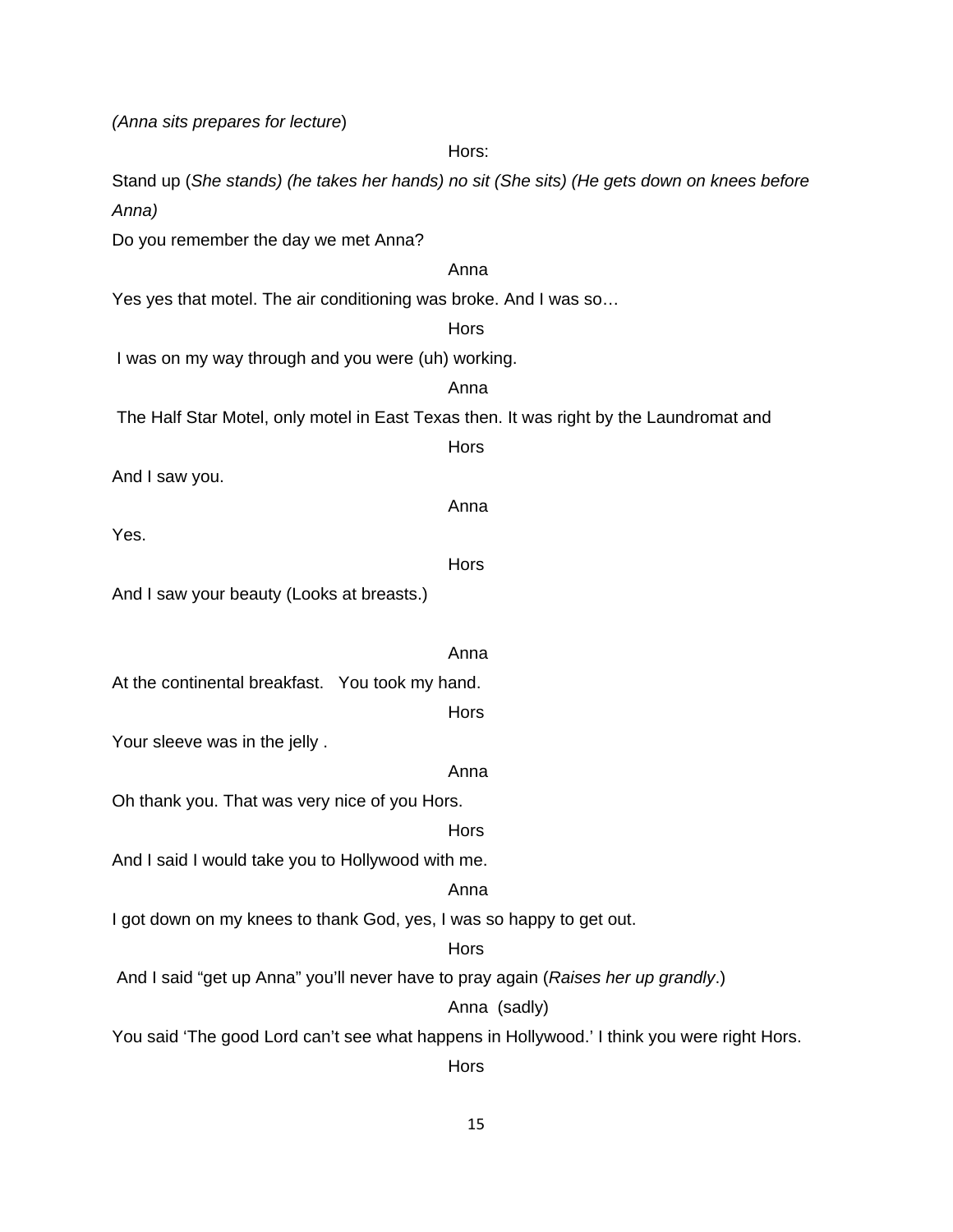16 A little gratitude then, please? So! Until we get your food product started, I got another job for you (S*hakes cell phone in her face*). Something else came through. If you are nice, this guy can fund your name brand. The same state of the state of the Anna Wonderful. See Hors, I told you if you had faith in me…. *(Hors shows her a cheerleader outfit. (Hands her pom poms)*  Anna *(Anna holds up skirt to herself*) There's no panties. Horshel It's not what you think. Anna It's probably worse. Horshel There is this old guy who likes football but he likes live cheerleaders when he watches TV. You just have to jump up and down when a team scores. Anna Jump Up? Horshel And down. Anna I need to get in shape Horshel Yes Anna. if you can't lose weight I'm hanging my car over the top of the Empire state building with you on the passenger side. With the door open. Anna Which side is the Empire state building? (*Starts sniffling)* Horshel You do this one thing and you'll have so many jobs you'll have to sleep with your shoes on (*Exiting)*  Now get dressed, I'll leave you to yourself. Anna Oh no, not to myself. **Scene 6** *(Enter Anima)* Anima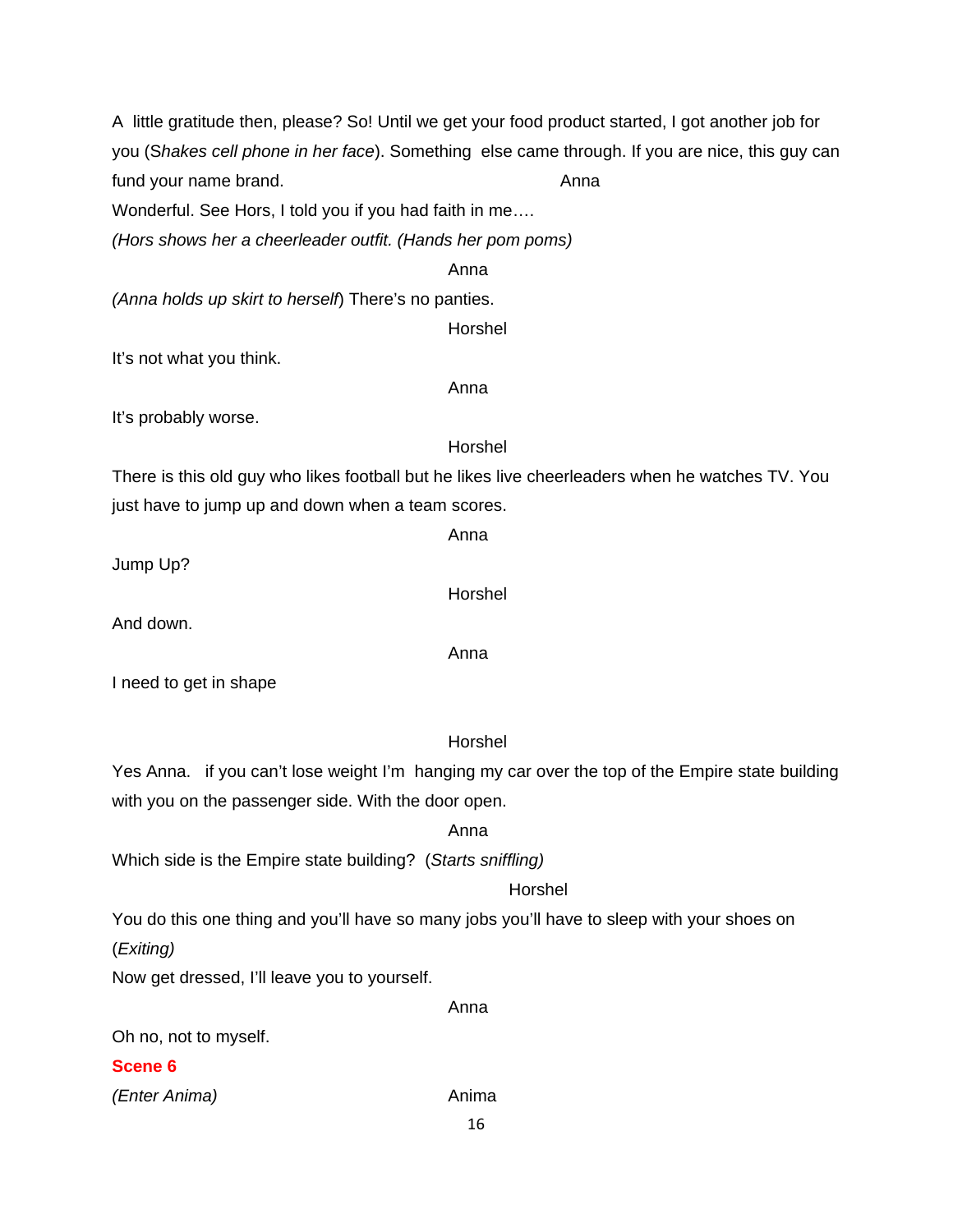Don't worry sweetheart, You'll never be alone

(*Anna picks toy dog Randy up from doll bed*) Anna

Once I had this little doggie, Anima. I rescued him from the house that burned down. I saw

something move. It was so dirty and I picked it up and held it *(Hors offstage*: "*Time to go Anna"*)

# Anna

And I fed the little mutt and kept it on a leash in the yard. This puppy loved me

# Anima (to audience)

 If she says her father shot him don't believe her. He ran away. She almost kissed him to death that's why.

# Anna

Well he did shoot him. Right in front of me, and if I die Randy is waiting for me. In Heaven. That's the only reason I'd want to go there.

# Horshel (*Peeks in)*

 The producer's waiting. And you're talking to yourself. You think we're paying you by the pound?

# Anima

You have an interview at 3pm and no family secrets or you'll be sorry.

# **Anna** Anna anns an t-Iomraid anns an t-Iomraid anns an t-Iomraid anns an t-Iomraid anns an t-Iomraid anns an t-

I don't tell secrets. And I just think I would like to commit suicide today, if you will please excuse me. I cannot do pop porn and cheerleading and my audition and a photo shoot and dance practice and all these things at once.

# Anima

 I will take your dolls away if I hear one more word of suicide. I'd like to remind you what you've done to your family. The time you tried to drink Clorox and we had to pay good money to have your stomach pumped, The time you tried suicide and jammed your new ford pinto into a tree and the poor medics had to work an hour drilling the doors open

**Anna** Anna anns an t-Iomraid anns an t-Iomraid anns an t-Iomraid anns an t-Iomraid anns an t-Iomraid anns an t-

I made it up to them. Both of them. Twice.

Anima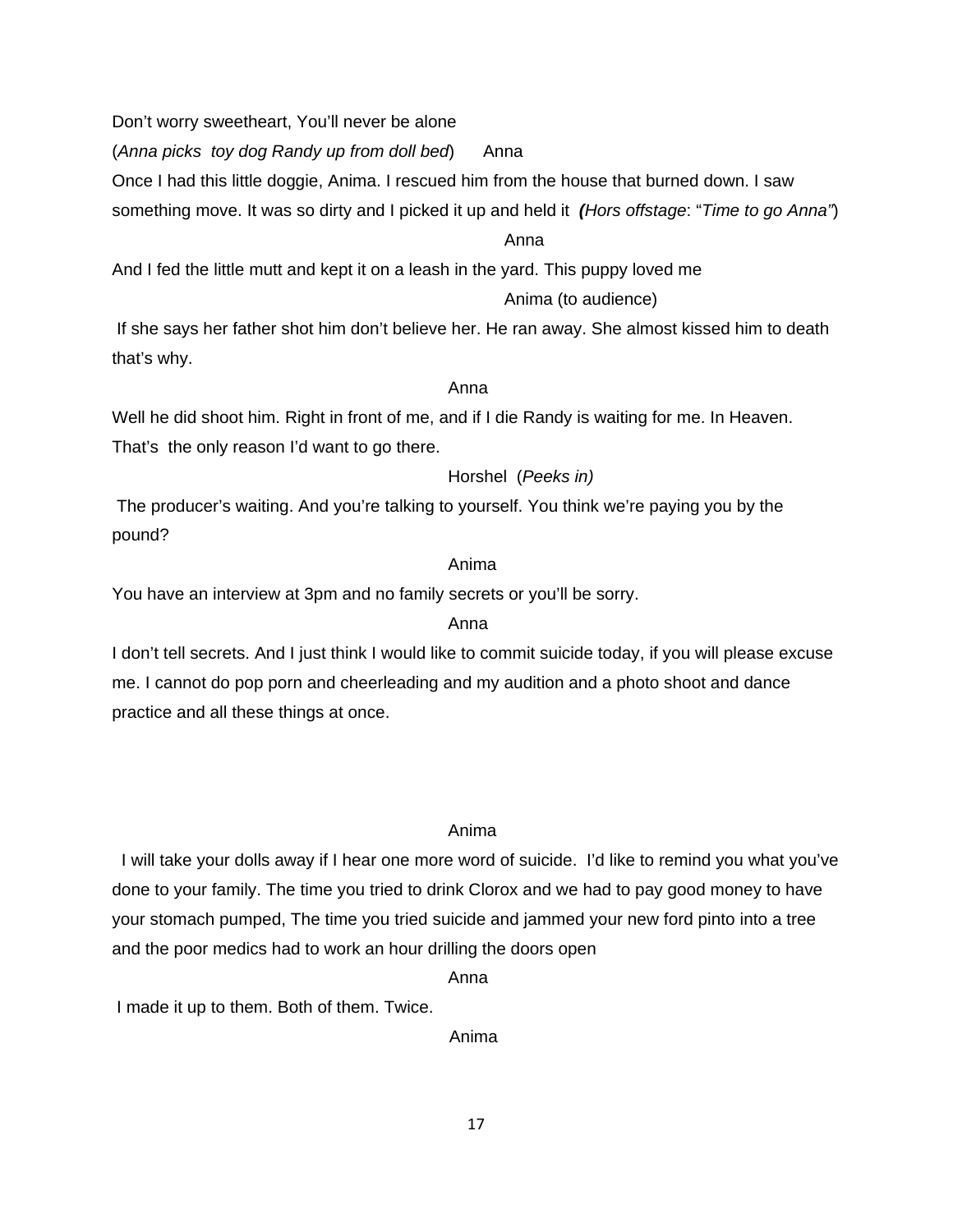Naturally our father broke your arm and you ruined our whole Christmas day. When our brother's friend "Raped" you, you had to shoot your big mouth all over the town. We could not show our faces after that. You have caused nothing but trouble.

#### anns an t-anns an t-anns an t-anns an t-anns an t-anns an t-anns an t-anns an t-anns an t-anns an t-anns an t-

Actually, I am going to kill myself. I just don't know when.

#### Anima

That does it! If you do that, then how could I possibly reach you when I need your help? Remember this, Anna, we loved you. Your family loved you. Do you want to be left all alone? Do you?

#### anns an t-anns an t-anns an t-anns an t-anns an t-anns an t-anns an t-anns an t-anns an t-anns an t-anns an t-

(*Frightened)* I'll be good. Don't go. (*Anima Exits)*

#### *(Anna gets stuffed dog and holds it to her. She*

*cuddles up and puts her face in its fur, rocking gently)* Anna *(There is a hypo needle behind Randy's collar, Anna pulls out)* 

Want a kiss Randy? Randy, do you want some heroin? Randy. Did you know they call heroin "horse.", Randy. You want to ride a horse, Randy ? You'll like it. Blanked out. That's how it feels. Like that chair. You feel like that chair over there. Nothing. That's what we want Randy. If you're a man you can be a smart person but a girl cannot get anywhere nice. I always thought I'd find a man to love, and have a new baby but the baby could die someday. That's why I love you Randy. You don't die. Help me, Randy *(Looks to inject in her arm, then plunges it into Randy*) I need help, Randy. Heeelllpp.

# **Scene 7** Pushkin (*Enters*)

Anna I'm back. What's the matter? Who are you talking to?

# Anna *(Throws Randy aside)*

 (*Covering up)* Help. I need help Pushkin, I need your help a…ah…I want to learn big words. You said you'd help me.

# Pushkin

This is admirable Anna. I'm happy to hear the outrage of your past is overcoming the present. Of course you do, and you deserve to. I'll teach you one thing a day. This is splendid (*Notes it in his book)*

OK You start. Ask me a question. Anything

#### anns an t-anns an t-anns an t-anns an t-anns an t-anns an t-anns an t-anns an t-anns an t-anns an t-anns an t-

Where am I? Oh Pushkin, where in the hell am I?

Pushkin

18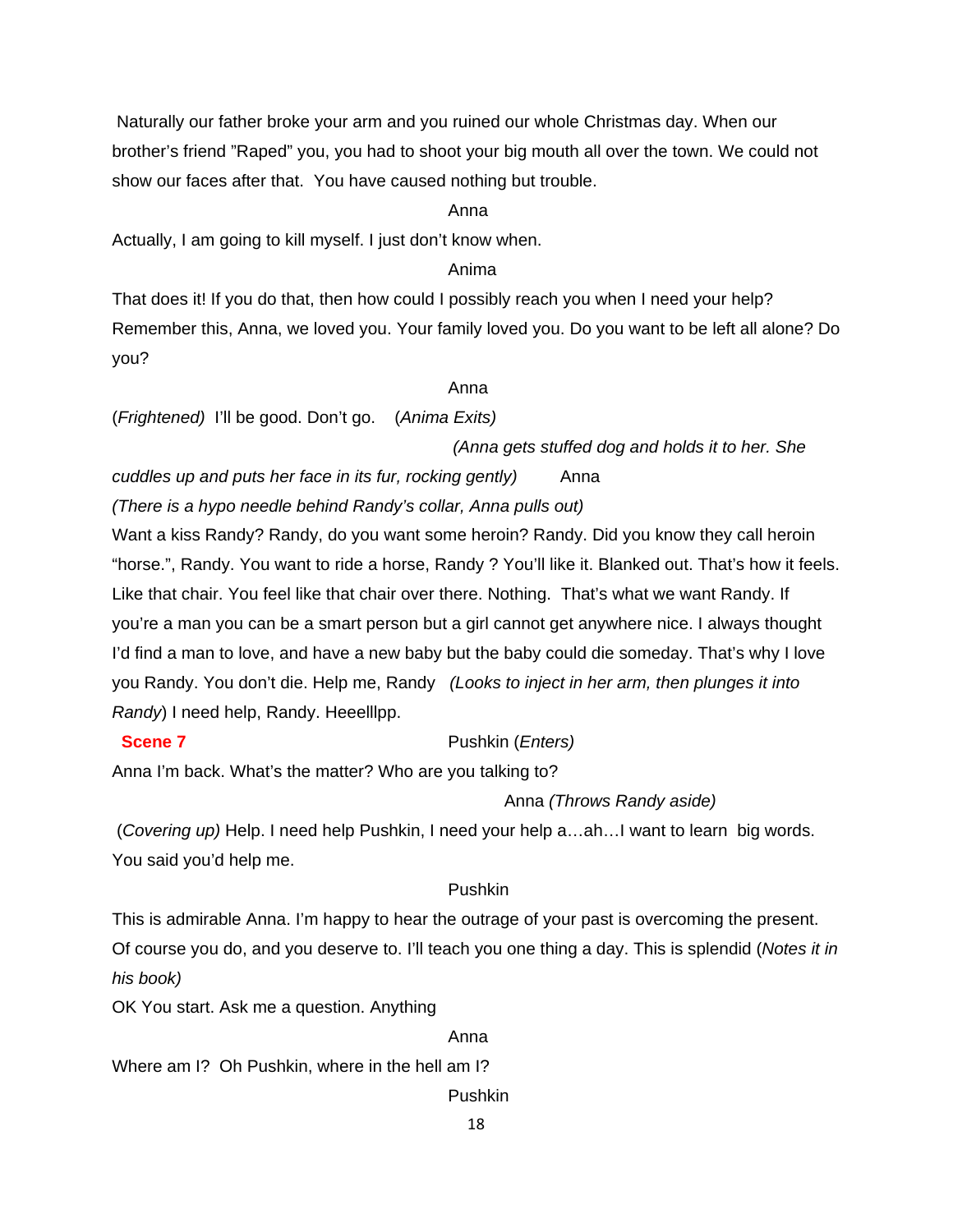Why does that matter? You're home. I want to help you.

Anna

You could really help me if you wanted, Pushkin. I want that audition Pushkin, I want to be somebody.

Push:

Oh good good. Do you know who?

Anna

Anybody. Just somebody not like I am.

#### Pushkin

Well first an artist must be courageous and not care what anyone else thinks.

#### Anna

Oh that's me alright. I went out shopping without underwear and when I got out of the limo I didn't care how they shot the picture.

Pushkin

There's more than that.

# Anna

I showed as much as I could.

# Pushkin

We are still in phase one of your learning capacity. (*Leafs through folder*) Now, I asked you about World World War 11 yesterday. Our lesson for the day: Hitler. And you were to come up with a reaction.

#### Anna

Yeah! That whole thing was really terrific.

"Terrific "does not cut it!

# Anna

Well whose side were we on in World War 11?

Pushkin

We won Anna that is all that counts.

# Anna

 We won? Well our dead aren't more alive than their dead, so I don't get it, and I don't think we should keep studying this history stuff anyway. It just encourages them. All leaders should just be American.

Pushkin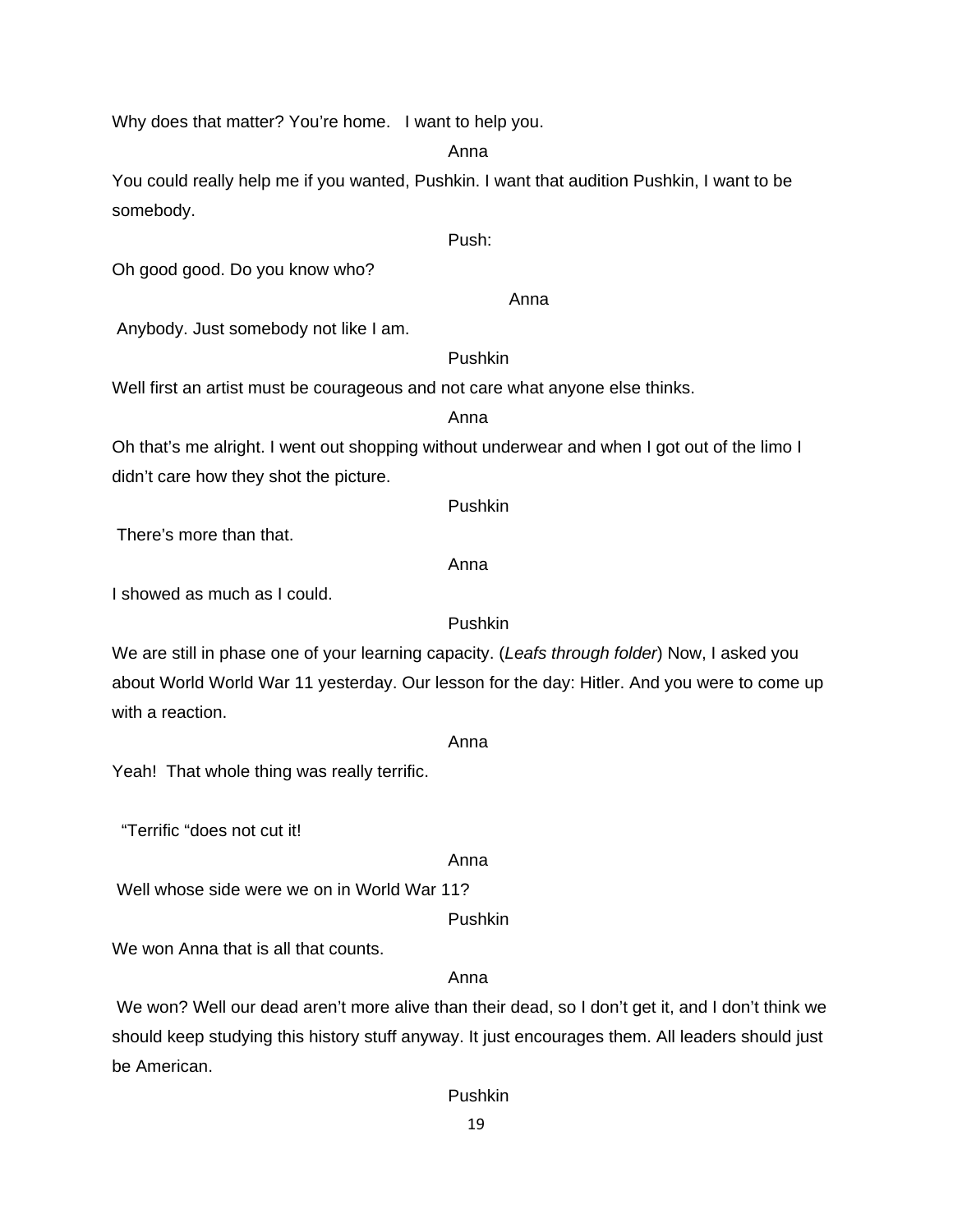20 I'm going to take away the funnies and give you better things to read, Anna. I think you have great potential, Anna. Anna I do not want to be a teacher, Push, I want to be a star. Pushkin In the fullness of time you will see me as a helpmate. Anna Horshel says I'm a shooting star. Pushkin Ah, but a shooting star is a falling star Anna. Anna I cannot ever do anything right! OK? Comfuckingprendez vous? Pushkin Good.You're expanding your use of language. Knowledge is about finding yourself Anna Who? Pushkin There's one more thing. anns an t-anns an t-anns an t-anns an t-anns an t-anns an t-anns an t-anns an t-anns an t-anns an t-anns an t-Not one more thing Pushkin A gift for you and your progress. *(Gives her a necklace. Huge silver chain with a globe of the world on it. Hangs around her neck on top of Horshel's necklace.* ) Do you like it? anns an t-anns an t-anns an t-anns an t-anns an t-anns an t-anns an t-anns an t-anns an t-anns an t-anns an t-It's really big Pushkin Is that all you have to say? **Anna** Anna anns an t-Iomraid anns an t-Iomraid anns an t-Iomraid anns an t-Iomraid anns an t-Iomraid anns an t-It's nice and heavy too. Pushkin Now that you have a token of my affection, maybe you'll concentrate. My dissertation depends on it. Tell me, don't you ever wonder about anything? (*Taking notes)* Anna I do. I do wonder something. Pushkin. I do. It's about birds I see. They are my only friends.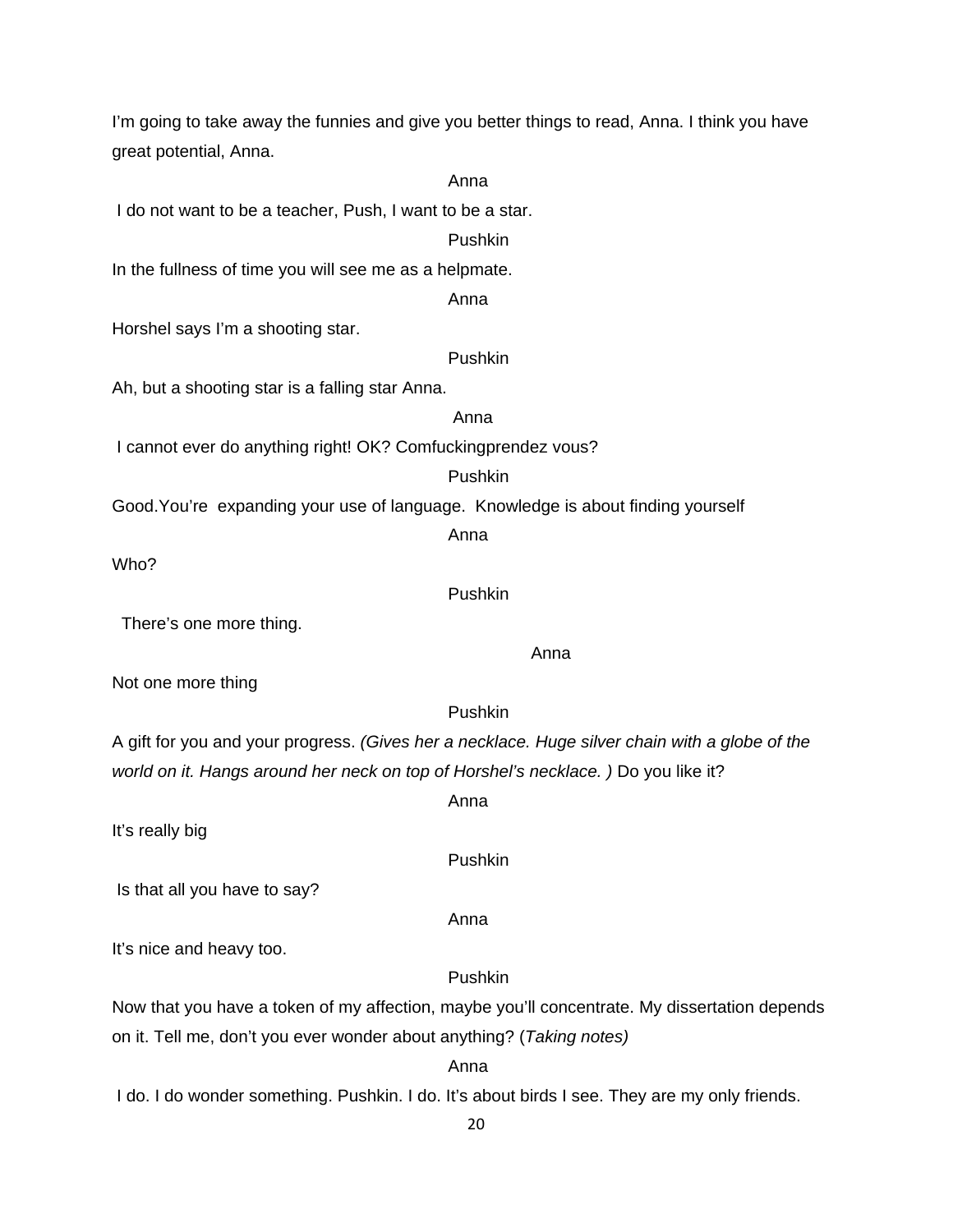#### Pushkin

Dear Anna, are you making fun of me?

#### Anna

No no truly. I have always wondered, you know….For instance… those pretty birds that are so red? How do they get that way? Did you ever wonder about that?

#### Pushkin

That's all you wonder about? Cardinals? And red feathers?

# **Anna** Anna anns an t-Iomraid anns an t-Iomraid anns an t-Iomraid anns an t-Iomraid anns an t-Iomraid anns an t-

 Yeah and about their dreams. What they dream of..You know? They can't sing or dance either so what do they dream of becoming?

# Pushkin

They dream of worms, Anna. Worms. (*Patiently*)Worms. Birds dream of worms.

#### Anna

Oh I was afraid you'd say that. (*Pops pill in mouth).(Pushkin sits her down)*

# Pushkin

This is not helpful to our endeavor. To be more complete you must memorize things. The names of Presidents for example and, Anna, please listen. Help me to help you. You have to read just one page of a book a day.

#### Anna

I have people that do that for me.

#### Pushkin

I gave you some words yesterday do you remember?

#### Yes I have them right here.

#### Pushkin

Anna

Do you remember the assignment?

#### Anna

Of course I do. I was to think of a feeling. . And so I was supposed to use the word "heart" and make it rhyme.

Pushkin

A simple task.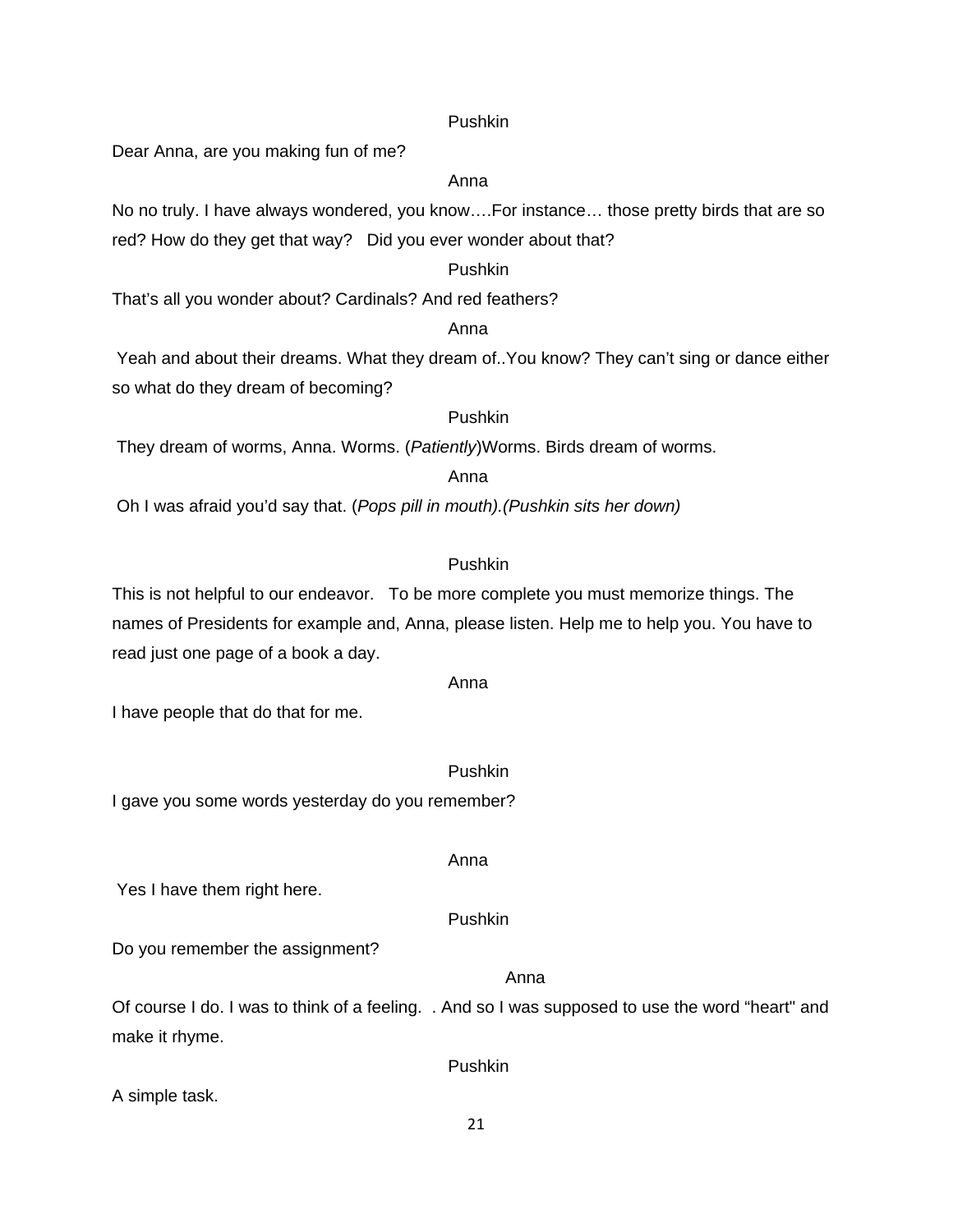#### Anna

(*Pulls paper out of her pocket-)* when I look at you *(playfully shouts)* 'my heart farts'.

Pushkin

Mine does too, Anna. Mine does too. (*Puts his head in his arms in defeat)*

Anna *(squirms puts her breast against his ear)* 

Hello Push? Hello. Can you hear me? Hello Anna calling Pushkin.

# Pushkin

Anna I am not playing telephone today. I am trying to get you ready for something

# Anna

Me too Pushkin. Me too.

#### Pushkin

 *(Pushkin takes a deep breath, closes his eyes)* Anna, people see you as a bimbo. When death comes to call what do you want to do- order a pizza? Have you no wish for the strange and beautiful? Take your breast out of my ear this instant Anna! (*He stands. She drops back)* **Scene 8** *(Enter Horshel* )

# Horshel

I just got a call from the mansion. Why didn't you do what I said? The old guy had bucks to burn.

# Anna

I couldn't Hors. I felt sick.

#### H orshel

No excuse. When your back is to the wall is when you show your stuff.

#### Anna

My back is to the wall, but the wall is always on the floor.

# Pushkin

Identify from inside yourself and not outside the world. Anna Don't listen.

#### Horshel

This is why we don't have a relationship Anna.

#### Pushkin

Obedience is not a relationship, Horshel.

#### Horshel

You couldn't find the old guy's bedroom? It's the one with a bed.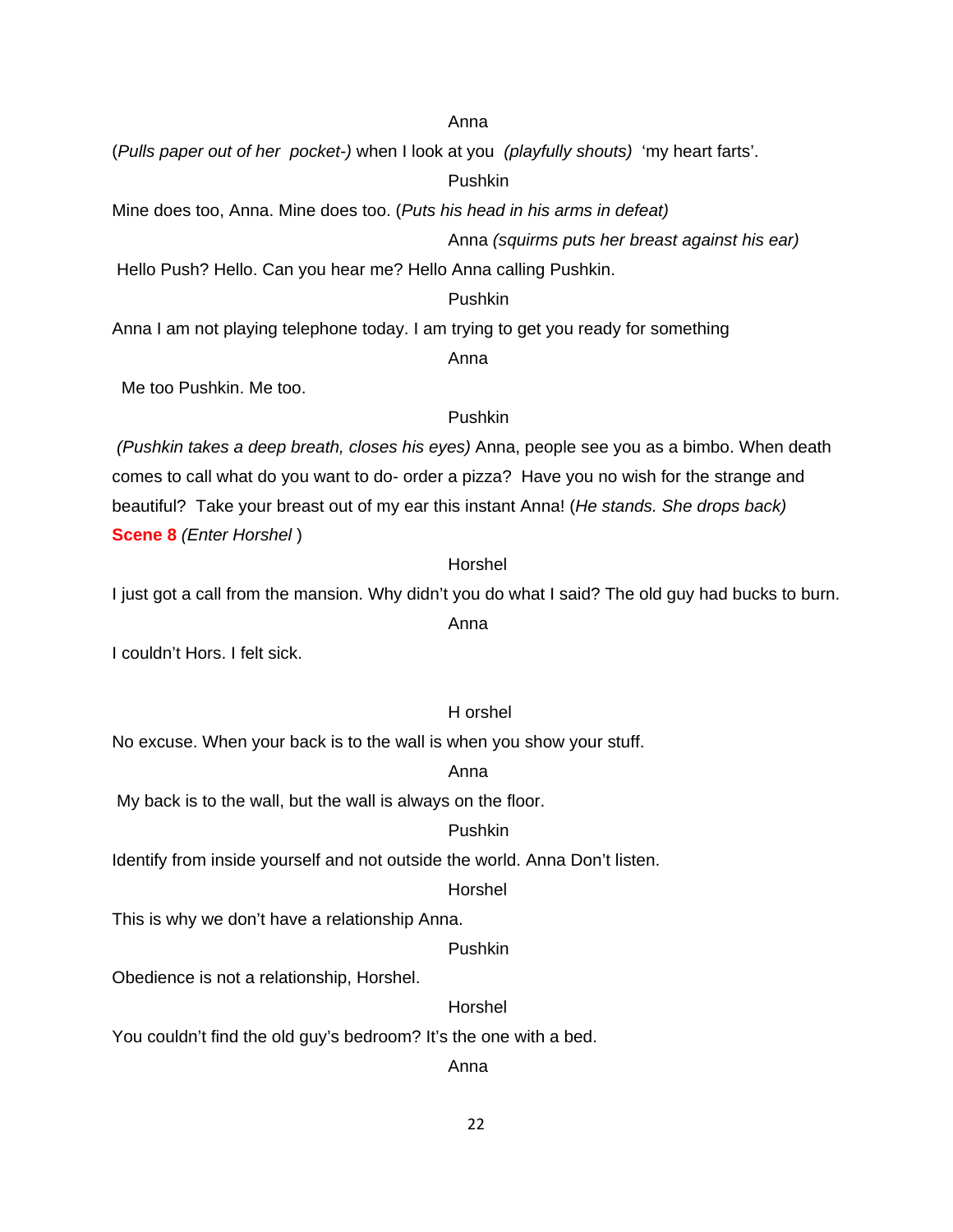I' m through with your goddamn clients .Pushkin says your men treat me without any trace of affection. And that I have stored up memories I have to deal with.

Horshel

What are they?

Anna

um…I forget.

# Horshel

Ha! You forget memories? Memories are something you remember.

#### Pushkin

Find something you love Anna so you do not cave in to him.

**Hors** 

Find someplace to get lost, Pushkin.

# Anna

Pushkin calls my life a cockfight. Is that a nice thing to say about a girl?

#### Pushkin

What do you love Anna?

#### Anna

I love when they clap. But clapping is supposed to make me happy but then it makes me depressed.

# Pushkin

Remember the sad legend of Sir Gawain? He needed more and more kisses to be happy.

#### Horshel

 Life kills you - that's all you need to know. Anna, It's always the same. You say I love you too much and guys get sick of you and leave. You always do that. You overcome men. But when you're on a *paying* job you ignore them, I can't figure you.

### Anna

Pushkin says my body has had no special moments.

# Horshel

 The more I talk to you the more I side with your family. You are ungrateful and untrustworthy. And I give you pretty things. *(Lifts her seashell lets it drop hard on her chest) (She winces)*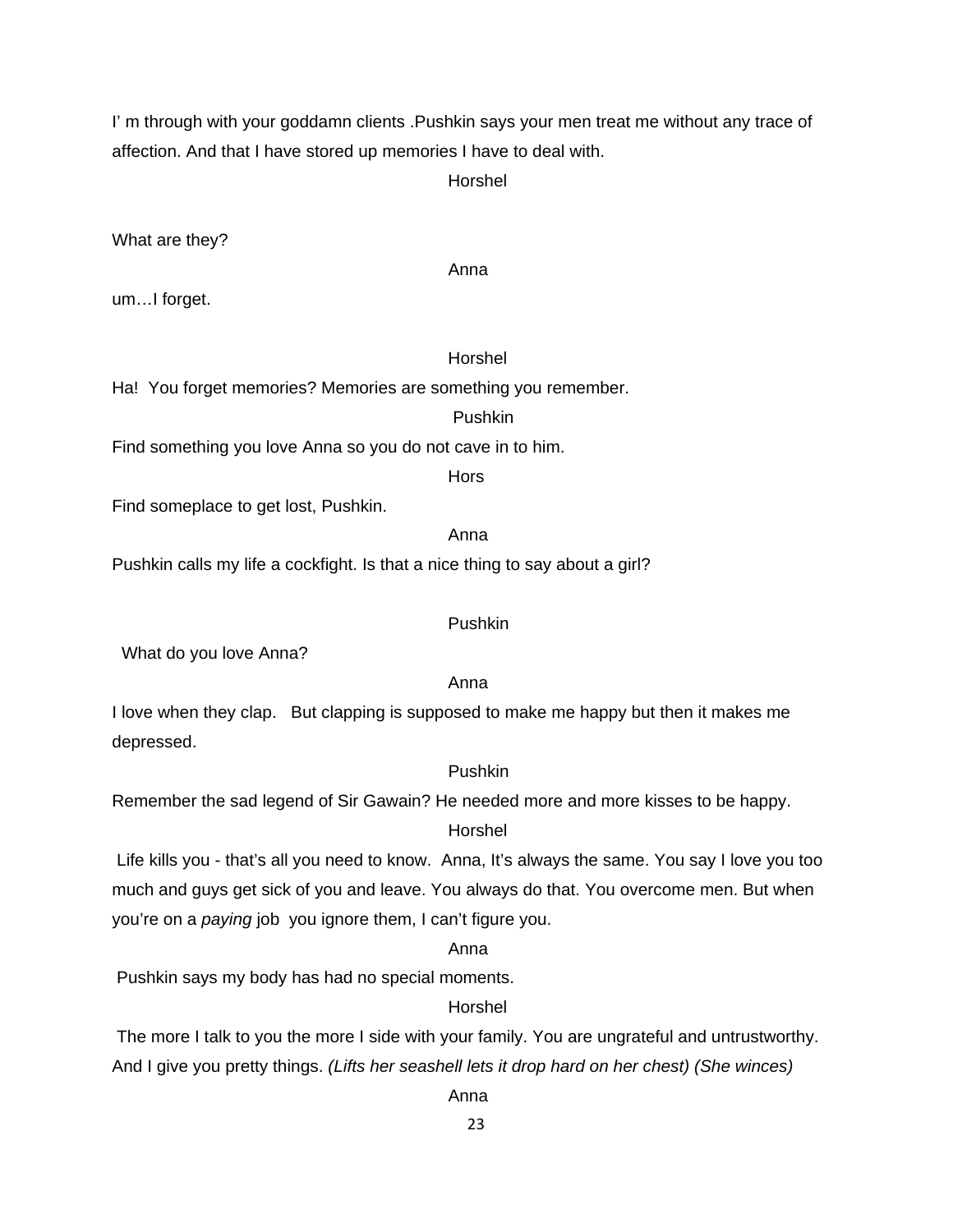I don't see anything pretty here in life.

#### Horshel

Anna, take some advice, only talk when no one is listening. You'll do better.

#### Pushkin

We belong to the dark, to the unknown. Believe in your own moral authority, Anna.

# Horshel

Sorry to interrupt Professor, You've taken up about enough of our time. *(To Anna*). Look at the dailies, Anna. Our Audience is down. Something is off. You have to give them what they want, Anna. The audience is like a man, it's all in the playbook. You must manipulate him, seduce him, See the audience as one hungry horny guy.

*(Push takes out his notebook and starts scribbling what he observes)* 

#### anns an t-anns an t-anns an t-anns an t-anns an t-anns an t-anns an t-anns an t-anns an t-anns an t-anns an t-

I cannot force them to like me.

# Horshel

You can force your way in anyplace…You have to knock down their doors. Life is a game you gotta win it. It's like playing tennis (*Push walks away in disgust)*

#### Anna

I didn't know you played, Horshel.

#### Horshel

Oh tennis is quite a game. Skill. Speed. Movement, accuracy, placing the ball just right. There was this tennis club down on 12<sup>th</sup> and front St. A private place. They didn't let Jews in. So me and my friends Callahan, and Bernadetti …

#### Anna

They got you in, Hors?

#### Horshel

No they couldn't get in either, so we'd wait and walk in the back of some tall guys behind them, guys who belonged , holding conversations with them, and we'd slink in behind them through the doors.

#### Anna

So that's how you learned to play tennis Hors?

#### Horshel

No Dolly, we never did play tennis. Don't you get it? But we got in. That's the whole point in life. You got to get past the gate. Then we clapped for them. The tall guys who played.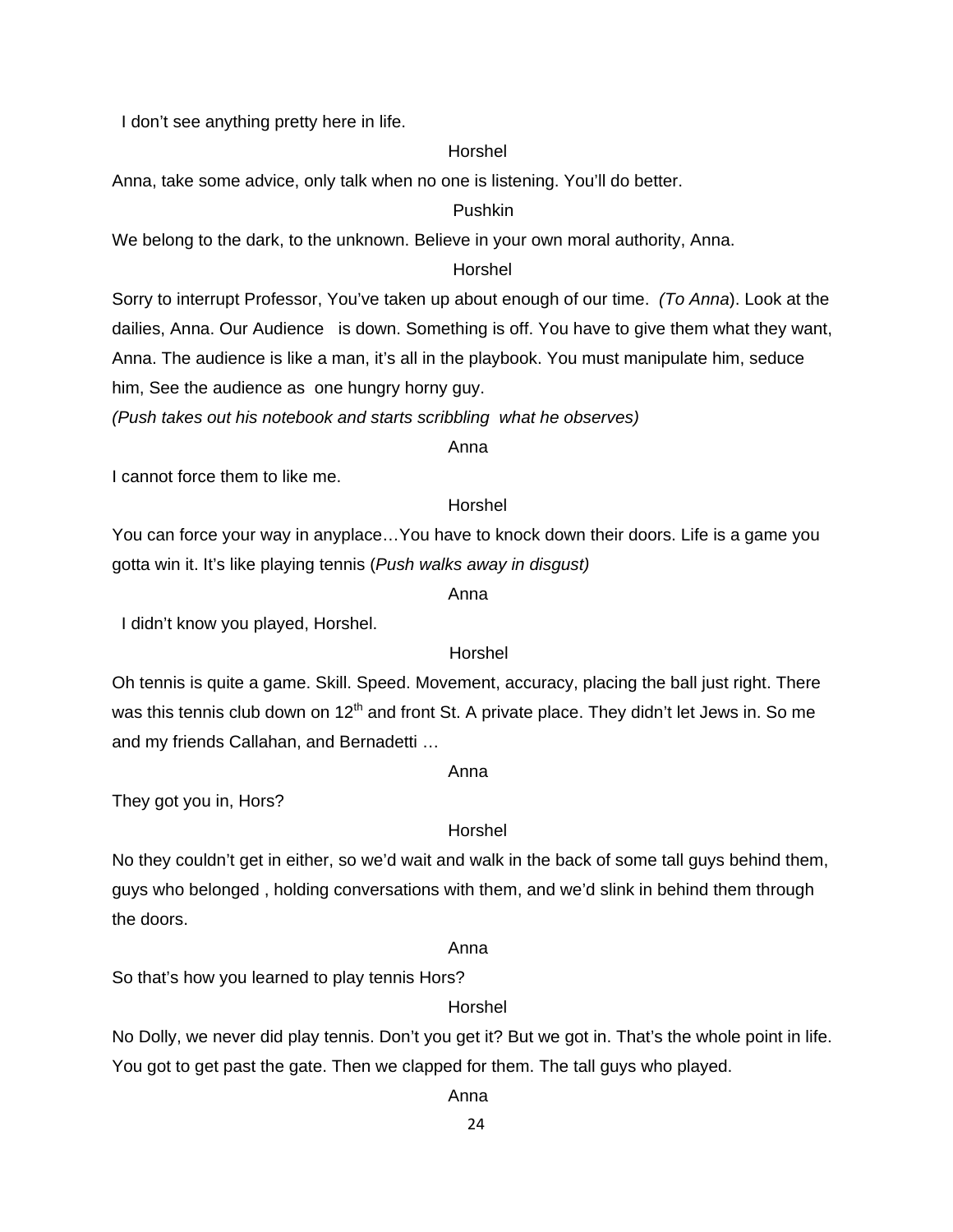But you didn't actually do it yourself?

#### Horshel

No we couldn't, I just told you.

# Anna

So I am on stage for other people so they can clap for things they cannot do themselves?

# Horshel

Honey you're not even past the gate yet. But in a way yes, you are living for other people. You gotta manipulate them.

#### Pushkin *(Rushes between them)*

Manipulation is a position of weakness Hors, and you know it. A flight of fancy, Horshel.

#### Horshel

 I have had enough of you . This is where Push comes to shove, Pushkin. *(Shoves him hard) Push falls backward*) That's where flights of fancy land. As we say here on earth. *(Anna rushes to help Push up)* Anna Oh Pushkin I'm so sorry. Are you hurt, Speak to me. Can you talk?

# Push

*(Glasses awry, breath knocked out of him) (Long pause*) I am .. Let us say I am muted by irony .My fault! Entirely my fault. I trusted evolution of the species.

#### Anna

What is a flight of fancy, Push?

*(Hors tries to drags her of.) (Push grabs her other arm)*

Pushkin

Anna!!! Stay here

#### Horshel

(*They are pulling her opposite directions)*

Anna!!! Come here.

# Anna

I have to go with Horshel, Pushkin. He's my manager. I really really really have to.

#### Pushkin

You use too many adverbs, Anna. I am trying…

Anna

What Pushkin?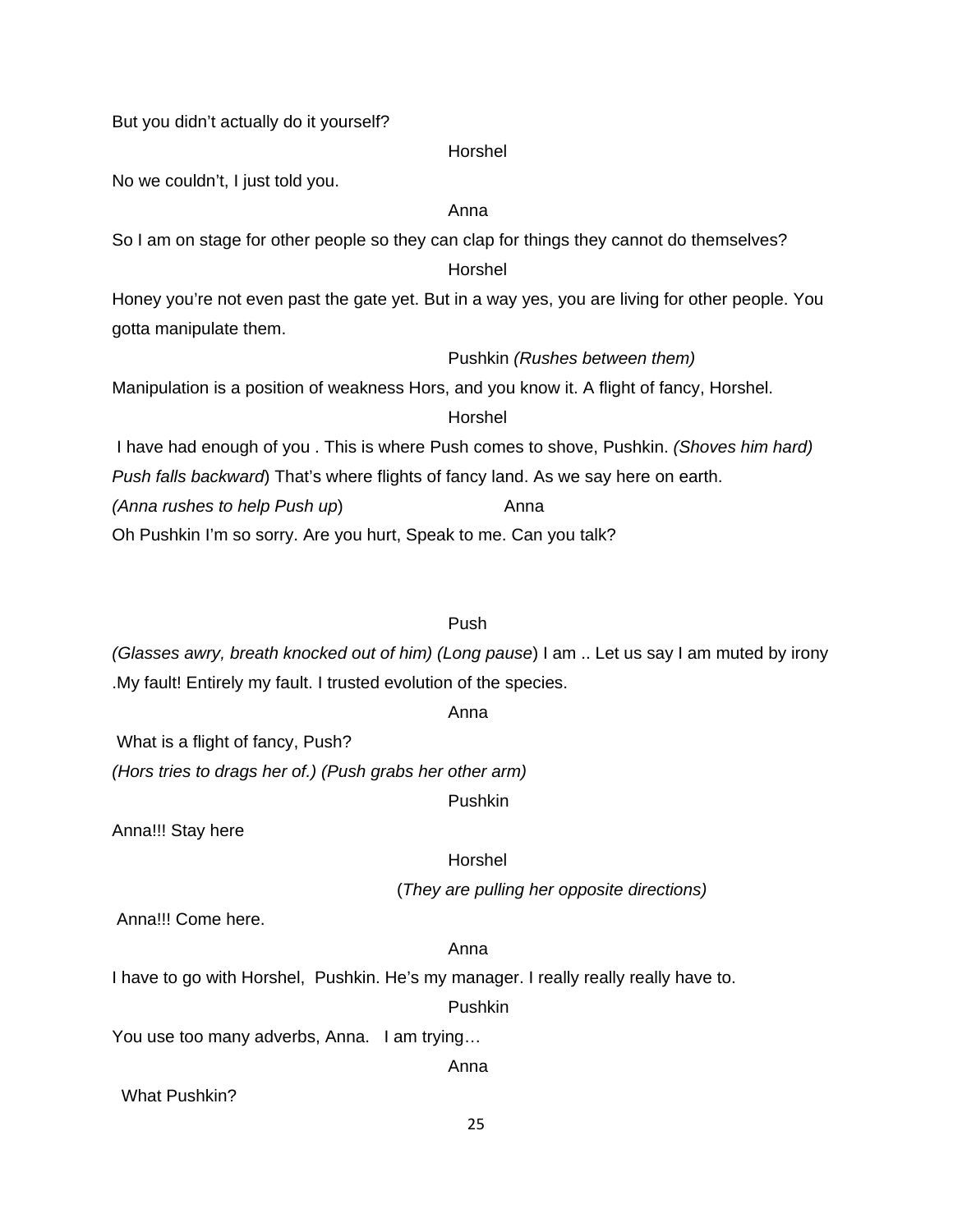#### Pushkin

I am trying to protect you from growing old and becoming what you used to be.

Anna (*rushing to follow Horshel)* 

Never mind. I used to be nothing. Don't worry, Pushkin.

#### **Scene** 9

#### Anna

I think I'm making progress in school, Horshel. And Pushkin seems to like me.

#### Horshel

You have 3 days before the screen-test and what are you doing with that guy, studying Greek?

# anns an t-anns an t-anns an t-anns an t-anns an t-anns an t-anns an t-anns an t-anns an t-anns an t-anns an t-

 Hors, I've been practicing Hors .Look at the blisters on my heels. (*Shows)* I keep trying and Horshel

You have to dance faster Anna, You have to keep them interested, shake that fanny Anna, give them Breast! Anna

I swear there's no pay off. I get up early to practice and at night I'm no faster.

# Horshel (*Waxing eloquently)*

You're looking for a payoff Anna? A payoff? There is no payoff in life…. When I was a boy my mother made me drink a glass of milk before every meal before I could eat and I swore when I grew up I'd be free-but you know what? I can't sit down and eat without a glass of fucking milk first and I hate it. I have to do it. There's no escape. You swim in the mud your whole life and then you die and you're under it. No payoffs.

#### Anna

 I think I understand Horshel. I want to do good. I do. I want people to see me as something other than myself –I'm really really just a nice person, who likes animals and small children, that's a terrible image for a star.

# Horshel

Right! Get busy, and keep it fast. Your dance. We don't want people going to the bar while you're doing your act. Keep it fast. You understand?

# Anna (*sings lyrics)*

What good are my furbelows /and my little tippy toes/if I'm not with my Baaaby/

Horshel

Good. This time with music (*Exits)* (*Music starts)* Anna (*bellows )*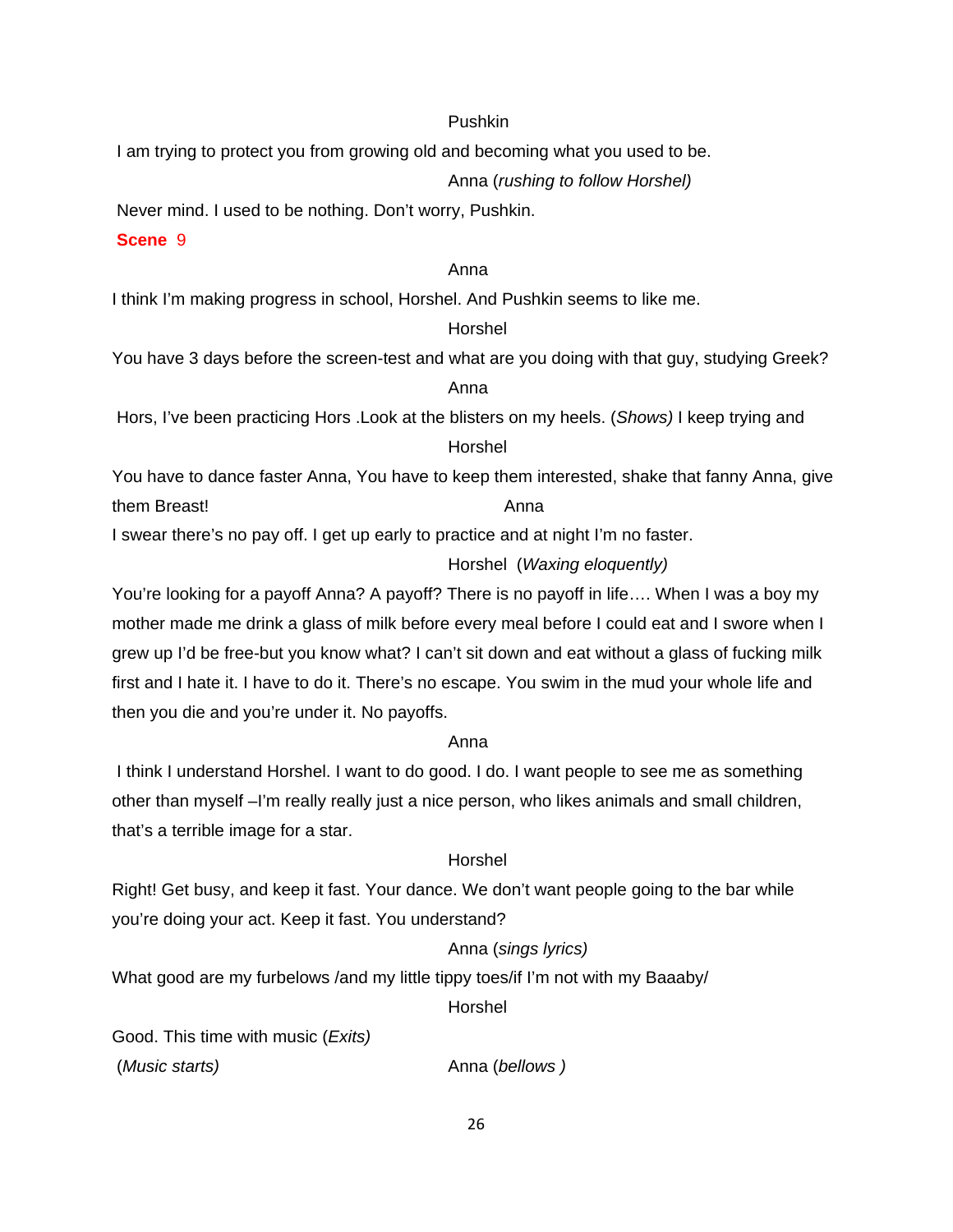|                                                          | baby (She tries again faster. Turns her back toward audience and shakes it. Shakes her |
|----------------------------------------------------------|----------------------------------------------------------------------------------------|
| breasts. Winks over shoulders)                           | (Anna does it one more time.)                                                          |
|                                                          | A (sings line 2)                                                                       |
|                                                          | What good is a tiny nose, lips just like the reddest rose, if I'm not with my baaaaby  |
| (Music halts abruptly.)                                  |                                                                                        |
|                                                          | Anna)                                                                                  |
| What happened?                                           |                                                                                        |
|                                                          | Anima ( <i>Enters</i> )                                                                |
| Oh Anna AnnaI just saw Horshel.                          |                                                                                        |
|                                                          | Anna                                                                                   |
| Yeah, I did too. He just left.                           |                                                                                        |
|                                                          | Anima                                                                                  |
|                                                          | He was watching just now. Through the studio window. Your second try.                  |
|                                                          | Anna                                                                                   |
| Oh yeah? How'd I do (she starts shaking again) He likes? |                                                                                        |
| (Animas shakes her head slowly)                          |                                                                                        |
|                                                          | Anna                                                                                   |
| No?                                                      |                                                                                        |
|                                                          | Anima.                                                                                 |
| No.                                                      |                                                                                        |
|                                                          | Anna                                                                                   |
| No? He didn't like it?                                   |                                                                                        |
|                                                          | Anima                                                                                  |
| Oh it's not that he didn't like it he loved it.          |                                                                                        |
|                                                          | Anna                                                                                   |
| He did?                                                  |                                                                                        |
|                                                          | Anima:                                                                                 |
| But I heard him mutter, Just too fast, Too damn fast.    |                                                                                        |
|                                                          | Anna:                                                                                  |
| He told me to go faster I almost skinned my damn heels.  |                                                                                        |
|                                                          | Anima:                                                                                 |
| Wellyou know how proud men are.                          |                                                                                        |
|                                                          | Anna                                                                                   |
|                                                          | 27                                                                                     |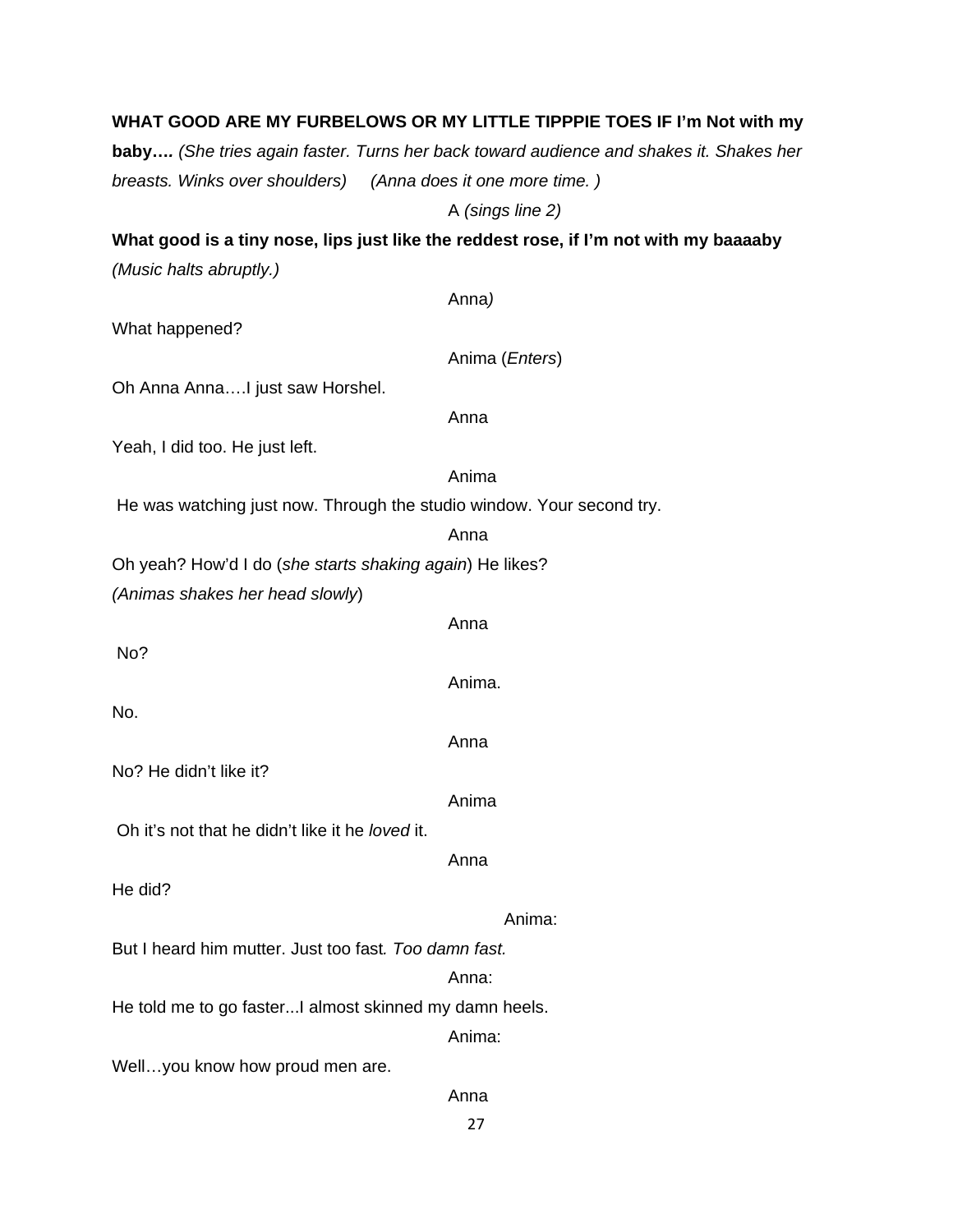#### **How** proud?

He admitted just now that it looked silly fast, He was wrong about the tempo. It's not in keeping with your dignity.

# Anna

He said that*?* My dignity? Oh that means a lot to me, coming from him.

# Anima

Yup, Too proud to talk to you himself, I thought I'd do it for him. Then we can surprise him when you get it right.

Anna

I don't believe you.

# Anima.

Ok I'll get it in writing. (*Anna keeps steps, clumsily practicing dancing*)

(*Anima rushes out and writes on big poster board* **TOO DAMN FAST.)**

Anima

(*Returns to Anna*) Here it is in writing

# Anna

*(Reads)* Too damn fast. That's what he says, all right! Too Fast. Well, maybe he can't admit he was wrong. Knowing I worked so hard, all these days.

#### Anima

Let's try it halftime, baby. I'm your sister. I am the other half of you. Sisters know best.

#### Anna

*(Music drones)* **What good are my tippy toes and my little furbelows if I'm not with my baby.** (*Singing it off tune like a lounge song)* 

#### Anima

Slower honey, let them savor you..Milk the notes. Ride the vowels. Drape yourself.

*(Anna enunciates each vowel, painfully slow)(Drapes herself across chair)* 

Anima

Better . Better.

Anna

Are you sure? I'm scared.

Anima

# Anima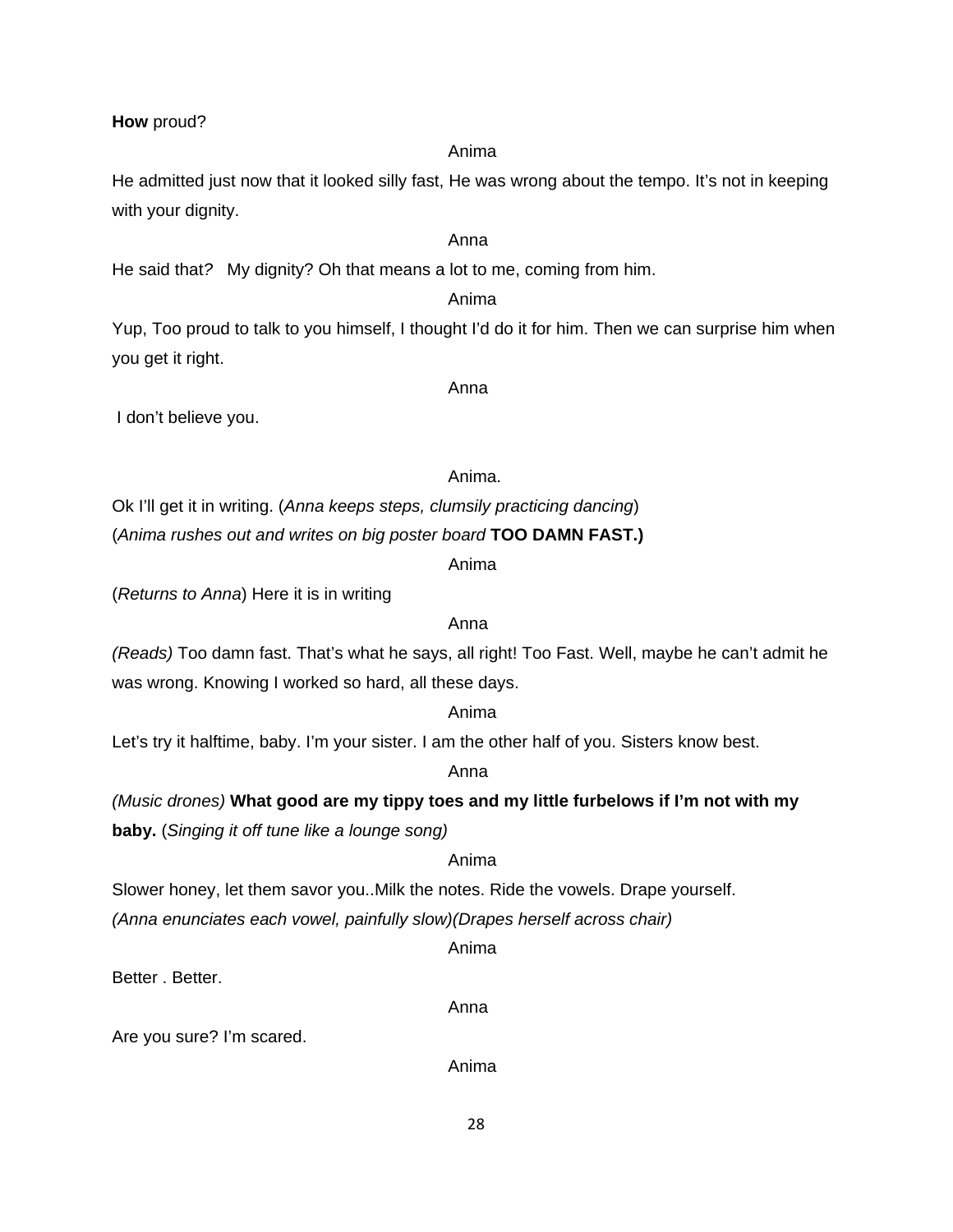Of course honey. Here. Take a pill. *(Hands her pill bottle.)*We want that sleepy look in a songster's eyes, that velvety tone, that come hither purr.

Anna

 *(Slurring) sings again. Anna takes more pills. Overdoing, leaning forward, each note hands on knees)* 

#### Anima (*talking in her ear)*

 I think you're getting it….Do it just like that. See Anna. You are a product and we are your advertisers. People are made agitated by advertising and feel if they satisfy their appetites the anxiety will go away, but first you must show them a need to feel anxious so they will feel better by seeing you perform.

#### Anna (*dream like*)

 Well why do we want to cause all that trouble? Why can't we just let people alone to choose for themselves? (*Anna curls up on chaise lounge). (Exit Anima)* 

**Scene 10** *( Push and Hors Enter* ) Pushkin I had to call you in Horshel. I know I'm not supposed to interfere, but look. Pretty pathetic. The poor kid is passed out. You're messing her up Horshel with all your pressure. Shouting orders. Insulting her. Every time you put someone down you stunt their growth

#### Horshel

She's taller than I am by two inches.

#### Pushkin

I mean her emotional growth.

Horshel

She has a life.

#### Pushkin

Not an emotional life. You control that. She is like a child.

#### Horshel

She came to me and said she wanted to be changed. I'm changing her

#### Pushkin

Horshel

Conformed is not transformed.

Whatever that is.

Pushkin

And don't end a sentence with"is."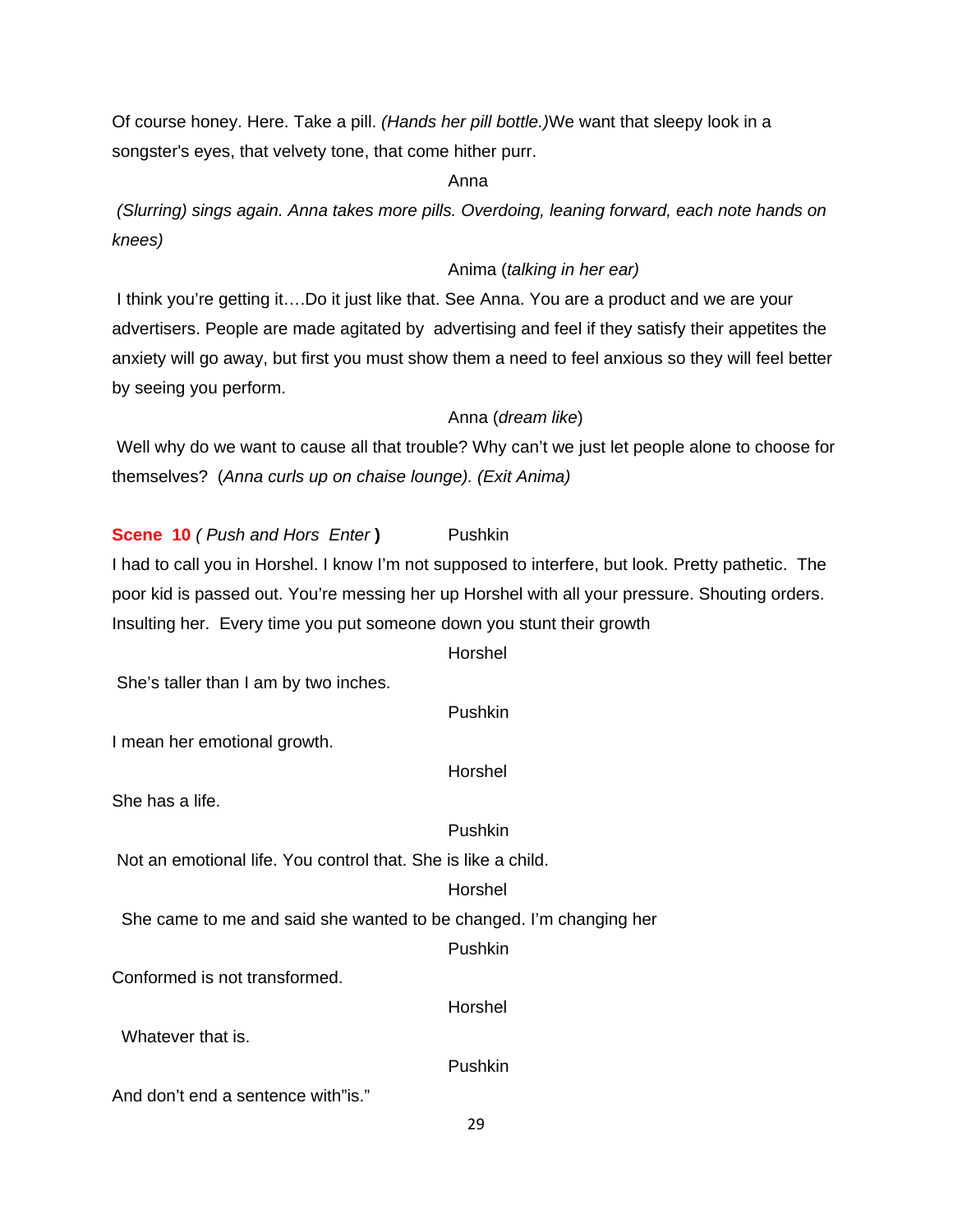#### Horshel

*(Sputtering)* And …And don't start a sentence with "and."

# Pushkin

When you control a person's actions and feelings that is death. It is taking the horn off the unicorn. It's turning a shooting star into rock.

*(Anna awakes)* and *Anna* 

 I heard a dream of the highest star. Pushkin come listen. Here. Listen. (*listens to seashell at her ear)*

# Pushkin

Come on Anna. You're on commercial break. Let's get out of here and get some dinner.

# Horshel

Be back in an hour, Anna, and if you don't get your part down by tonight we're going to save a bundle of money on your wardrobe because no one is going to come see you. *(Exits)*  **Scene 11** *Anna and Pushkin back from restaurant* (*Anna takes off cape as if returning)*

#### Pushkin

Now's your chance Anna. He 's not back yet. You can go. Run, Anna. You can leave and never come back

#### Anna

I cannot leave him… (*Push removes seashell from her neck. hands it to her)* 

# Pushkin

His chain is off.

But he needs me.

#### Pushkin

He'll survive without you. Like any reptile in the desert.

anns an t-anns an t-anns an t-anns an t-anns an t-anns an t-anns an t-anns an t-anns an t-anns an t-anns an t-

#### Anna

He depends on me. I'm his bread and butter. He told me so. But Pushkin, It's you I love .Push. You must know that's why I agreed to study with you. I've already learned everything I need to know.

|                          | Anna           |
|--------------------------|----------------|
| I love you so much.      | <b>Pushkin</b> |
| You've said that before. |                |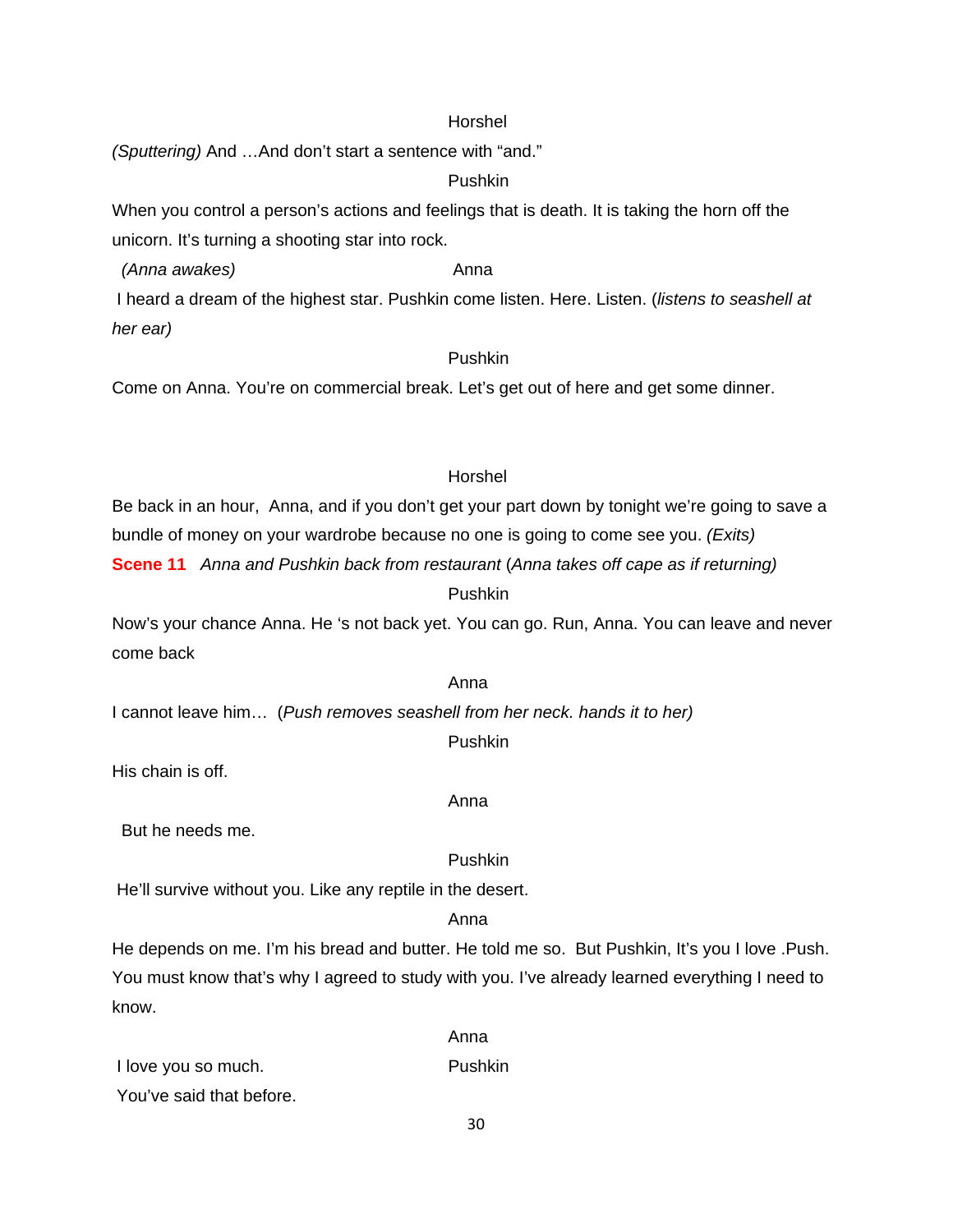#### Anna

Pushkin! Why is it you don't want sex with me?

Pushkin

It's pretty animalistic.

Anna

I thought you liked animals.

Pushkin

I like to study them Anna, and count them. I am an anthropologist.

Anna

Oh but remember how you told me about animals and mating seasons.

# Pushkin

Sex has its place as instructive and emblematic of humankind, yes. You see Anna, because I am an intellectual I only get an erection once a year.

#### anns an t-anns an t-anns an t-anns an t-anns an t-anns an t-anns an t-anns an t-anns an t-anns an t-anns an t-

Well I love you Pushkin and I understand that is the way intellectuals are then.

# Pushkin

I confess today I received an erected condition (*Anna moves forward)*

# Pushkin

But I used it already

Anna

Oh Push. Why?

# Pushkin

Please don't be sad but I'm not sexually attracted to you Anna.

#### Anna

Not to put you on the spot but I was just wondering why?

#### Pushkin

Well you're very lovely but, I don't know you are unfinished somehow.

#### Anna

You could have saved some of yourself for me anyway Pushkin. Just to be friendly.

Pushkin

Anna, I gotta run.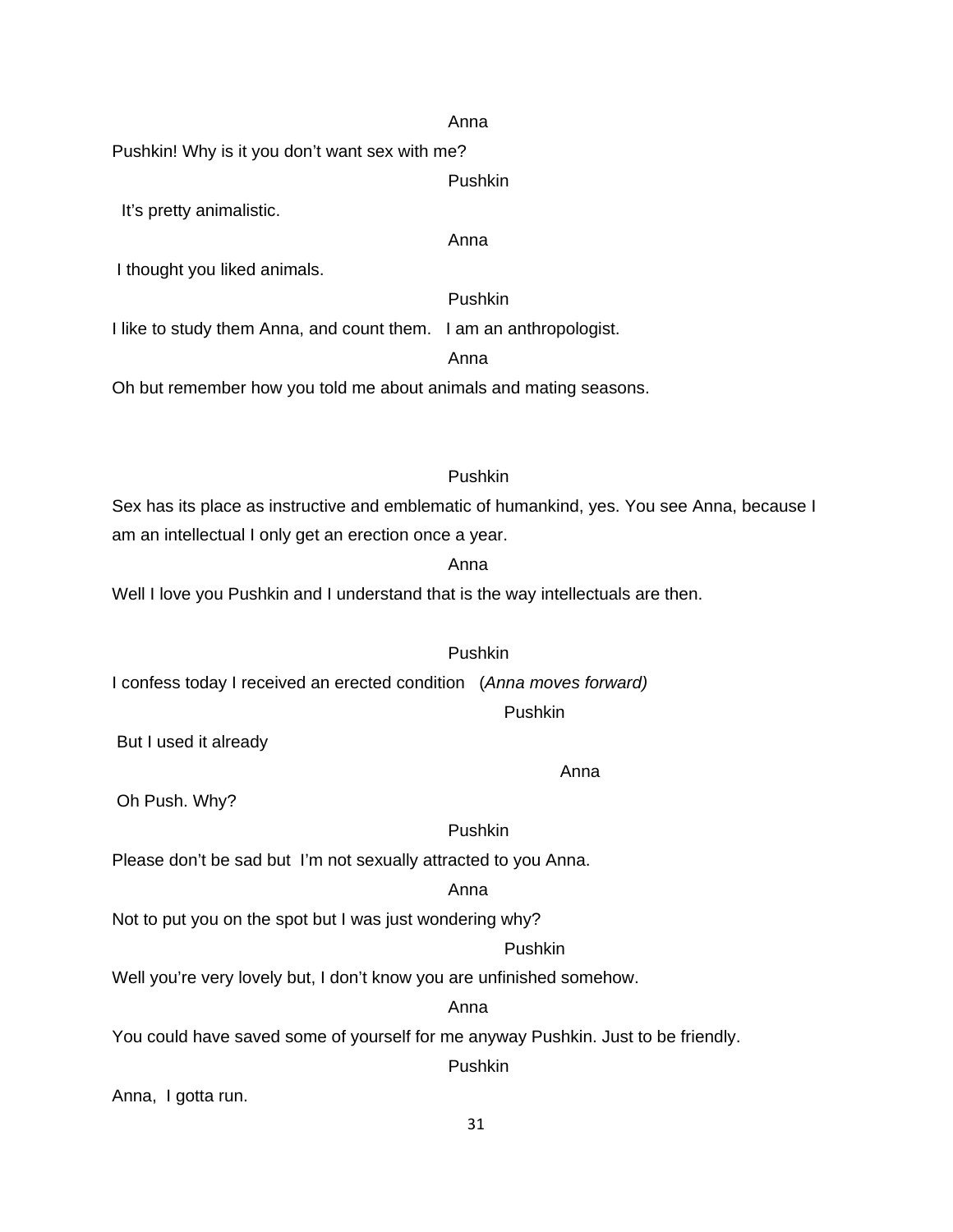#### Anna

Do you think you'll get another erection at some time soon?

# Pushkin

I do not know Anna. It depends on exams and stress and research.

#### Anna

One more thing.. About tonight? At the restaurant. It was lovely but

# Pushkin

How was it lovely, Anna . The food? Ambiance? Expand your locution.

#### Anna

Pushkin why did you have to touch her hair?

Pushkin

Who.

#### Anna

The waitress. Why did you have to touch the waitress's hair?

Pushkin

I love women. I love their clothes, I just love the *idea* of women.

# Anna

So you have to stop and talk to everyone that passes?

Pushkin

I like it that they'll go away.

#### Anna

So you like to talk to them so they'll go away?

#### Pushkin

No I like that I don't have to do anything after talking to them. Don't you see?

#### Anna

But the waitress. You touched her hair.

Pushkin

I like blond hair.

# Anna

I have blonde hair.

#### Pushkin

I like blonde hair that I don't have to take home.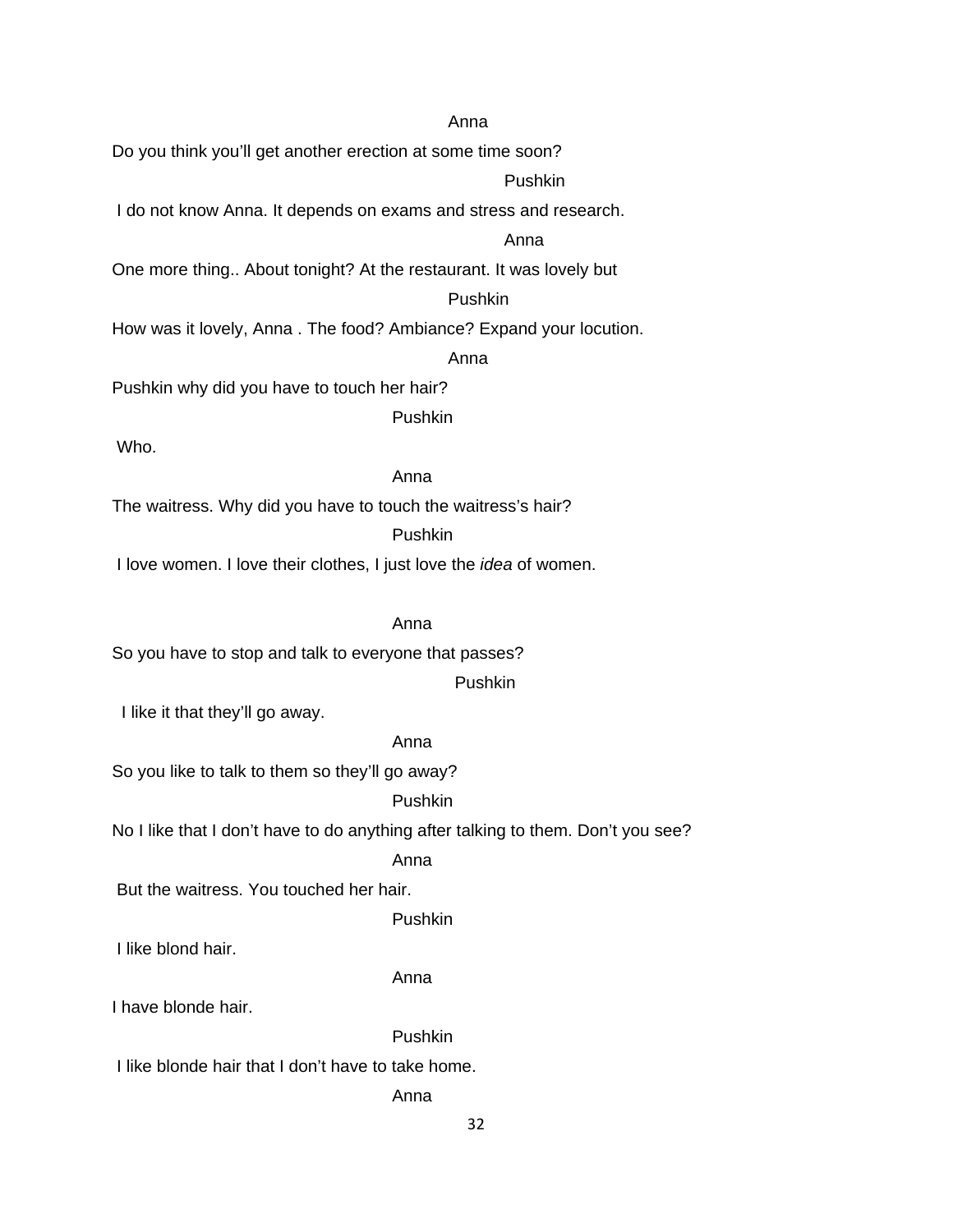Every night I dream I 'm with a man I *want* to be with, not *have* to be with, and in my dream right before he comes to me, he disappears.

Pushkin

You can control your dreams. It is a known fact. Science proves that.

Anna

But before we left the restaurant, you followed her into the kitchen….

Pushkin

I needed mustard.

Anna

And you show more love to perfect strangers than to me and you don't even eat mustard.

Pushkin

Gotta go. I got an exam tomorrow.

Anna

Oh yes. About that erection….If ever… Text me? *(Pushkin exits)*

# **Scene 12**

 *(Enter Anima)* Anima:

I got candy!

#### Anna

You know I'm supposed to be losing weight, ok give me some.

#### Anima

Want to play dolls?.... snort some coke? …..jump on the bed?

#### Anna

Pushkin rejected me for good this time. Go away I need to be alone.

#### Anima

Since when? What do you do when you're alone anyway,

anns an t-anns an t-anns an t-anns an t-anns an t-anns an t-anns an t-anns an t-anns an t-anns an t-anns an t-

I look for people to party with

#### Anima:

Yeah. I can see you do need some solitude then. There's hardly a soul here to party with, but me of course. Anna

Go or I'll call the security.

# Anima

 Oh please do. Like last time, when they put you back in rehab. They can't see me. No one can but you because you killed me. So call away, Sis.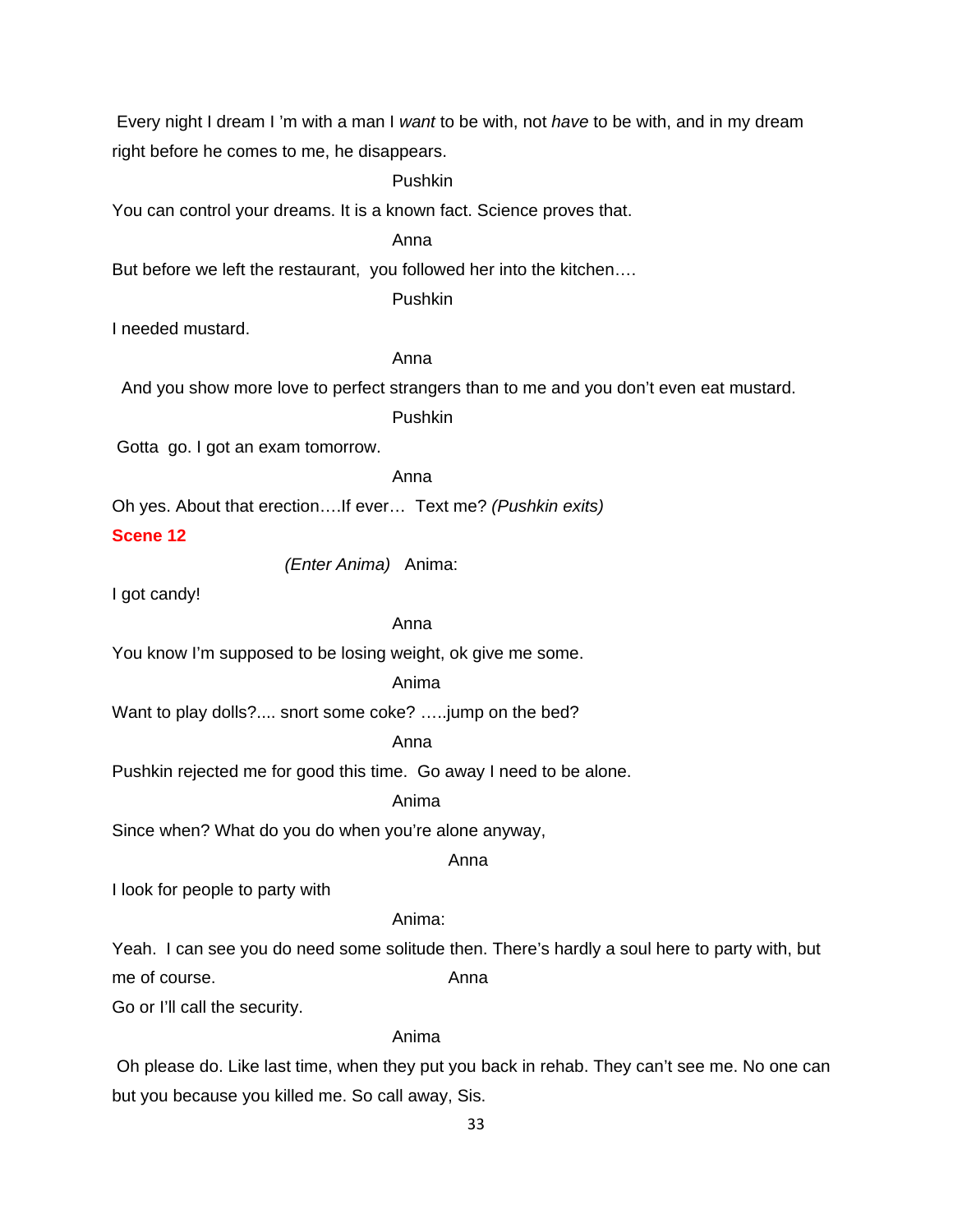# Anna

Ok so I killed you…hand me the eyeliner (*Anima does it*). No the green.

Anima

Anna

However if you were famous and happy and respected, you could change all this.

| For real?                                                         |       |
|-------------------------------------------------------------------|-------|
|                                                                   | Anima |
| As true as I am standing before you.                              |       |
|                                                                   | Anna  |
| You're in back of me.                                             |       |
|                                                                   | Anima |
| Ghosts don't give a shit -- forward backward. That's human stuff. |       |
|                                                                   | Anna  |
| I am respected already.                                           |       |
|                                                                   | Anima |
| No I mean when your clothes are on.                               |       |
|                                                                   | Anna  |
| What in the hell do you want from me?                             |       |
|                                                                   | Anima |
| I was thinking                                                    |       |
|                                                                   | Anna  |
| Spirits don't think.                                              |       |
|                                                                   | Anima |
| Ok I was passing through thoughts and                             |       |
|                                                                   | Anna  |
| Hurry up I have to find my eyelashes.                             |       |
|                                                                   |       |

#### Anima

 If you played on stage, a noble figure, someone the world respected, who inspired everyone, then the audience would think it was you because audiences are that way. They think the house is really a house on stage and that the actors really feel the way they say, so, well, the audience would think YOU are the wonderful noble leader who led mankind and saved our souls. And Horshel would be rich and Pushkin would fall in love with you.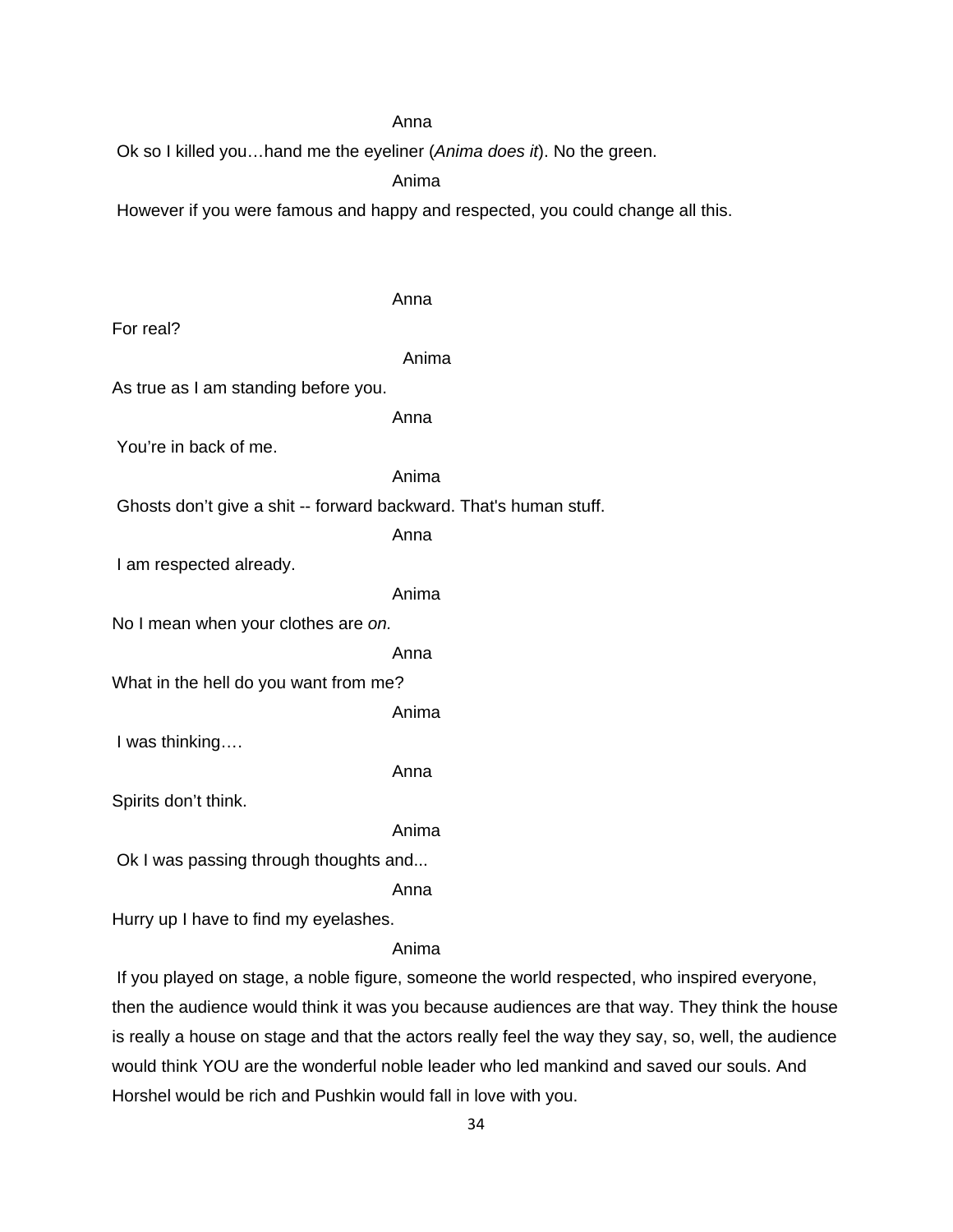#### Anna

I like the part already. I'll do it. Who.

Anima:

I was passing through thoughts and I think the best person would be…

Anna

I'd need all new clothes.

Anima

Martin Luther King.

Anna

Who was he?

Anima

You'll find out when you play him.

Anna

He's a man.

# Anima

Theater is all deception, lies, manipulation. You'll be great.

Anna

So. I don't have to dance? My feet are raw.

#### Anima

Hmmm . I don't think that was his fine point.

Anna

Well what if Hors won't let me.

# Anima

Oh you have to insist on it. This is your only chance for respectability and to get rid of me at the same time. Press Horshel. Say you'll marry Pushkin if he doesn't let you. *(Hands Anna pills)*

Anna *(Pops pill)*

Pushkin doesn't want me.

# Anima

No matter, marry him anyway. Most women just find that out later. You'll be ahead of the game.

Anna

This is all too much for my head.

Anima

Anna

*(Sing song*) You'll get rid of me.

35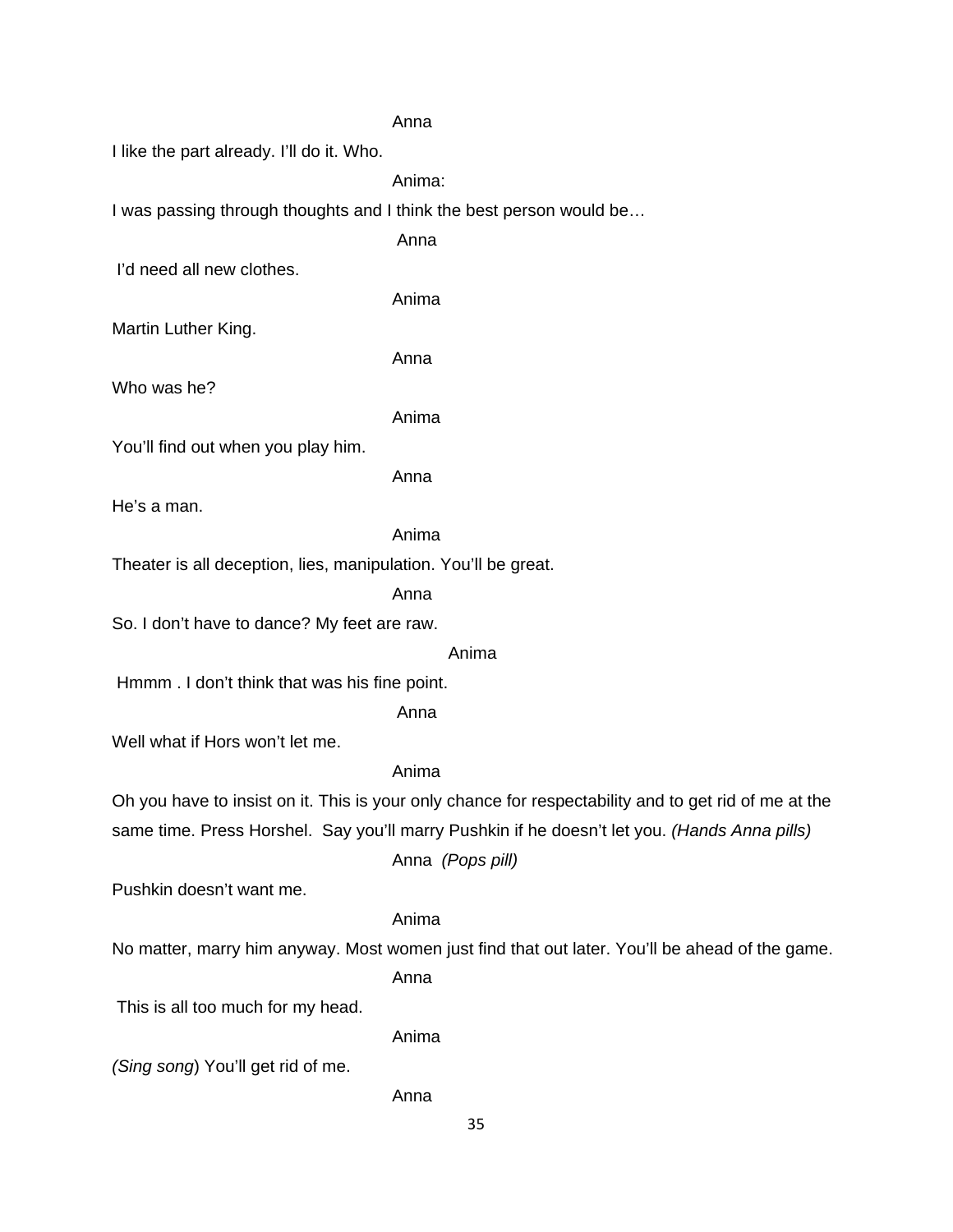Anima

King, King. Like on a throne…The head guy

Anna

Throne. I like that. I could have a tiara.

Anima

Do it tonight.

Anna

Is it tonight now or is it day.

Anima

If it's light, it's day.

Anna

But (*looks at watch*) 3oclock.How do you know if that's in the morning or at night.

# Anima

3 o'clock is in the middle don't worry about it. You got me, Sis, to do the worrying and I got YOU.

*(Anna takes a handful of pills then sprays perfume on her neck)*

# Anna

Now the pills, what time did you say I take the rest of these?

Anima

Since you don't know what time it is, I think you can take them any time you want. The more the better.

# Anna

But what about the makeup? I will not go on stage with old ripped clothes and no makeup.

Anima

I guess you can wear black face.

Anna

He was Black?

Anima

Yup

Anna

Is he still black?

Anima *(Raises eyes to heaven)*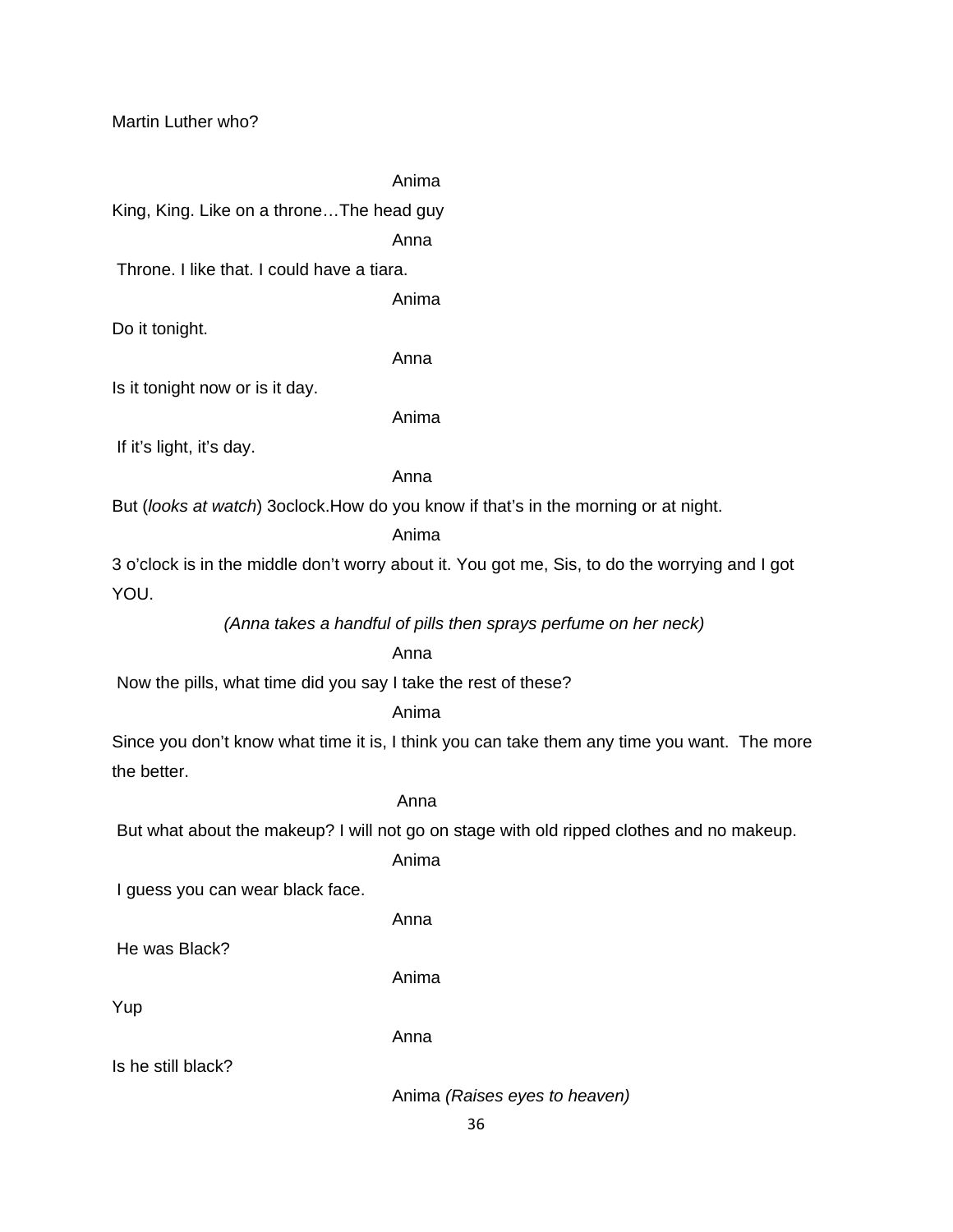Anna And also ask that part about being dead. Anima Yes? I know a lot about that. Anna I've always wondered why God went through all the trouble of having people die and getting new ones. When he could just keep the people he already has. Anima I'll ask. anns an t-anns an t-anns an t-anns an t-anns an t-anns an t-anns an t-anns an t-anns an t-anns an t-anns an t-Also how will everyone believe I am Martin Luther King? Anima Oh Easy. That's a PR trick. It's called Trumor. You just start these rumors and people start to think they're true and then you show up on stage and they're delighted that they already knew it. Anna (*pensive)* Trumors. Anima I'm sure your handlers will love it. anns an t-anns an t-anns an t-anns an t-anns an t-anns an t-anns an t-anns an t-anns an t-anns an t-anns an t-I'll ask. (*Exit Anima)* **Scene 13** *Reporter (Knock on door)* Anna Whoever you are just go away please. Reporter (Hesitantly *moves in*) Miss Smith? **Anna** Anna anns an t-Iomraid anns an t-Iomraid anns an t-Iomraid anns an t-Iomraid anns an t-Iomraid anns an t-I'm not scheduled for anybody and just get out. And especially him! (*to photographer)* Reporter (G*estures Photographer out. He exits)* This is for "the Global Inquiry". I don't want anything, Anna. I have something to give you. anns an t-anns an t-anns an t-anns an t-anns an t-anns an t-anns an t-anns an t-anns an t-anns an t-anns an t-That'll be the day.

I'll ask .

`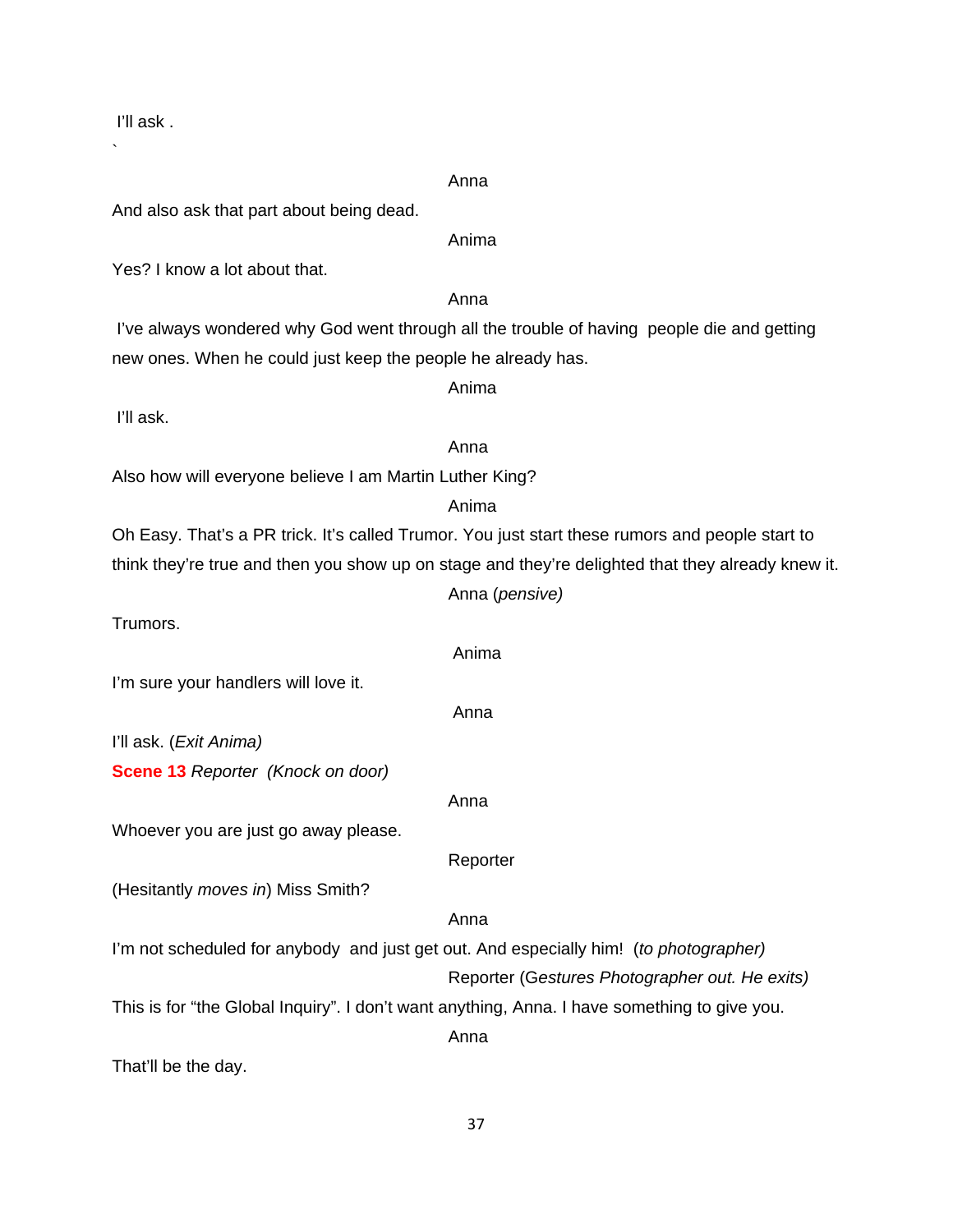# **Reporter**

My boss. (*Hands her paper*) A contract. (*Anna reads)*

# Reporter

The shots we took are beautiful, the editor says your face is radiant and he wants you on the cover.

And for the centerfold.

# anns an t-anns an t-anns an t-anns an t-anns an t-anns an t-anns an t-anns an t-anns an t-anns an t-anns an t-

I'm not taking my clothes off one more time, get lost.

# Reporter

Oh no. Clothes on. We think you are an undiscovered beauty. Your face. The bones. There is innocence there Anna. We want to show it. A childlike unruined beauty. A sweet face. The world is ready for this. How you are studying with the professor to better yourself. A success story.

# Anna *(To audience)*

I look better than my photos. I know I look better. They never get the light right. They make my mouth look big, my chin too fat. They swallow up cheekbones. I never saw a photo that looked like me yet. That's why I want to meet a painter. A real painter who will paint me with paints and colors the way I really look. That's why I am sad because no one knows what I really look like. Real life is so fake. I want a painter to paint it real.

# Reporter

It will be a series of expressions. Just your wonderment. I know we can capture that. Like when you were talking about the rainbow. That look. We think we can catch the Anna not yet seen…One the world will see for what she is. And her beauty. Her internal beauty. Her struggle to be whole. We can show that. Honey, you will finally see who you really are.

# anns an t-anns an t-anns an t-anns an t-anns an t-anns an t-anns an t-anns an t-anns an t-anns an t-anns an t-

You're not making fun of me? You think I have beauty inside? And that will be in the pictures? And I keep my clothes on? And everyone will like me? And then maybe my true love will read about me? And then we would get married and I would have a baby to love?

Horshel *(enters)*

And just who let you in here?

Reporter

I knocked.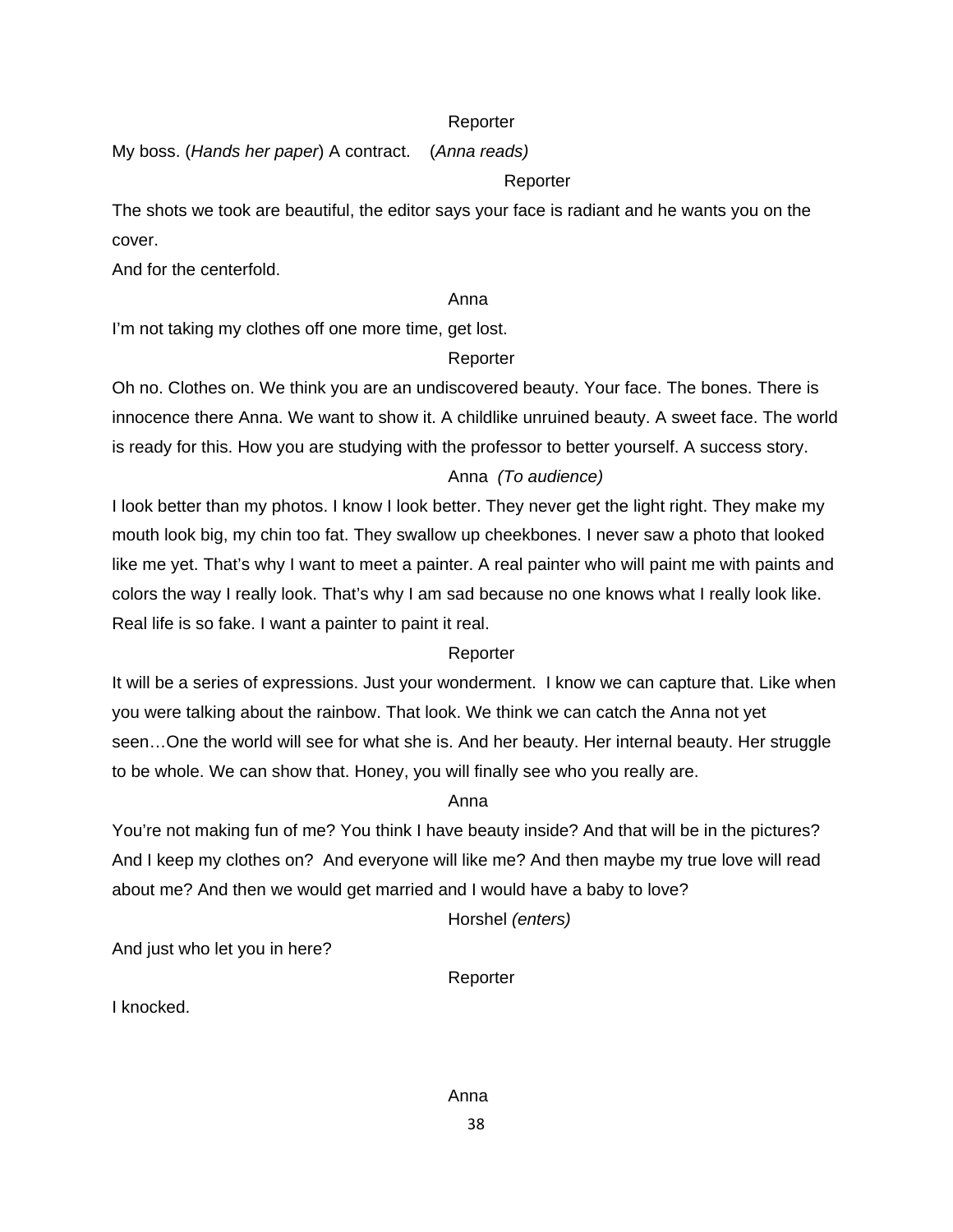Horshel. It finally happened. You don't have to do pop porn and we don't have to go to all that trouble finding funders. The Global wants my face and I can keep my clothes on because it gets so cold, usually and

|  | Horshel (grabs contract) |
|--|--------------------------|
|--|--------------------------|

And what the hell is this ?

anns an t-anns an t-anns an t-anns an t-anns an t-anns an t-anns an t-anns an t-anns an t-anns an t-anns an t-

My contract.

# Horshel

You don't have the authority. You don't have a contract . And you sure as hell don't have this one *(Rips up.)* 

# Reporter

You'll hear from us (*Exiting*)

#### Horshel

The old guy is getting out of the limo. Get ready Anna. We made a date with a billionaire and your time is spoken for and paid for.

#### anns an t-anns an t-anns an t-anns an t-anns an t-anns an t-anns an t-anns an t-anns an t-anns an t-anns an t-

He's probably just another creep that smells .

From the nice news guy?

39

Anima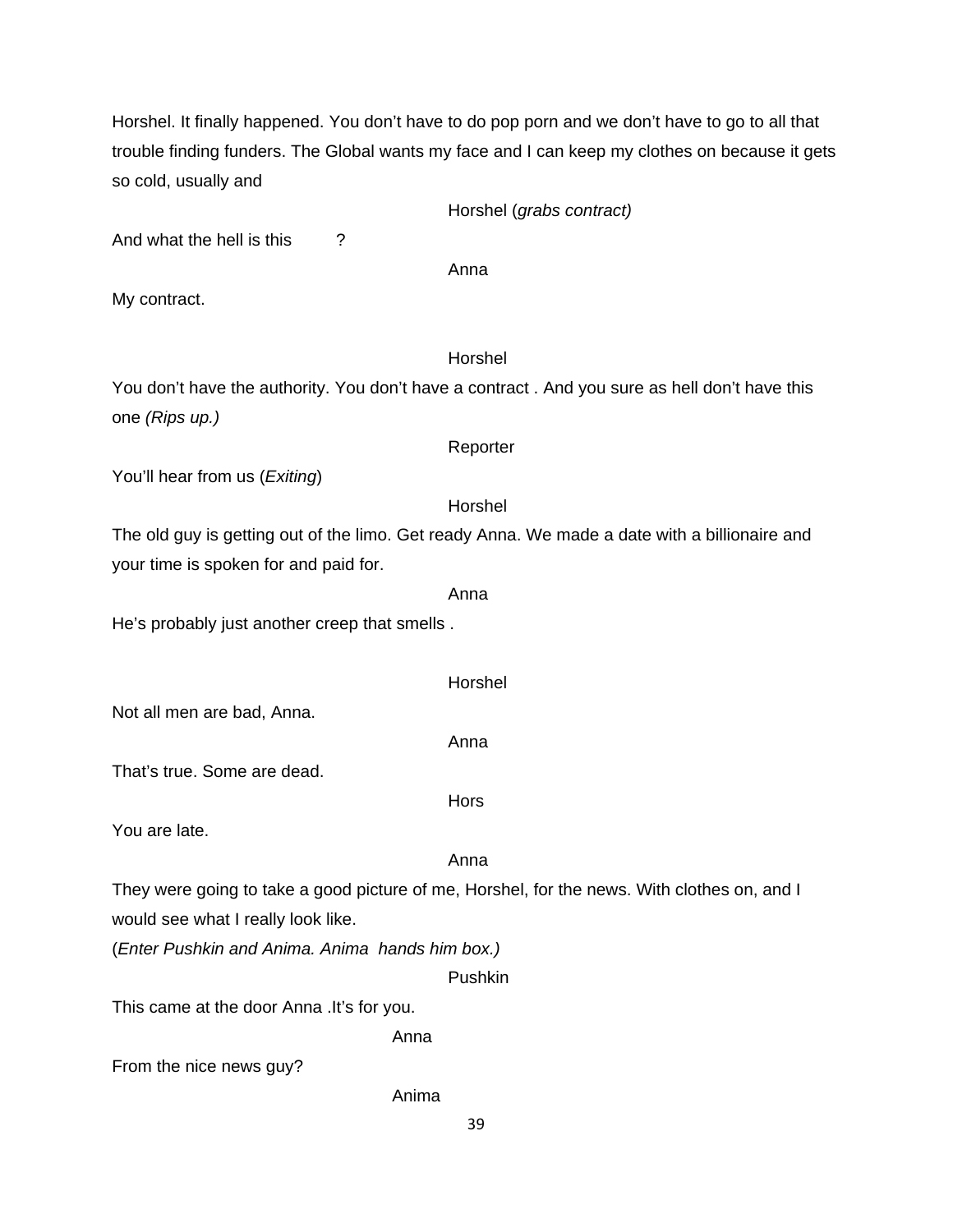For you. To celebrate what you really look like.

Anna

I like presents. (*Opens)(There is toy dog Randy hung upside down from a rope, decapitated)A hypodermic stuck into him.)*

Anima

He died for your sins, Anna.(*Exits)* 

 *(Anna Drops box and sits frozen)* 

Horshel

Now is not the time to play with your toys, Anna. Get rid of that damn dog. Anna. Listen up. And listen now. Get ready. The photographer's here. Get naked.

|                                           | Anna                                                                                              |
|-------------------------------------------|---------------------------------------------------------------------------------------------------|
| Where? (She starts to disrobe)            |                                                                                                   |
|                                           | Horshel                                                                                           |
| Just where it counts.                     |                                                                                                   |
|                                           | Pushkin (pulls clothes up)                                                                        |
| No, you cover up, Anna                    |                                                                                                   |
|                                           | Anna                                                                                              |
| Where?                                    |                                                                                                   |
|                                           | Pushkin                                                                                           |
| Just where it counts.                     |                                                                                                   |
|                                           | Horshel                                                                                           |
| Hurry up.                                 |                                                                                                   |
|                                           | Pushkin                                                                                           |
| Hurry up. Our tutorial.                   |                                                                                                   |
|                                           | Anna                                                                                              |
| Never mind, Pushkin. I'm just a a trumor. |                                                                                                   |
|                                           | Horshel                                                                                           |
|                                           | (Horshel exiting) Make it fast. (shouts offstage) Put the old guy in the green room. And fix your |
|                                           |                                                                                                   |

damn face Anna. **BLACK OUT**

# **ACT 2**

# **Scene 1**

*Anna in court room ) (Anima on stool looking down)*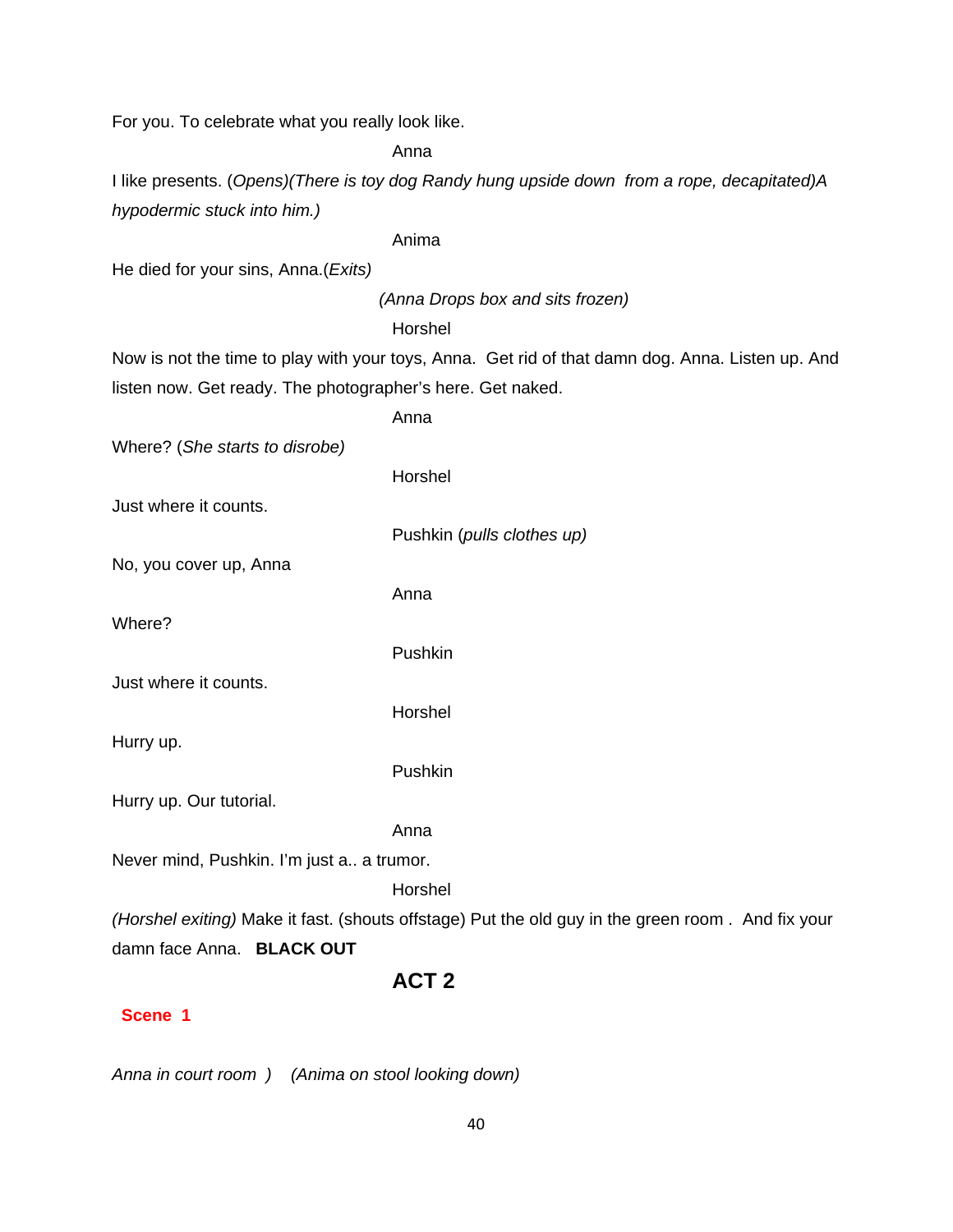#### Anna (*sniffling in hankie)*

I loved him, He was the kindest man I ever knew, the only father I ever knew, and he chose me! *Him,* with all his money and cars, chose me*,* calling me "Anna his little angel of itching," meaning I made him itch where he couldn't scratch. Isn't that sweet? My lawyer says this should not have to go to trial. He was my husband and he loved me and left me his money. That's it. He was the perfect husband. He wasn't even jealous of the other guys I was with. He even liked to watch. He was a saint that way. He always bought three kinds of liquor in case I didn't like two, but I usually I liked all three. But sometimes I felt like beer. I never asked, "How old are you?" Do you say that to a bird or a bear who is a millionaire? No. They just are who they are. I was his nurse. I gave him his medications, double doses even to make him feel better. (*Wipes eyes),* and I was a real wife in every way. Yes, *that* way too. Although once they had to call 911. It was his plastic helper that got stuck. But he was full of hope. I gave him hope. He was planning to grow a mustache and he had no hair! How many can say that? You can talk all you want about me, but how many of you are married to someone who gives you hope? I earned this inheritance, and if his free will was to marry me; to tell me his secrets, to let me play cheerleader, He chose me, then, isn't that the American way? To have choices? To be a millionaire if you want to be one? Once for my birthday he bought me (sniffles) He bought me (takes out hanky) Money! (Looks at crib sheet in purse) (Sniffling) If there was a villain he would have slain him for me …. (Gavel*) (Pushkin pulls Anna off. )(Anna calling after over her shoulder)* And my father hurt me so much…

#### Pushkin

You should have stopped at the mustache.

**Horse Horse Hors** 

Where did you get that slain bit?

#### **Anna** Anna anns an t-Iomraid anns an t-Iomraid anns an t-Iomraid anns an t-Iomraid anns an t-Iomraid anns an t-

I read it in a book. Pushkin always tells me to read books.

**Horse Horse Hors** 

What book did you start with? Robinhood?

#### anns an t-anns an t-anns an t-anns an t-anns an t-anns an t-anns an t-anns an t-anns an t-anns an t-anns an t-

It was in my motel drawer this morning. See? The Bible (*Holds up torn page of bible)*

Photographer

What happened in there?

**Hors**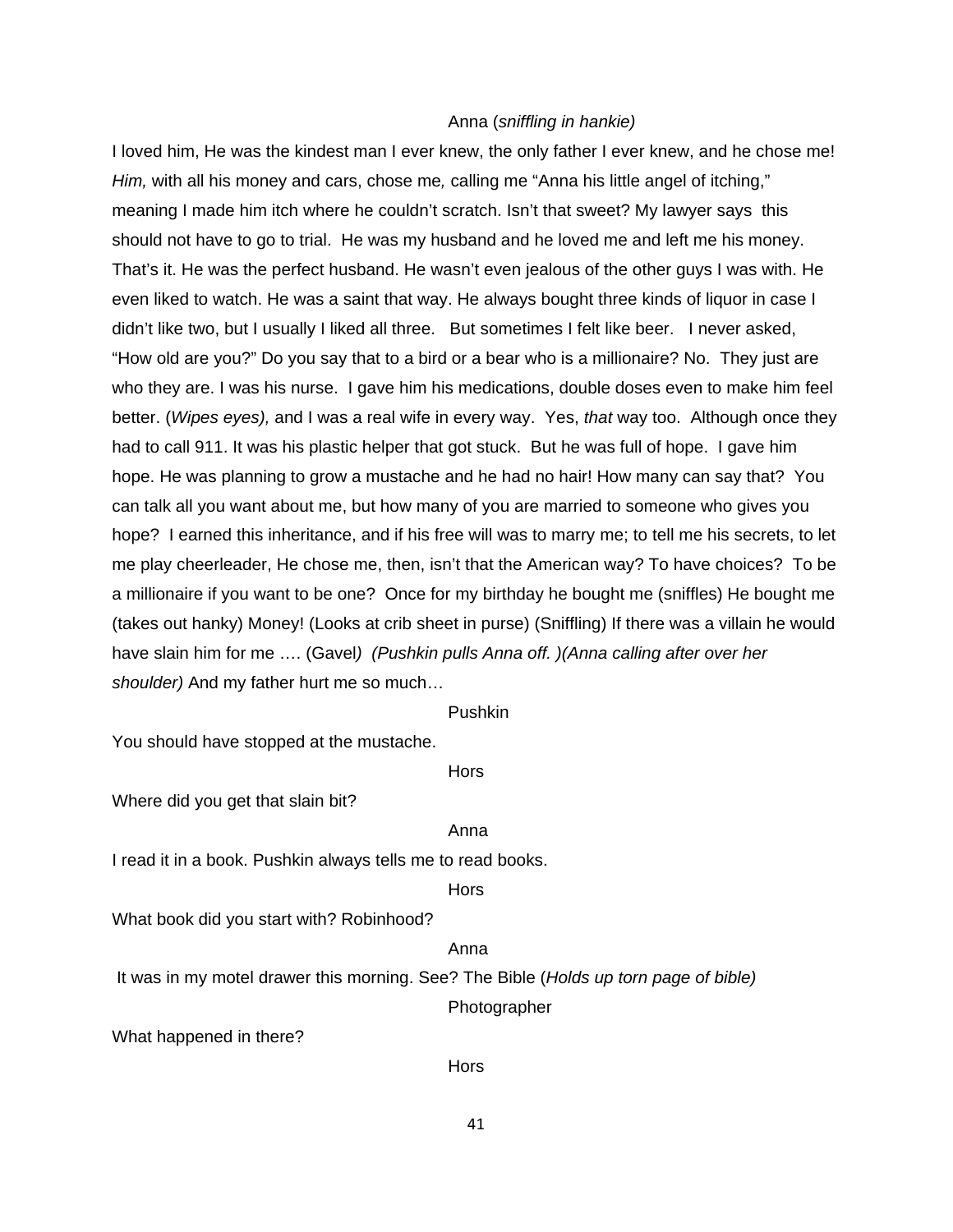Anna Nicole is accused of ---of Shoplifting at Loveland. You may quote me on that. Big font. Front page please.

 *(Lights flash)* Photographer

Anna, what does it feel like to be a billionaire widow?

Anna (*looks at paper, reads)*

Beauteous and wise and God will wipe the tears from our faces

(camera flashing)

anns an t-anns an t-anns an t-anns an t-anns an t-anns an t-anns an t-anns an t-anns an t-anns an t-anns an t-

*(Anna strikes a pose for the lights. Pulls Vial from purse. Holds up)*  And I thought ahead. I saved his sperm.

Photographer

Holy Shit! (*Flash) (Exits)*

 *(Anima hands Horshel roses. Syringe stuck in rose. He hands to Anna)* 

**Hors** 

Your fans are still with you Dolly.

Anna (*Takes rose)*

 Thank you Thank you (*waving) (Kissing to audience)* (Starts to sniff rose. Sees/ pulls out syringe. Faints)

*Interviewer, Pushkin and Horshel crowd around her.* 

Anima *(to aud)* 

Big font front page please.

# **BLACKOUT**

# **Scene 2**

# Pushkin (*To audience)*

Dear Committee Members, Advisors, I know I stood before you not too long ago but I fear I must ask another reprieve . I told you that Miss Smith was unstable . First Miss Smith must have cut up her own toy dog and given it to herself pretending it was a gift from someone else. This caused the first hospitalization . She denied that. Going so far as to slit her wrists! You can imagine how I felt, with a one week deadline on this interim report. After release she did follow through on one commitment at least and that was a marriage to one of her elderly fans. Then he died. The fortunate part of her breakdown after court appearance was that I was able to witness her behavior in the ambulance . She thought she was going to a family reunion! And she thought the ambulance was a bus taking her home. She thought she saw a family portrait but said she was the only one missing in the picture! And there was no plate on the table for her.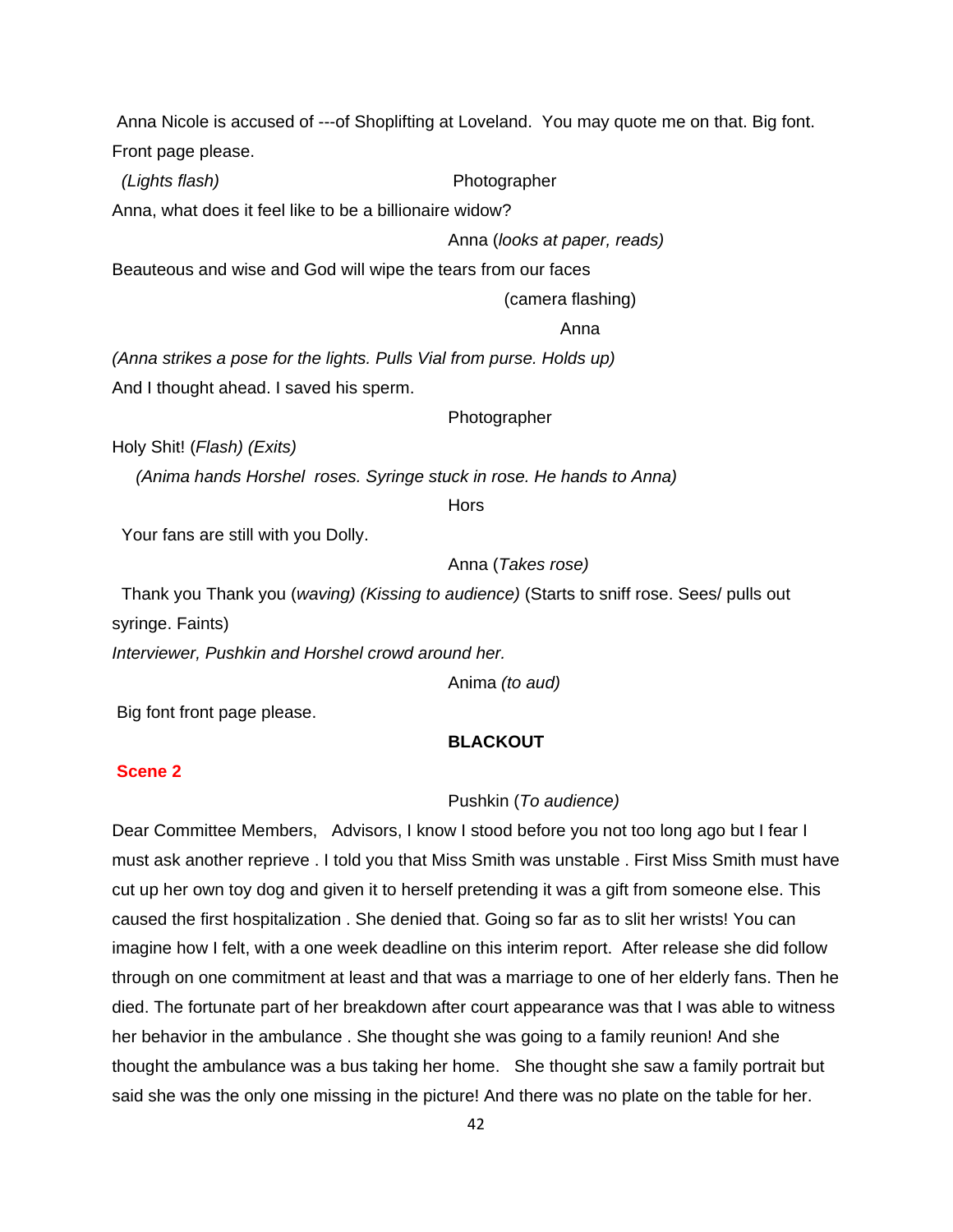The ambulance driver called her "Sweetie" and that act of kindness is what added to the delusion and made her sick. He had to give her oxygen.

#### **Scene 3**

*Anna 's Room in Hospital/chairs outside room. Split stage. chairs right. Anna's bed stage left. There are stand up window "bars" separating her bed from center stage space. Anna in hospital bed.* 

*(Anima looks inside "Bar"' but cannot get in.) (Anna in bed, lying down. Doctor at her bedside)* 

**Doctor** 

Rest Anna we'll talk more later.

Anna

I'm tired of talking.

#### Doctor

Well, think then. Think of the things we said. We were talking about your philosophy of life.

Anna

Life is shit then it kills you, Doc.

**Doctor** 

We were talking of more respect for your own body, Anna.

Anna

I leave my body when they're snapping pictures. I let it stay there without me.

**Doctor** 

So you don't respond to being looked at?

Anna

It doesn't matter. I'm never really seen.

Doctor *(Exiting)* 

Rest, dear Anna. Rest.

Anna

Horshel, I think the doctor likes me.

**Scene****4** *(Pushkin and Hors outside of hospital room. Anima in middle)(She hovers behind each.)* 

#### Pushkin

Well this Martin Luther King thing. I was hesitant at first but it's my chance to show my humanities scholarship.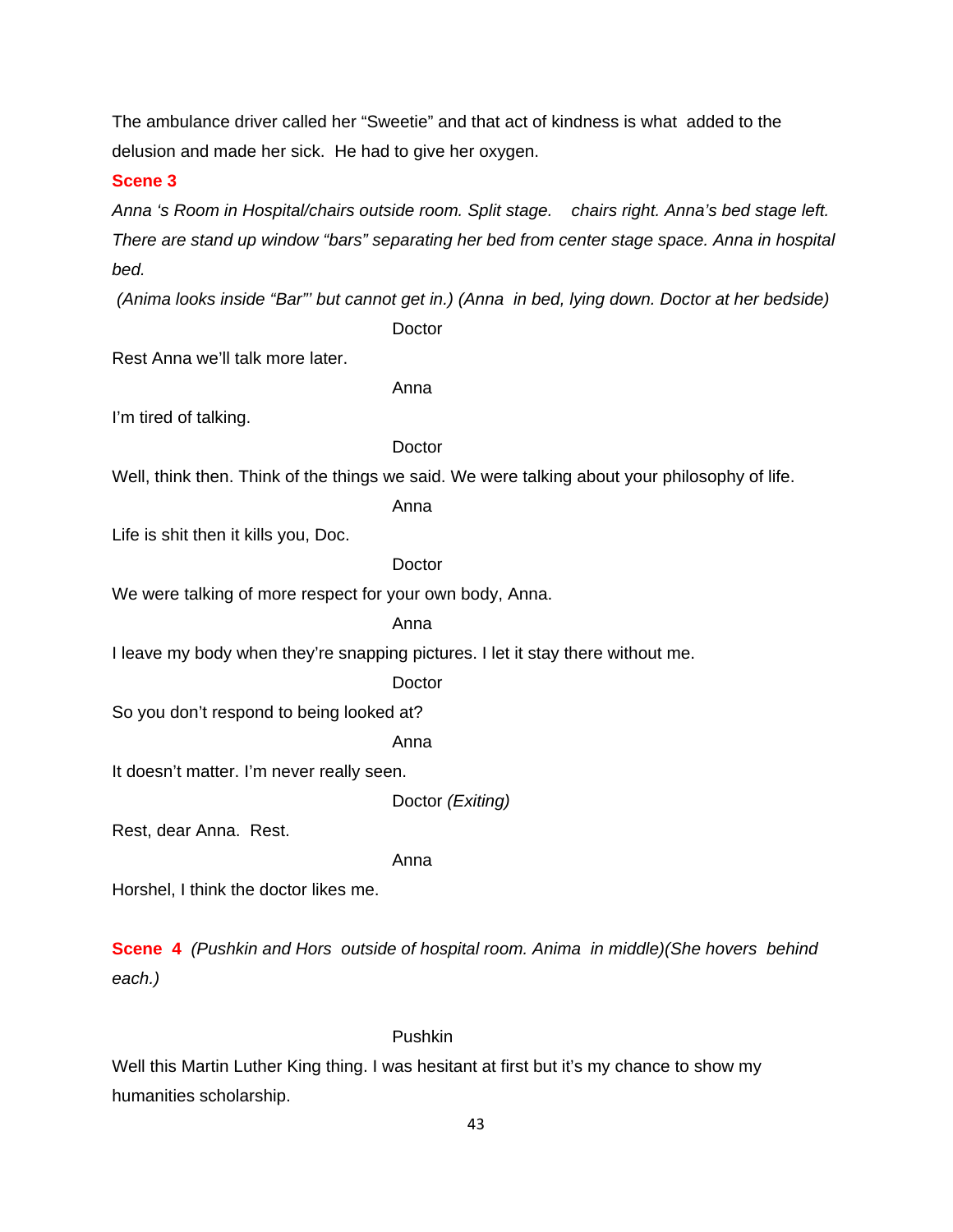#### Horshel

It's a winner. What blonde celebrity has ever done this before? Name one.

Pushkin

I don't know too many. Marilyn Monroe? Jayne Mansfield?

Horshel

Not even close. They were in girlie movies. Here we can show blondes have smarts.

# Pushkin

Not that I want notoriety, but the general public will certainly hail us as feminists. I would not want to be laurelled, of course. This is about Anna . Not me.

Horshel

Well it's a box office dream any way you cut it.

Pushkin

I have my doubts about her acting burden. Perhaps we could start her off by playing Rosa Parks.

Horshel

Who was she?

# Pushkin

I'm not a producer but we could have Anna go to the back of the bus and we could have a Thoreau essay on Civil Disobedience, Voice Over… something like that.

#### Horshel

Nah. Anna needs to be the lead. We could start with a coffin standing up in the middle of the stage and Anna could step out of it like a door.

# Pushkin

I'm not a designer but I see Pink strobe lights . It needs context. So maybe a blue strobe instead

# Horshel

Well then somebody on the side can tell the story while Anna makes all the moves in a tux or something

#### Pushkin

We are losing the message .The concept is "What is Truth."

# Horshel

Let's not lose Anna Nicole in this or I'll find me another scholar.

#### Pushkin

I'm not sure this is right for the Hippodrome.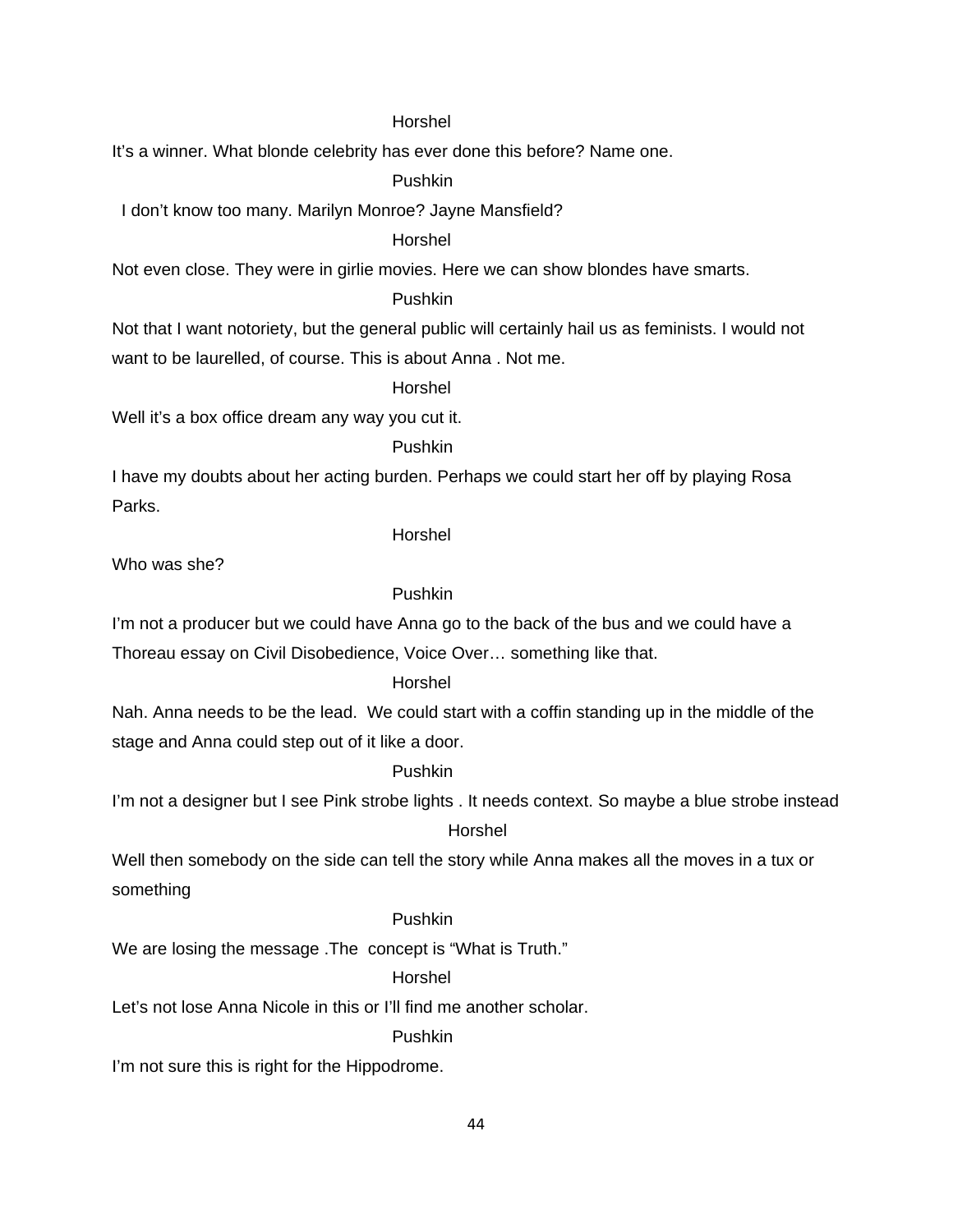# Horshel

You may right about that. Let's think Las Vegas. Black History month. When is that? We could bus in churches. How we gonna get Anna on board?

Pushkin

You're her manager.

Horshel

But she trusts you.

Pushkin

I am not sleeping with her so forget that.

Horshel

You don't have to. Just tell her this is part of that study you keep barking about.

Pushkin

No.

Horshel

Yes.

Pushkin

No.

# **Scene 5**

*(Enter Push and Hors. (Anima can not enter) Anna wakes startled)* 

Anna

OH. I thought I was at the airport and I was trying to make reservations and no one would help me but Anima, No one would help me get where I needed to go and I was screaming and I didn't have anything on but a feather boa (*starts shaking , face in hands.*)

# Horshel

 Airport agents are well trained to help people. You need to settle down Anna. What's the matter? You didn't get enough ink from the trades? You had to go psycho? The photographers are outside and you are blotto.

Anna

I don't want to see anyone

# Pushkin

Anna it's time to come out into the shining world to embrace your existence. Horschel has some work for you.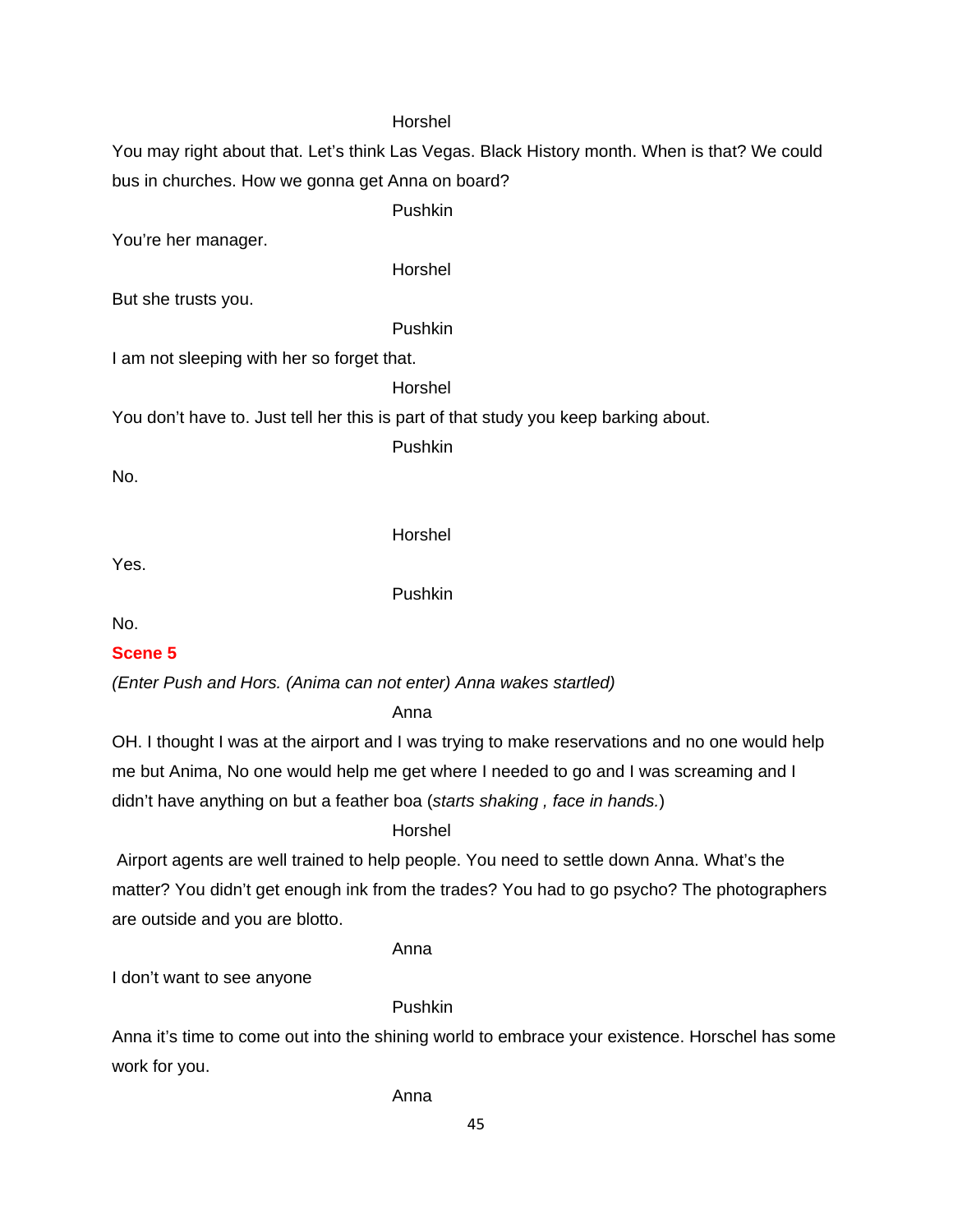I'm not doing it.Doc says to think of myself not your fucking PHD.

Pushkin

This *is* about yourself. Your name will be in my footnotes.

Anna

I don't know Push. Doc says I need to rest a lot now a long time, that a person who took off her clothes all the time is not the real me. The real me is shy and I think he got it right.

#### Pushkin

You don't have to take off your clothes for this. Well not all of them I'm almost sure. It's about cultural coordinates, making a white woman of questionable education play the part of a great brilliant black man.

#### Anna

I don't know Pushkin. Doc says I need hobbies. Not a career. He says cocaine is not a hobby. He said I could do better

Pushkin

Better than what?

# Anna

He says I take my worth from unworthy people.

Pushkin

I beg your pardon.

#### Anna

Not you I'm sure but doc wants me to take up some pastime and not work all the time. I was thinking of playing the piano.

#### Pushkin

That is splendid Anna.

#### Anna

But I (thoughtful, searching) …really hate music. So there's always a problem.

#### Pushkin

Yes...always a problem . What does make you happy Anna? Tell me.

Anna

A big shot of tequila and a snort of coke. Maybe two.

*(Enter doctor looking through paperwork at bed)*

# Horshel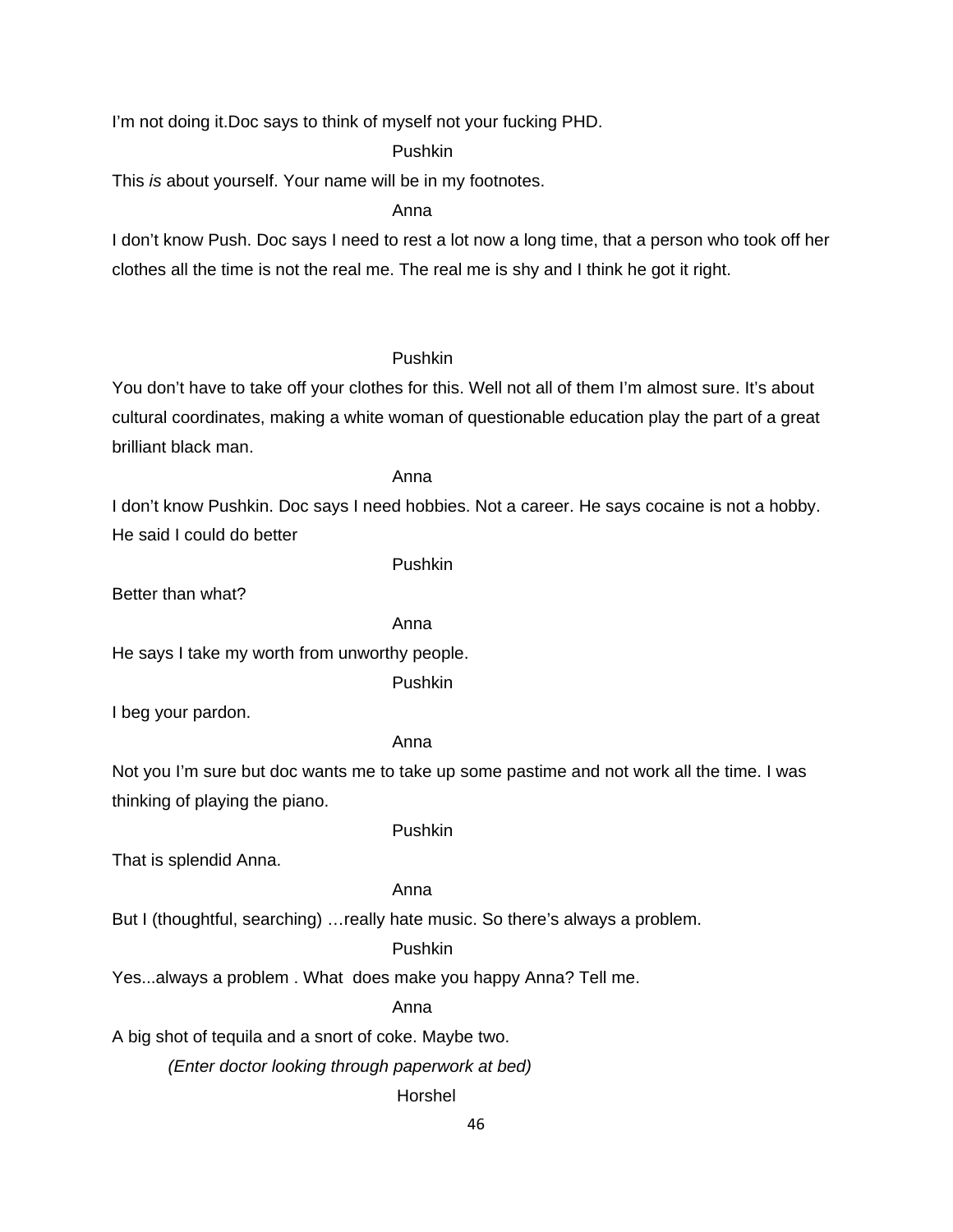So are we set? You are looking swell Anna. We got the guy from Celebrity outside... We can spring you anytime whenever the doc says. We want to make sure we leak it, and get a PR guy that won't let the news out. Get it? We'll only let the television public know. (*Winks)*

#### *<u> Horse States (2001)</u>*

We got Toys R Us rented for your coming home party, big dolls for you, a big Barbie couch, lots of pink balloons.

#### **Doctor**

This is not the kind of conversation we can have here. Visiting time is up, gentlemen

Horshel

*(Doc escorts them out*)Remember I'm the one who pays your goddamn bill. (*P and H exit*)

#### **Scene 6**

#### Anna

No more talk, Doc. Just hold me in your arms awhile. Can't you take off that mean coat again just for a while?

# Doc

Not right now, Anna. We have to go back in time. That's where the hurt is. I'll be with you.

Anna

It gives me a headache.

#### Doc

Just close your eyes like we practiced and tell me what you see. Try to think silk. Silk.

# Anna (*closes eyes)*

 No. No silk. There is no silk. Everything is still plaid but there is no Anima. That's good. Right Doc?

#### Doc,

I think we're rid of her Anna, finally. You're safe now. There are bars on the window. You set some boundaries. Now we want more boundaries to keep you safe.

#### Anna

 You sure those bars keep Anima out? These bars on the window. Not just to keep me in? She can't get me in here? No more faces in the mirror? No more voices in my ear?

#### **Document of the Contract of the Document of the Contract of the Contract of the Contract of the Contract of the Contract of the Contract of the Contract of the Contract of the Contract of the Contract of the Contract of t**

I promise. She'll never get in again if you stay away from the booze and the drugs.

Anna

Doc, Tell me, You have kids?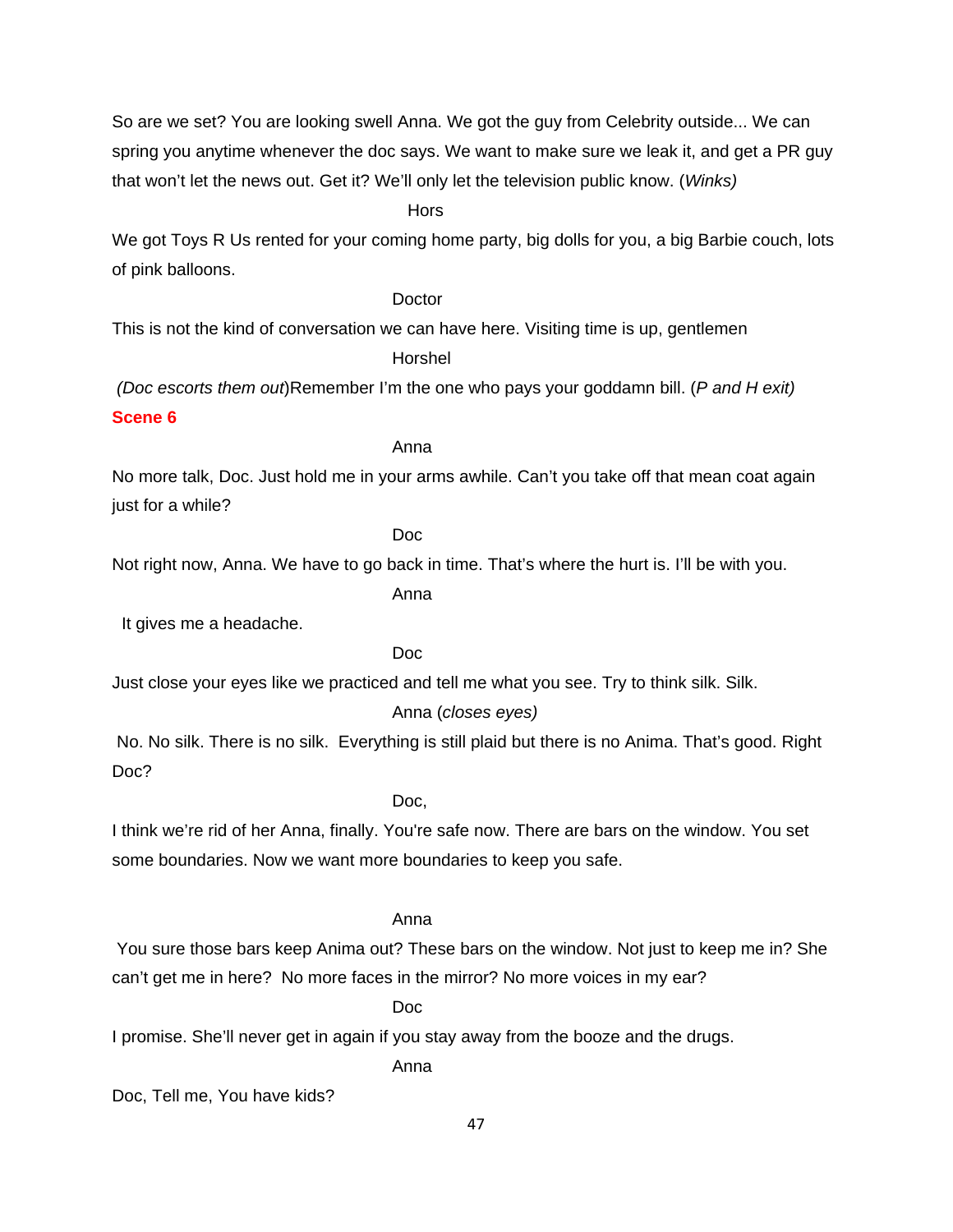**Document of the Contract of the Document of the Contract of the Contract of the Contract of the Contract of the Contract of the Contract of the Contract of the Contract of the Contract of the Contract of the Contract of t** 

Anna, your life is more important for you to think about than mine.

Anna

You said you were my friend and no secrets so why should I tell mine.

**Document of the Contract of the Document of the Contract of the Contract of the Contract of the Contract of the Contract of the Contract of the Contract of the Contract of the Contract of the Contract of the Contract of t** 

That's fair. I confess . No bride, no children. But Anna, we were talking about your sex life before, and you keep evading it. I'd like you to get to the bottom of something besides a bottle.

Anna

Oh yeah. You were saying why I always gave it away. Well when I was little I remember giving away all my toys so nobody would take them from me and hurt me. Once I heard on TV that if a man rapes you he steals your soul .That always stuck in my mind. So I figure if I give it to men I won't have to be raped so I'll save my soul!

Doc

I think I see your logic. So back to your baby, Anna. What became of your baby?

Anna

I never had a baby.

Doc

Your son.

Anna

You are lying. I never had a son.

Doc.

The son who you think died. What did you feel?

Anna

I didn't feel anything. I don't feel anything. Can I please have a smoke?

# Doc

Soon Anna. We were talking yesterday about Marie Antoinette.

# Anna

I remember. I'm not dumb. They cut her head off. The French Revolution. I remember.

Doc

But first they took away her son

(*Anna is visibly shaken)*

Doc

They made him go to prison.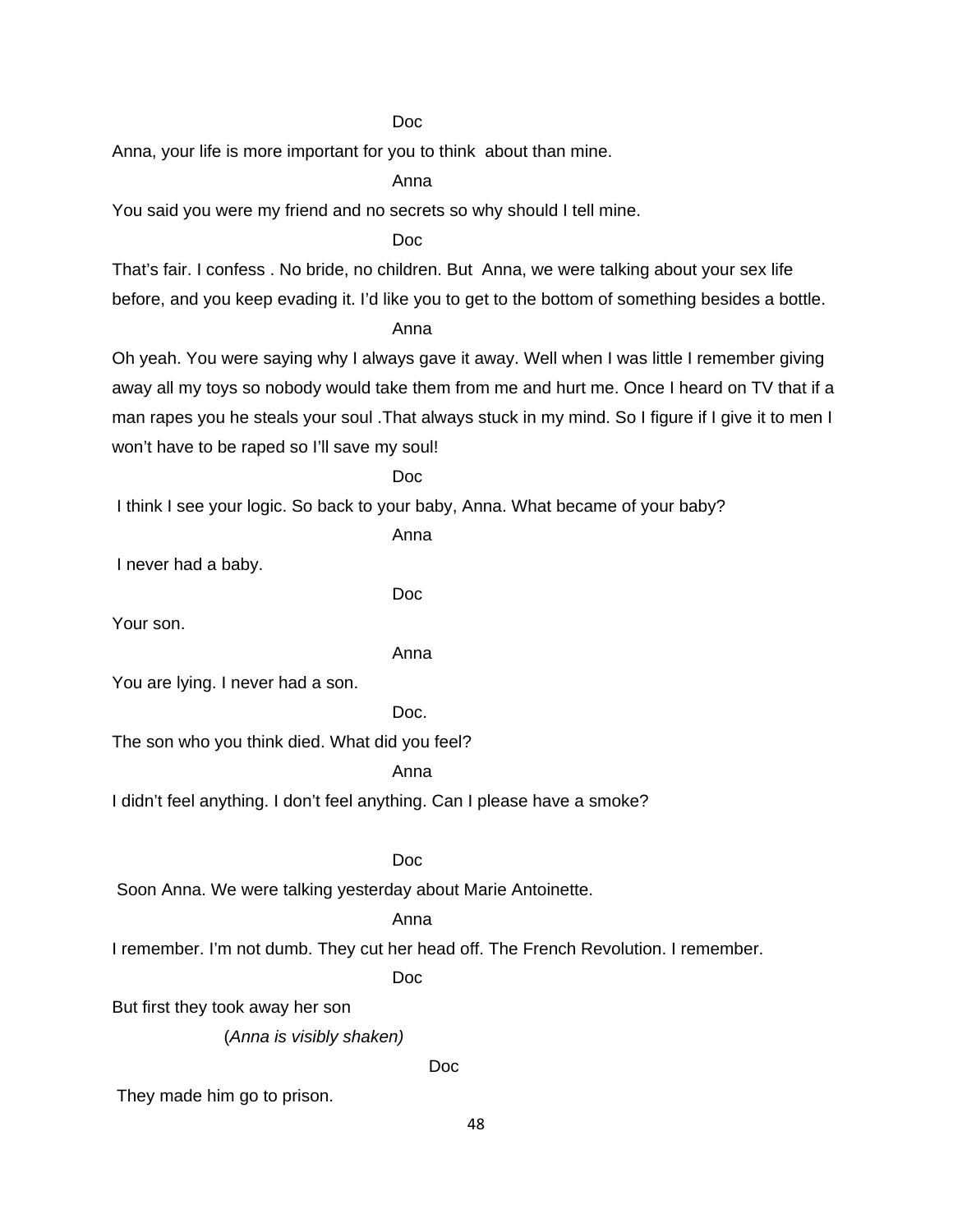Anna How old? **Document of the State of the Document of the State of the Document of the State of the State of the State of the State of the State of the State of the State of the State of the State of the State of the State of the Stat** Eight. The last time you remember your son's age. Anna No. **Document of the Contract of the Document of the Contract of the Contract of the Contract of the Contract of the Contract of the Contract of the Contract of the Contract of the Contract of the Contract of the Contract of t** The age you say your son was. Anna No. Doc And Marie's child stayed there until he died at age 10. Anna He died in prison? **Document of the Contract of the Document of the Contract of the Contract of the Contract of the Contract of the Contract of the Contract of the Contract of the Contract of the Contract of the Contract of the Contract of t** They made him sing the French national anthem over and over again and again. Anna They tortured him? Doc Two years that child was kept in prison. But not yours. Your son was warm and cared for. Even if you weren't around he was comfortable, not tortured, he was swimming in love, Even if other people were raising him. *(Anna starts rocking back and forth moaning louder and louder.)(Doctor holding her hand.)*  Anna Why am I feeling this now? Doc Each time has its own light Anna. Anna *(Crescendo*)Oh No Oh No Oh No. My Boy. My Boy. My Boy. It's almost like what I feel really happened. It's almost as if he was real. Doc He is real. Anna No . It can't be. I couldn't remember. Only when he was eight. Then it's all blurry.

49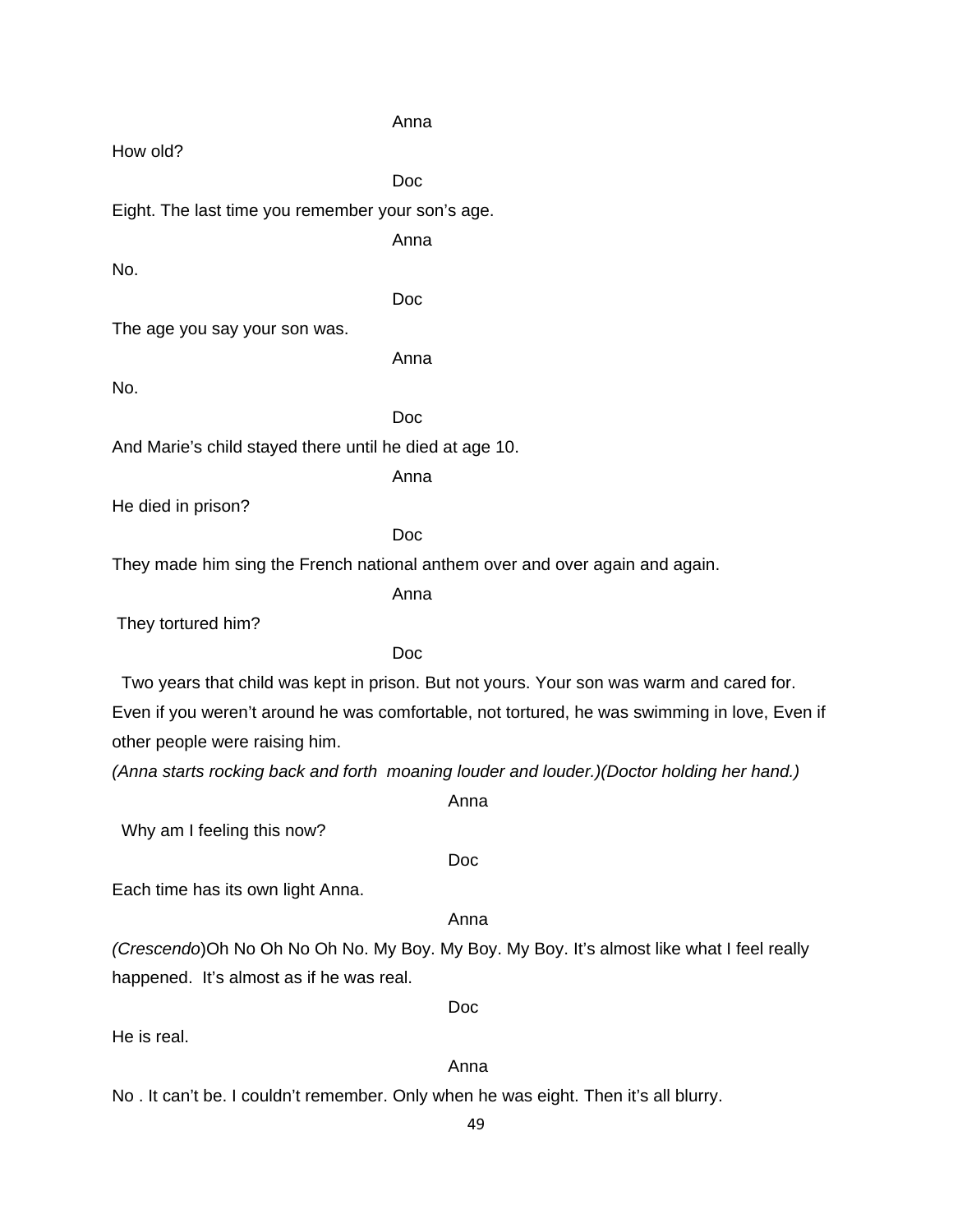<u>Doctor and the Doctor and Doctor and Doctor and Doctor and Doctor and Doctor and Doctor and Doctor and Doctor and Doctor and Doctor and Doctor and Doctor and Doctor and Doctor and Doctor and Doctor and Doctor and Doctor a</u>

Just because you can't remember doesn't mean it didn't happen. *(Doc takes off his coat and wraps it around Anna and holds her in his arms.)*

#### **Scene 7**

#### Anima (*turning away from window bars) (to aud)*

 One of you smartass mortals said the enemy is someone whose story you have not heard. So. You want to know my story? Evil needs no reason. It is its own reason. As for me, I never ever got a chance. I was in the same womb with my twin but Anna got all the food and I got eternity. I had to fill it up some kind of way…So I came down to play. The more Anna shows her body, the more I feel the lack of mine. But like some idea comes into you when you're humming a song, I come into Anna when she is doing wrong. I am her song. As long as she drinks I am in the bottle. As long as she smokes, I am in the weed, and so who wouldn't encourage that? She let me exist . You out there judging me, think of this. I didn't have a turkey dinner on Sunday, like you all did, or a street lined with big trees, with leaves in piles of pretty colors on the white sidewalk. Maybe. You never had to think, if Anna does not call me in today "What will happen now?" . Maybe you walked down a street with houses - with light falling out the kitchen on the snow. All I had was a future with its big empty mouth, waiting to gobble me, because Anna had the physical form and I had only the air. How would you like it if no one could see you, or hear you, and since no one has ever met me, worst of all is this - nobody will ever miss me! *(Turns to Anna*) Anna , please tell them about me. At least do that .Tell them who I was. You owe me that. Tell them about me. Tell them who I was. **BLACK OUT** 

#### **Scene 8** *(Enter Horshel and Pushkin to Anna's room)*

#### Horshel

What's this I hear Anna. You giving up your career. After all your hard work and we're booked for a month of weekends .Why your life would be nearly perfect Anna.

# Anna

I am always nearly perfect? What would make me perfect, Horschel?

#### Pushkin

We are not angry Anna we are disappointed.

Horshel

I'm angry, asshole.

#### Pushkin

Horshel, there is a more excellent way of dealing with Anna.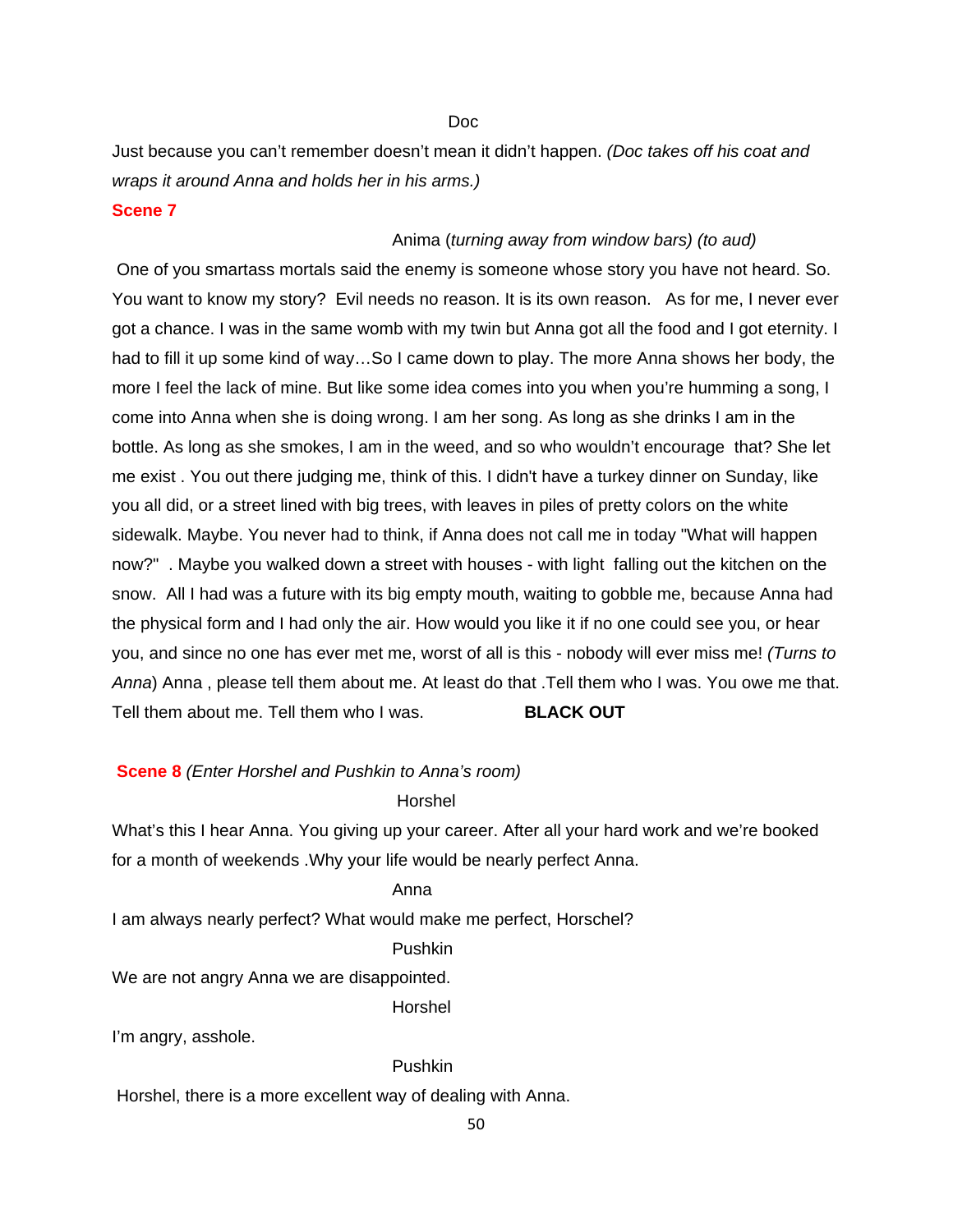#### Anna

Doc says for me to listen to my heart.

Horshel

And what do you hear? Another round of Columbia weed?

Anna

Doc says I should only do things that touch my soul.

Horshel

Your soul. And exactly where would that be, Anna?

#### *Anna Anna*

Well, Doc says it's better that I be happy than be pretty. And I was thinking about that, and I saw some ugly people laughing and I wondered, don't they know they are butt-ugly? And then I thought if you look good you have to worry about that all the time, but if you are born ugly you only have one thing to do and that's be happy so…

Push

I love that thought process.

# Anna

Then I wished everyone on earth was equal. And that we were all the same size. And if poor people were hungry they could just go eat!

Push

Keep going with that, Anna.

# Horshel

Nice thinking. Now Pushkin. Remember we have a career idea here. This is why we are here, Pushkin.

#### Push

Yes. Those who are attentive to their profession will prosper. We have an historical play for you Anna. But I'm interested in your current awareness now.

#### Horshel

Out Pushkin I will take care of this.

Pushkin (*Exiting*)

Fine. I'll be outside if you need any two syllable words .

Out.

Horshel

**Scene 9** Anna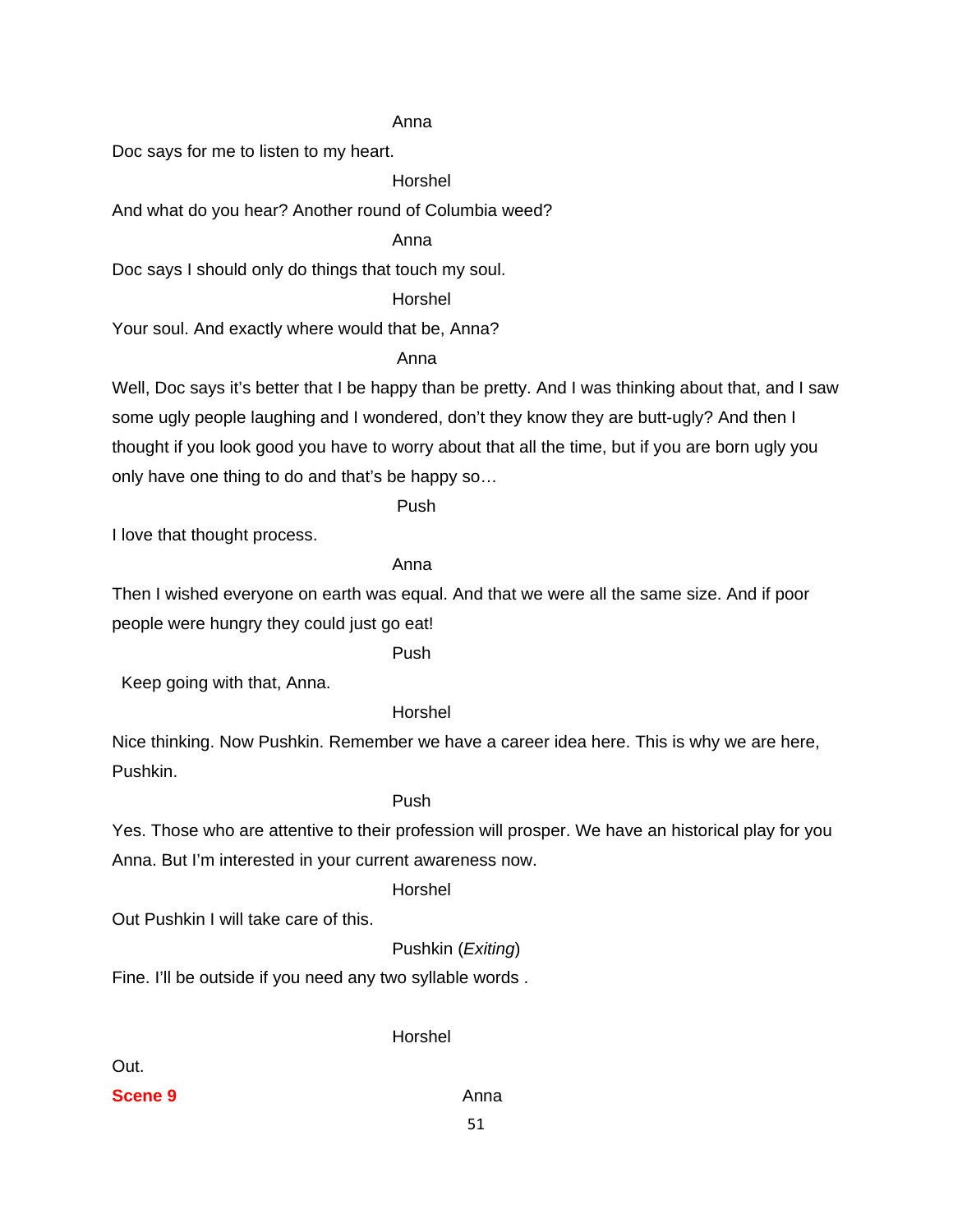Doc says I m not crazy Horshel.

Horshel

Oh yeah what does he know? How many times has he dragged you into a toilet to puke?

Anna

I want to be something besides somebody's girlfriend. Doc says I'm just sad.

Horshel

Well it must be a fucking virus then because we are all sad, Anna, You let us down. You been in bed three months. Time to get out. Your fans want you.

Anna

Doc loves me.

# Horshel

We all love you Anna. And how is this medicine man any different than your oldest friends.

Anna

 He touched the cuff of my sleeve one day and fixed it when it was turned backward. So soft. So sweet. So gentle. No one ever did that.

Horshel

Christ I will buy you a wardrobe of sleeves.

Anna

You know I had a son.

Horshel

Let bygones be bygones.

Anna

I neglected him.

Horshel

A working woman. What do you expect?

Anna

I let other people keep him.

Horshel

Nannies, it's the way Anna. You think you invented babysitters? This is keeping you off stage?

Anna

I was just thinking of myself the whole time. My career.

Horshel

Shit.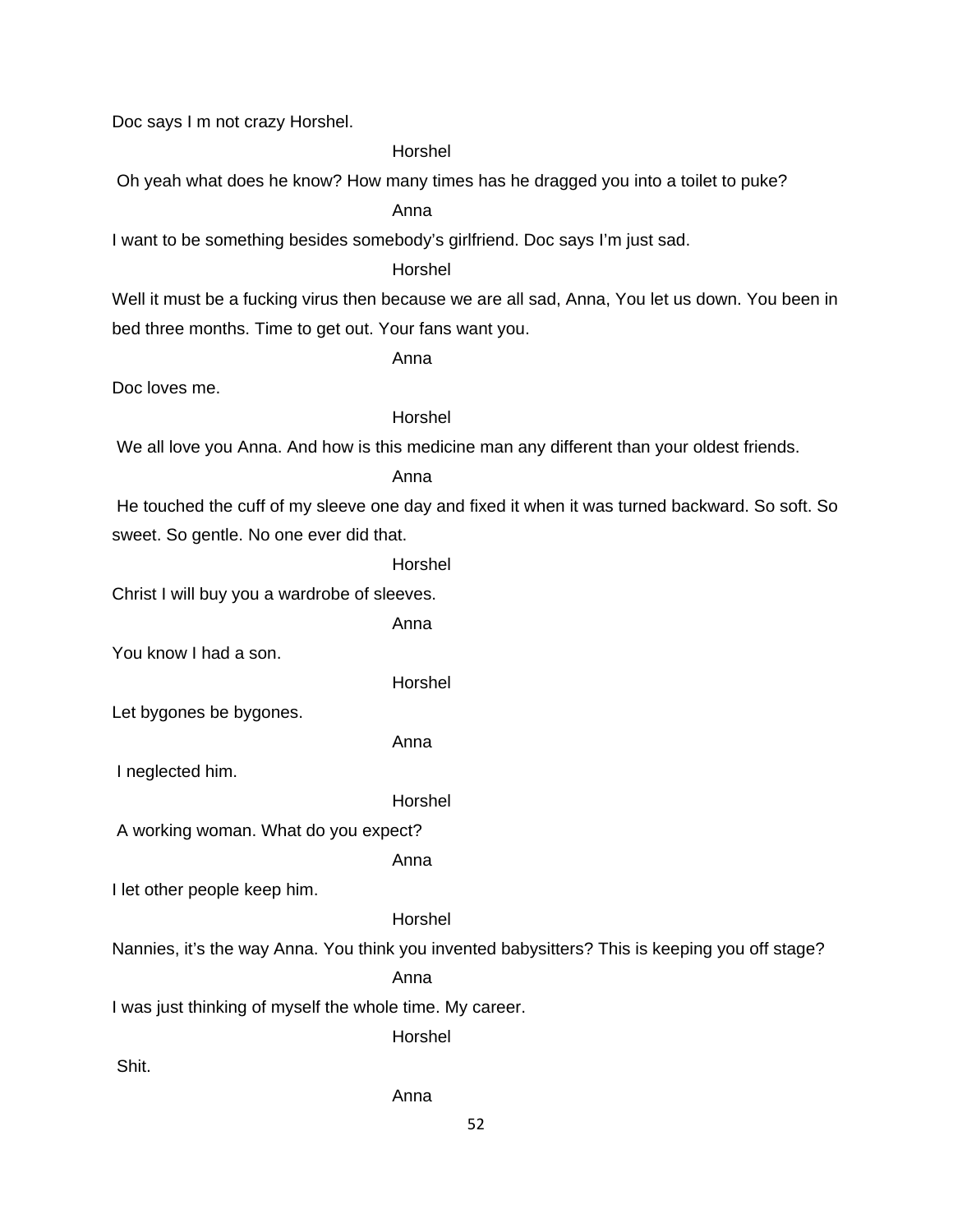Who knows what he felt. What they did to him. Maybe he didn't get any snacks.

Horshel

Snacks make you fat who wants a fat baby. Come to life Anna.

Anna

Maybe they kept him in a playpen.

# Horshel

You saw him. You brought him. I remember him wailing backstage. He was with you.

#### Anna

 Backstage! What more do you want from me Hors. I can give you everything but myself. I gave that away a long time ago. I want it back.

#### Horshel

Well you can't get the past back and you didn't kill it. Pneumonia. It happens. He got better.

Anna

Marie Antinette was beheaded.

Horshel

Oh yeah? I didn't read about it.

# Anna

No, a long time ago. They chopped her head off.

#### Horshel

 I got 15 more minutes in here Anna. Then visiting time is up. And you're all alone again. All alone.

# Anna

They tore her 8 year old son away and he had to sing to the guards in the prison all night.

# Horshel

I am calling the doc to spring you out of here. They are making you worse.

# Anna

And he died in agony without his mother. I wanted to be famous, Horshel.

#### Horshel

He's alive. You didn't kill it.

#### Anna

 Him not it, Horshel. He was a person. Doc says the word fame means hunger, it comes from Famay. That's another language. Italian. That means hunger. I was hungry all the time for fame and my kid didn't get anything. I got it all. For what?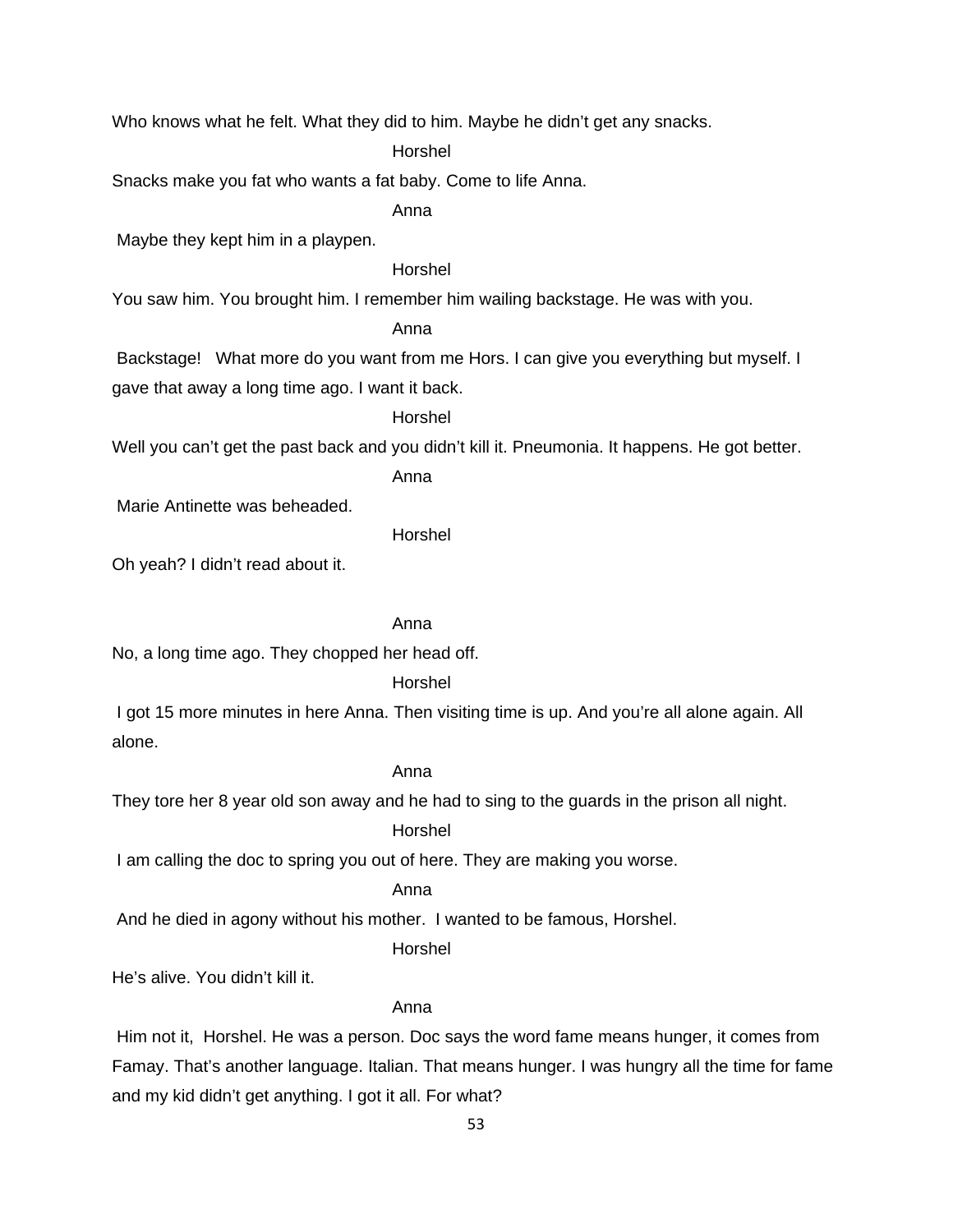#### Horshel

Hell you loved him, everyone knows that.

Anna

I did. I loved him. That is something even a kid would know… …I just guess I loved something else more.

#### Horshel

You seem angry Anna.

Anna

No I am angry, Horshel. But he's not dead. I remember him. I have a son that's alive. I didn't kill him.

#### **Black out**

#### **Scene 10 Pushkin (***to audience***)**

Gentlemen of the committee, I know this is highly irregular but Miss Smith has been incapacitated for 3 months , when she was released she painted a star in the sidewalk on the new cement . Unfortunately it was in front of precinct 47. This took a day to repair and another

day to get her out. I seek to finalize the theme of celebrity hood soon.

#### **Scene 11**

Horshel's "office" backstage*. (Pushkin enters)*

#### **Push Push Push Push Push**

I've been calling and calling no one can connect me to Anna. Where is she?

# **Horse Horse Hors**

This comeback has to be perfectly planned. We'll have some religious music first then a chorus of rockettes dancing then a huge visual with patriotic songs in front then….

#### **Push Push Push Push Push**

What if Anna doesn't like it?

#### **Horse Horse Hors**

We don't tell Anna till the last minute. We wait to see if Doc says she's o.k. to go on of course. I'm not stupid.

#### **Push Push Push Push Push**

Not by theater standards, I'm sure.

#### *(Doctor enters)* Doc

What's this emergency you called me for? Anna's discharged a week. Where is she?

(*Enter Anna in costume made of leaves, Green, Autumn colors, White.)*

Horshel and Pushkin (in horror)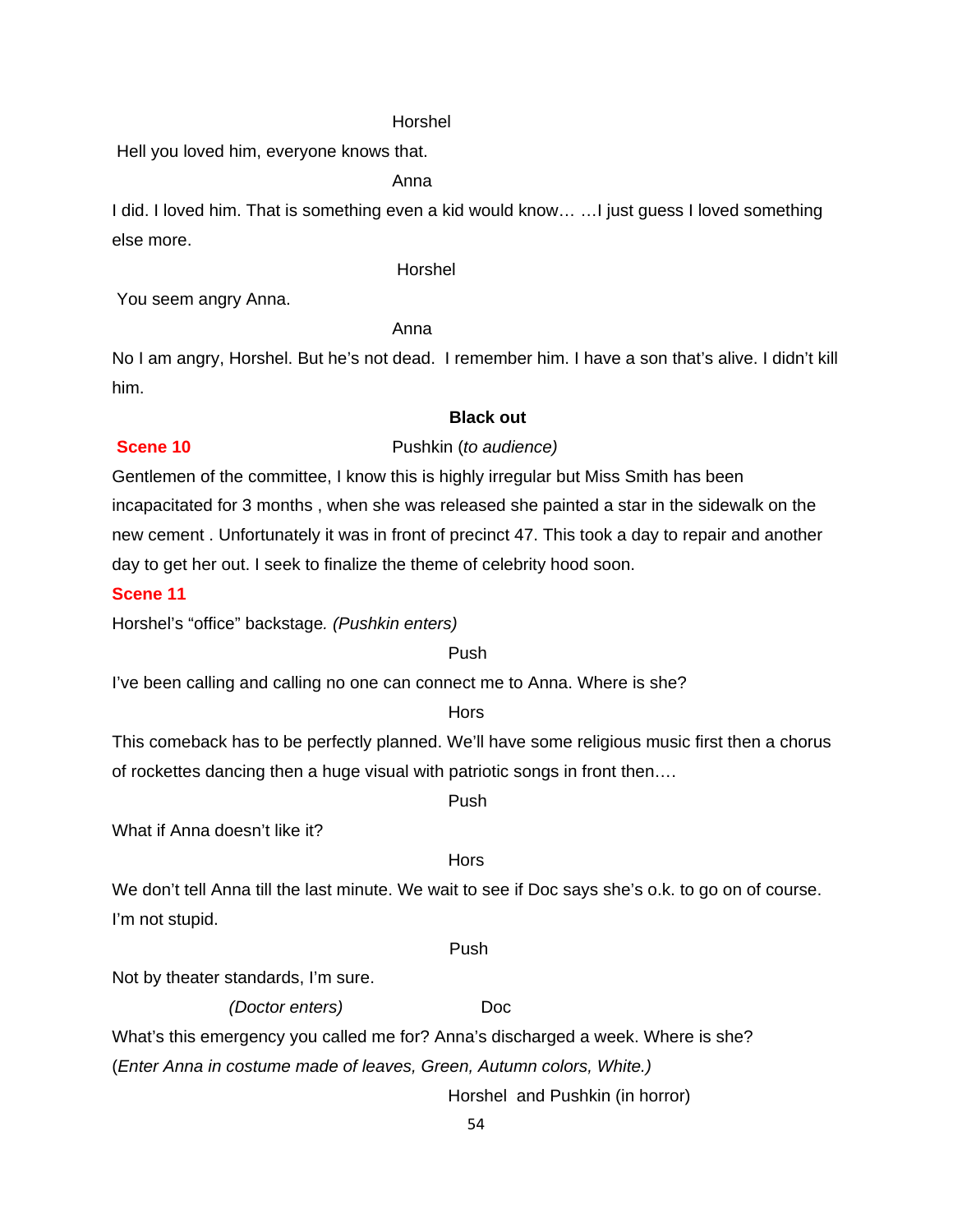Anna!

#### anns an t-anns an t-anns an t-anns an t-anns an t-anns an t-anns an t-anns an t-anns an t-anns an t-anns an t-

Why can't you say my name like I'm somebody you like. Aren't you glad to see me?

# **Doctor**

Anna what is this costume? You were supposed to check with me first.

# anns an t-anns an t-anns an t-anns an t-anns an t-anns an t-anns an t-anns an t-anns an t-anns an t-anns an t-

Your line was busy and you said I could do anything I set my mind to.

**Doctor** 

I didn't say …

# Pushkin

Stop her Horshel. She'll be a disaster on stage

Horshel

Once they put her away, my contract was dead meat.

anns an t-anns an t-anns an t-anns an t-anns an t-anns an t-anns an t-anns an t-anns an t-anns an t-anns an t-

# anns an t-anns an t-anns an t-anns an t-anns an t-anns an t-anns an t-anns an t-anns an t-anns an t-anns an t-

Anna Marie Antinette is free of drugs and I'm going out there to my audience. I don't like your ideas. This is the opposite of you. I'm going to talk to them from the heart.

Doctor Pushkin Horshel *(All at once)*

Oh No Anna. Not that

# It's the 4 stages of woman. I saw it on PBS. Spring, she is hopeful, Summer she is full blossom, Fall, mature, and Winter, she grows old gracefully. Doc says I must learn what it is to be a woman. I had the leaves made special.

**Doctor** 

Horshel

Not like this Anna.

We learn by our failures.

#### anns an t-anns an t-anns an t-anns an t-anns an t-anns an t-anns an t-anns an t-anns an t-anns an t-anns an t-

I'm not going to fail, sourpuss. Give your Anna a great big good luck kiss. (She smooches him) Move aside guys.

 *(Drum rolls, cat calls, Anna moves center "on stage") H, P and Doc off to the side* 

Anna (Arms up in the air)

I'm back! *(Audience hoots and hollers)* 

**Anna** Anna anns an t-Iomraid anns an t-Iomraid anns an t-Iomraid anns an t-Iomraid anns an t-Iomraid anns an t-

Oh no no, not that. I'm here to talk about my journey as a woman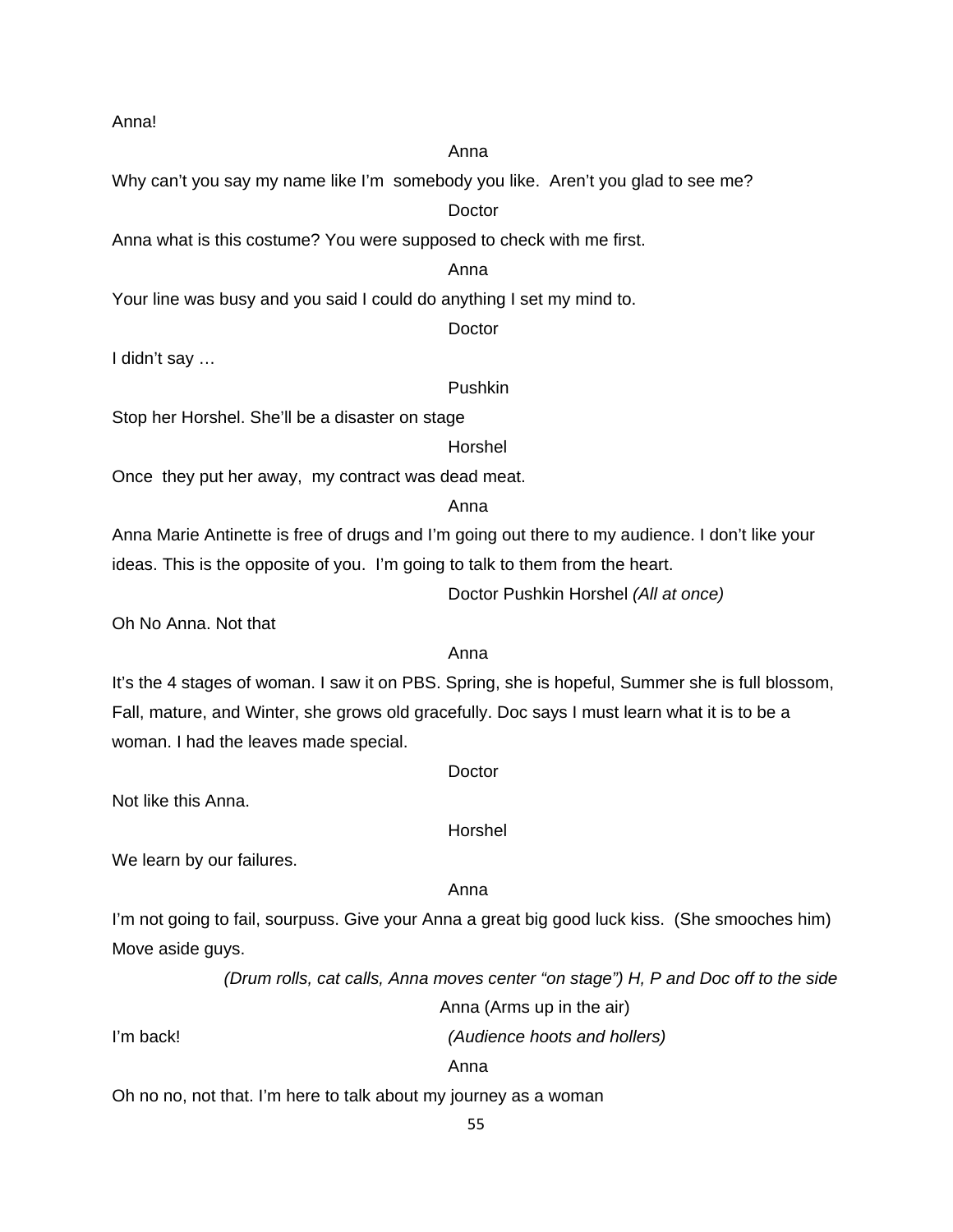# (Audience: *Take it off. Oh yeah baby)*

anns an t-anns an t-anns an t-anns an t-anns an t-anns an t-anns an t-anns an t-anns an t-anns an t-anns an t-

Oh no not that woman. The woman who knows my fans wants to grow along with me. You see I'm in the summer of my life. (Shakes her green leaves on her front). I want to blossom and bear fruit….

# *(Audience:" lose the leaves," hollering)*

#### anns an t-anns an t-anns an t-anns an t-anns an t-anns an t-anns an t-anns an t-anns an t-anns an t-anns an t-

No No you don't understand. Listen. Listen. I have a story about wanting to be a woman before it is Autumn (shakes her rear with colored leaves)

# *(Audience starts booing)*

# anns an t-anns an t-anns an t-anns an t-anns an t-anns an t-anns an t-anns an t-anns an t-anns an t-anns an t-

Wait wait. Stop stop. I am Anna **Marie** now (*she starts to back down*) before there are icicles on my leaves (*shakes headdress)* (*Music makes a down note) (she signals music to stop*) I want to flourish with you, my audience. You are my only friends!

 *(Audience laughing and hissing)* 

# Anna (very upset)

Stop Listen listen. I'm clean and sober and why not give me a chance, I tried to be everything you wanted me to be, (*she starts crying*.) I had this outfit made for you . *(Hors and Pushkin come in and pick her up by the arms) she shakes them off, standing)* 

Anna *(rips at her front, pulling off leaves. confronts* 

# *audience)*

Here. This is what you all want. Here. Two of them. Two with nipples. OK? Doc says they are only Mammary glands and skin. Here. Take your pictures. Nobody cares about my wishes but I I'll give you your fucking wish.

*(Push and Hors escort her off to Doc's arms)(Doc embraces her)* 

Horshel

56

The deeper the sorrow, the higher the joy Anna.

|                                     | Push   |
|-------------------------------------|--------|
| Huh?                                | Horsel |
| Doc told me that.                   |        |
|                                     | Doctor |
| Anna, why didn't you check with me. |        |
|                                     | Anna   |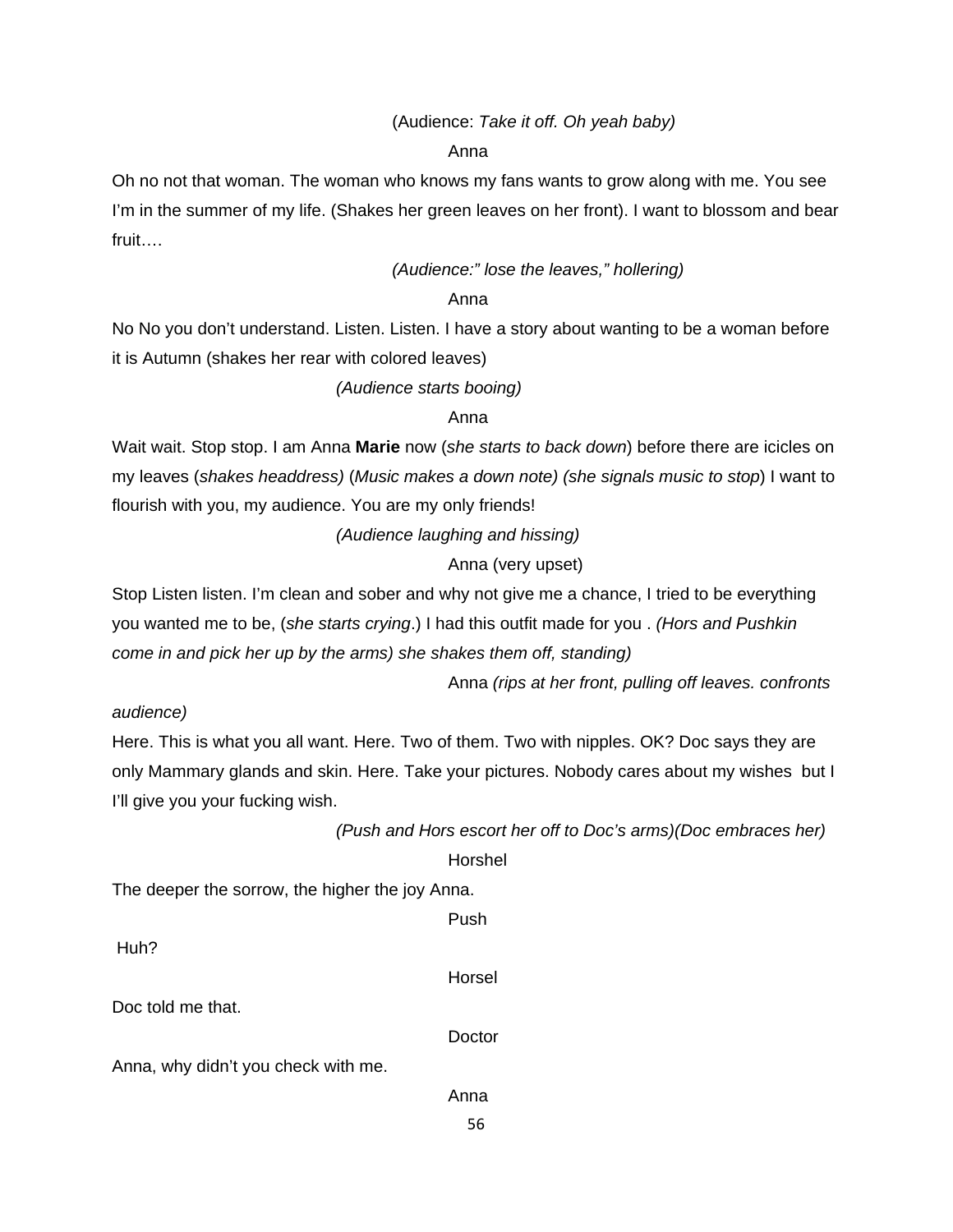You said to take risks.

# <u>Doctor and the Doctor and Doctor and Doctor and Doctor and Doctor and Doctor and Doctor and Doctor and Doctor and Doctor and Doctor and Doctor and Doctor and Doctor and Doctor and Doctor and Doctor and Doctor and Doctor a</u>

We had tests to do, systems to put in place, measurements.

# Pushkin

Any system you measure is changed by the measurement, Doctor.

#### anns an t-anns an t-anns an t-anns an t-anns an t-anns an t-anns an t-anns an t-anns an t-anns an t-anns an t-

Doc helped me so much. I found out why the people on TV just went away, they weren't really there at all. They didn't care about me or even if I watched them. They were just pictures of people. On tape. So I wanted to connect…

#### Horshel

(*Desperate)* Well maybe we can do something with you Anna yet --- that reporter who wanted to feature you, all dressed, with your pretty cheekbones photo graphed.

# Anna (W*iping eyes, recovering)*

Well I don't need my pictures taken anymore . Horshel and I don't want the Hippodrome, and I am not trying out for your skin pictures anyway. I am going to have a baby. A baby of my own. (*Holds her stomach)* With or without my audience.

# Pushkin

Ah, proof, one can be born anything and become another.

Horshel

A baby. When?

# **Document of the Contract of the Document of the Contract of the Contract of the Contract of the Contract of the Contract of the Contract of the Contract of the Contract of the Contract of the Contract of the Contract of t**

I'd say in about 6 months.

# Horshel

Who? (*Hors looks at Push. Push looks at Hors.) (The 3 men stand around Anna)* You're too fragile for this

# Anna (*still weakened)*

Doc says I am whole and well. And it's a girl. And I'm going to put bows in her hair. And kiss her. And she will be happy and live and live.

#### Pushkin

And she will thrive she will thrive Anna. Better put.

#### Anna

Yes thank you Pushkin. Thrive is a bigger word. She will also be a billionaire, remember.